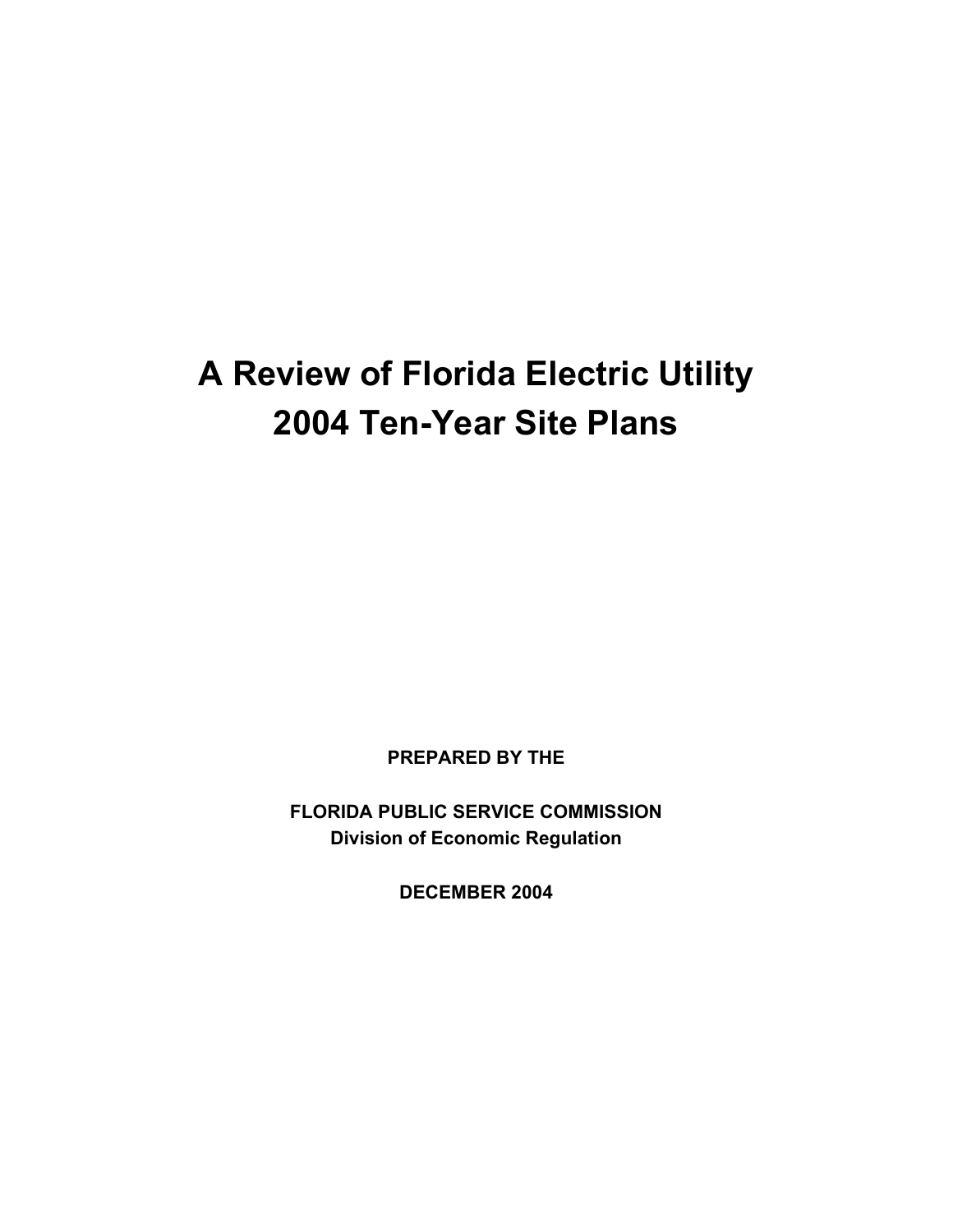# **TABLE OF CONTENTS**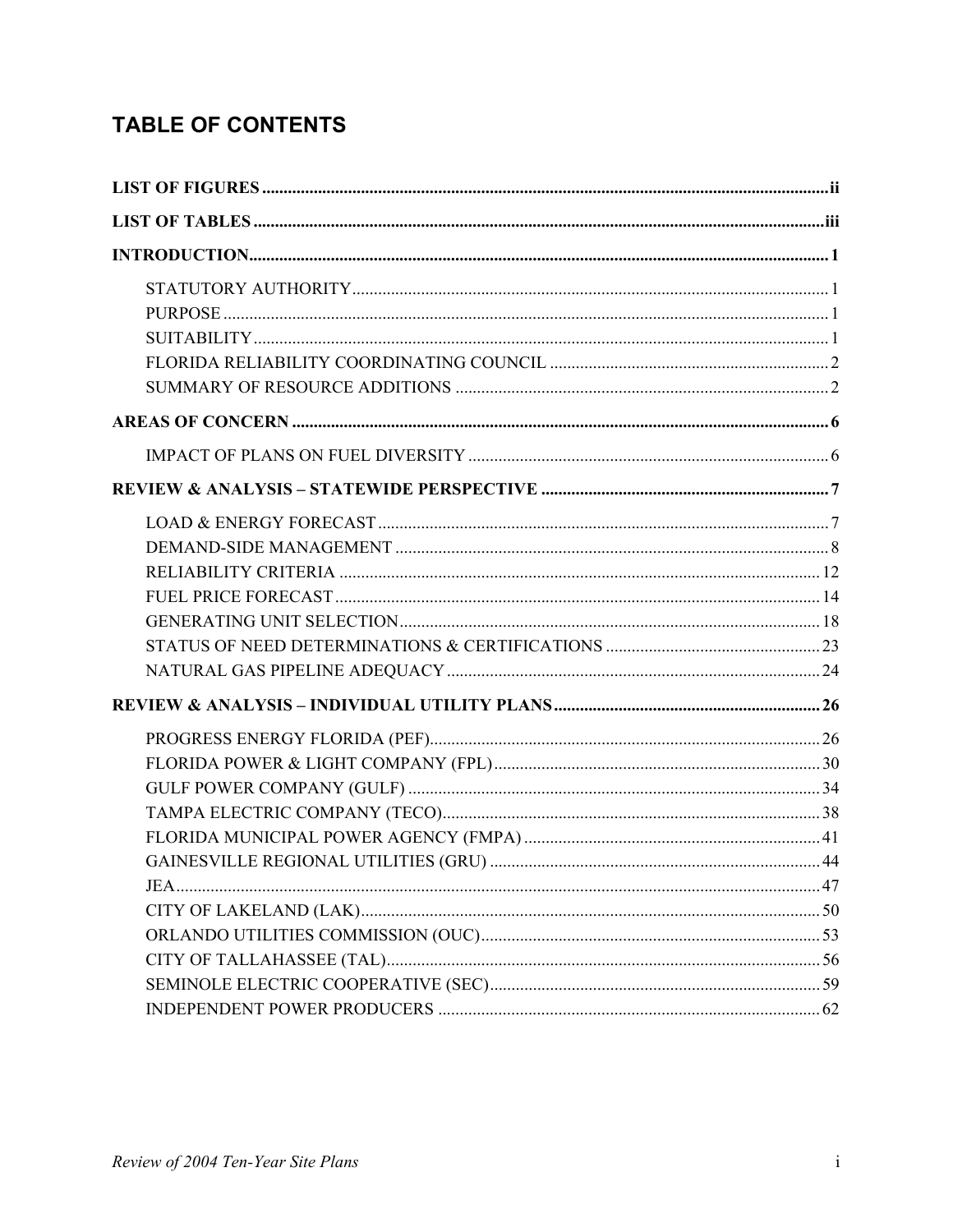# **LIST OF FIGURES**

| Figure 8. Representative Cost Comparison of Coal-Fired and Gas-Fired Generating Units20 |  |
|-----------------------------------------------------------------------------------------|--|
|                                                                                         |  |
|                                                                                         |  |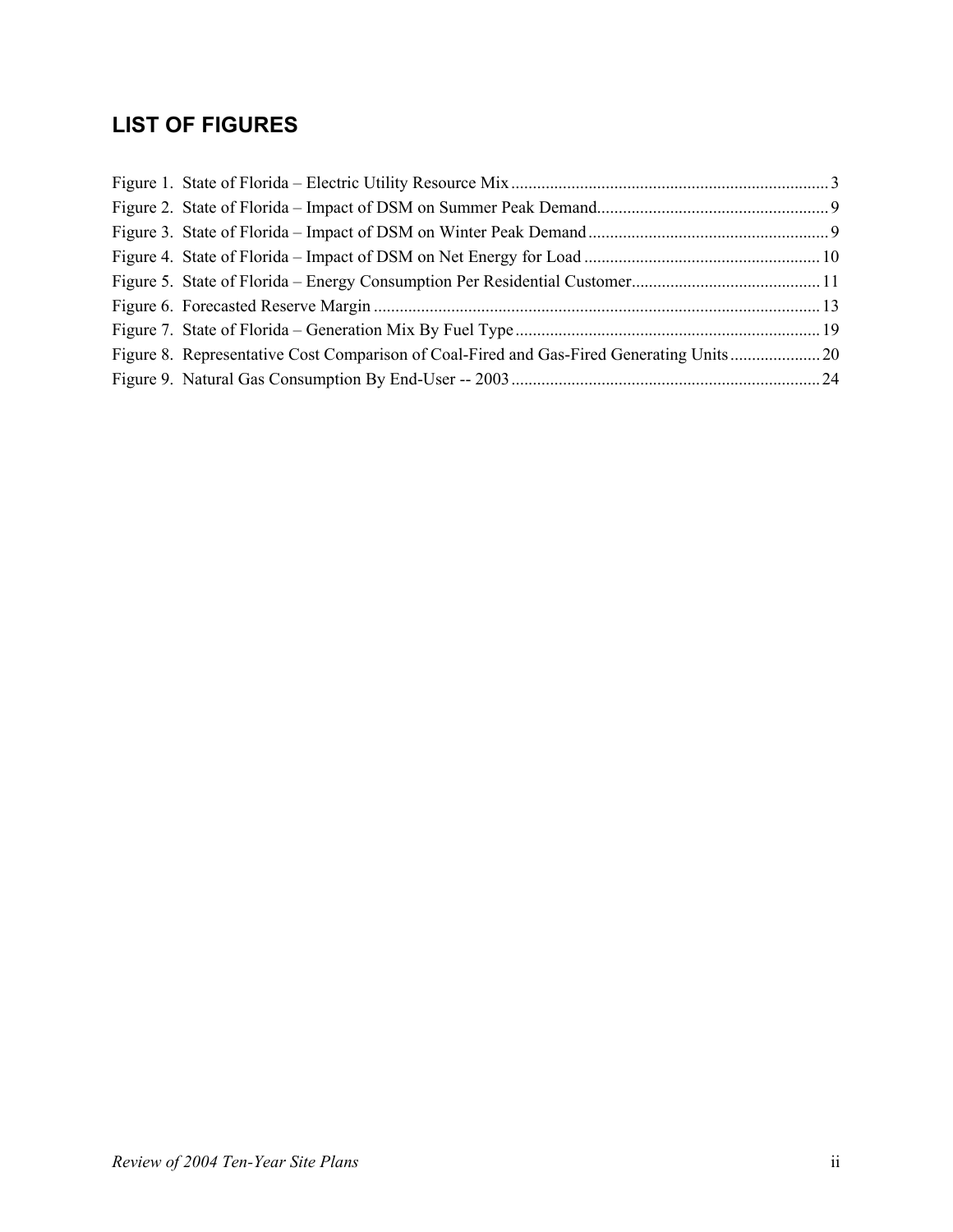# **LIST OF TABLES**

| Table 4. State of Florida – Estimated Cumulative Savings From Electric Utility DSM Programs 8 |  |
|-----------------------------------------------------------------------------------------------|--|
|                                                                                               |  |
| Table 6. Fuel Price Forecast – Average Annual Growth Rate (2004-2007 and 2007-2013) 15        |  |
|                                                                                               |  |
|                                                                                               |  |
|                                                                                               |  |
|                                                                                               |  |
|                                                                                               |  |
|                                                                                               |  |
|                                                                                               |  |
|                                                                                               |  |
|                                                                                               |  |
|                                                                                               |  |
|                                                                                               |  |
|                                                                                               |  |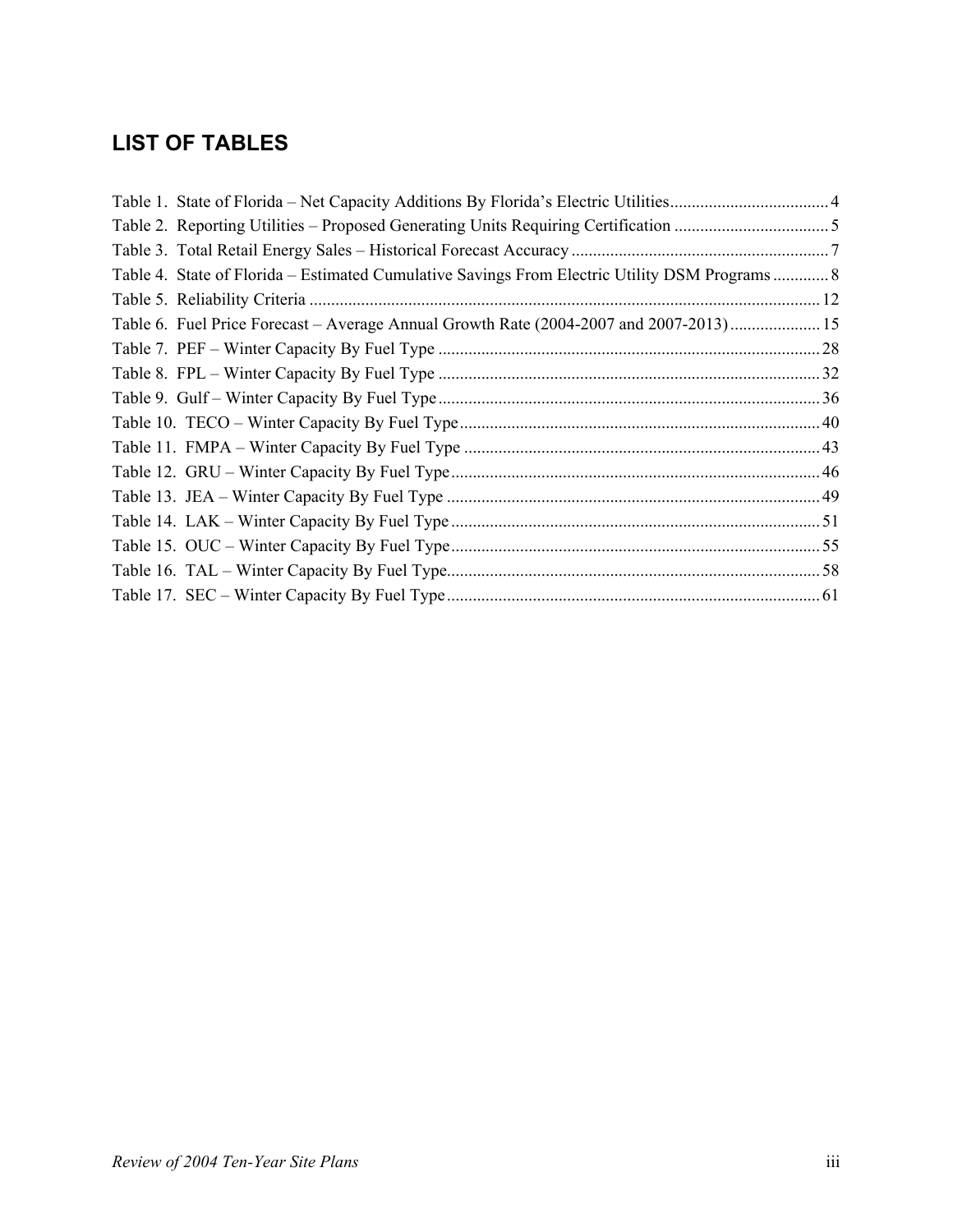# **INTRODUCTION**

# *STATUTORY AUTHORITY*

Section 186.801, Florida Statutes, requires that all major generating electric utilities in Florida submit a *Ten-Year Site Plan* to the Florida Public Service Commission (Commission) for review. Each *Ten-Year Site Plan* contains projections of the utility's electric power needs for the next ten years and the general location of proposed power plant sites and major transmission facilities. In accordance with Section 186.801, Florida Statutes, the Commission performs a preliminary study of each *Ten-Year Site Plan* and must determine whether it is "suitable" or "unsuitable." The Commission considers the comments of state, regional, and local planning agencies regarding various issues of concern. The Commission held a public workshop on September 20, 2004 to allow for public comment on the *Ten-Year Site Plans*. Upon completion and approval of the *Ten-Year Site Plan* review, the report is forwarded to the Florida Department of Environmental Protection (DEP) for use in subsequent power plant siting proceedings.

To fulfill the requirements of Section 186.801, Florida Statutes, the Commission has adopted Rules 25-22.070 through 25-22.072, Florida Administrative Code. Electric utilities must file an annual *Ten-Year Site Plan* by April 1. Utilities whose existing generating capacity is below 250 megawatts (MW) are exempt from this requirement unless the utility plans to build a new unit larger than 75 MW within the ten-year planning period.

The *Ten-Year Site Plan* review contained herein also fulfills an additional statutory requirement. Section 377.703(e), Florida Statutes, requires the Commission to analyze and provide natural gas and electricity forecasts to DEP.

#### *PURPOSE*

The *Ten-Year Site Plan* gives state, regional, and local agencies advance notice of proposed power plants and transmission facilities. The *Ten-Year Site Plan* is not a binding plan of action on electric utilities. As such, the Commission's classification of a *Ten-Year Site Plan* as suitable or unsuitable also has no binding effect on the utility. Such a classification does not constitute a finding or determination in docketed matters before the Commission. If a utility's *Ten-Year Site Plan* raises concerns that require Commission action, such action is formally addressed at a public hearing.

Because the *Ten-Year Site Plan* is a planning document containing tentative data, it may not contain sufficient information to allow regional planning councils, water management districts, and other review agencies to fully assess site-specific issues within their jurisdictions. Detailed data based on indepth environmental assessments are provided by the utility if required during Power Plant Siting Act or Transmission Line Siting Act certification proceedings.

#### *SUITABILITY*

The Commission has reviewed *Ten-Year Site Plans* filed by eleven reporting utilities and one independent power producer (IPP). The Commission has determined that the *Ten-Year Site Plans* filed by the utility companies are suitable for planning purposes. Forecasted statewide reserve margins range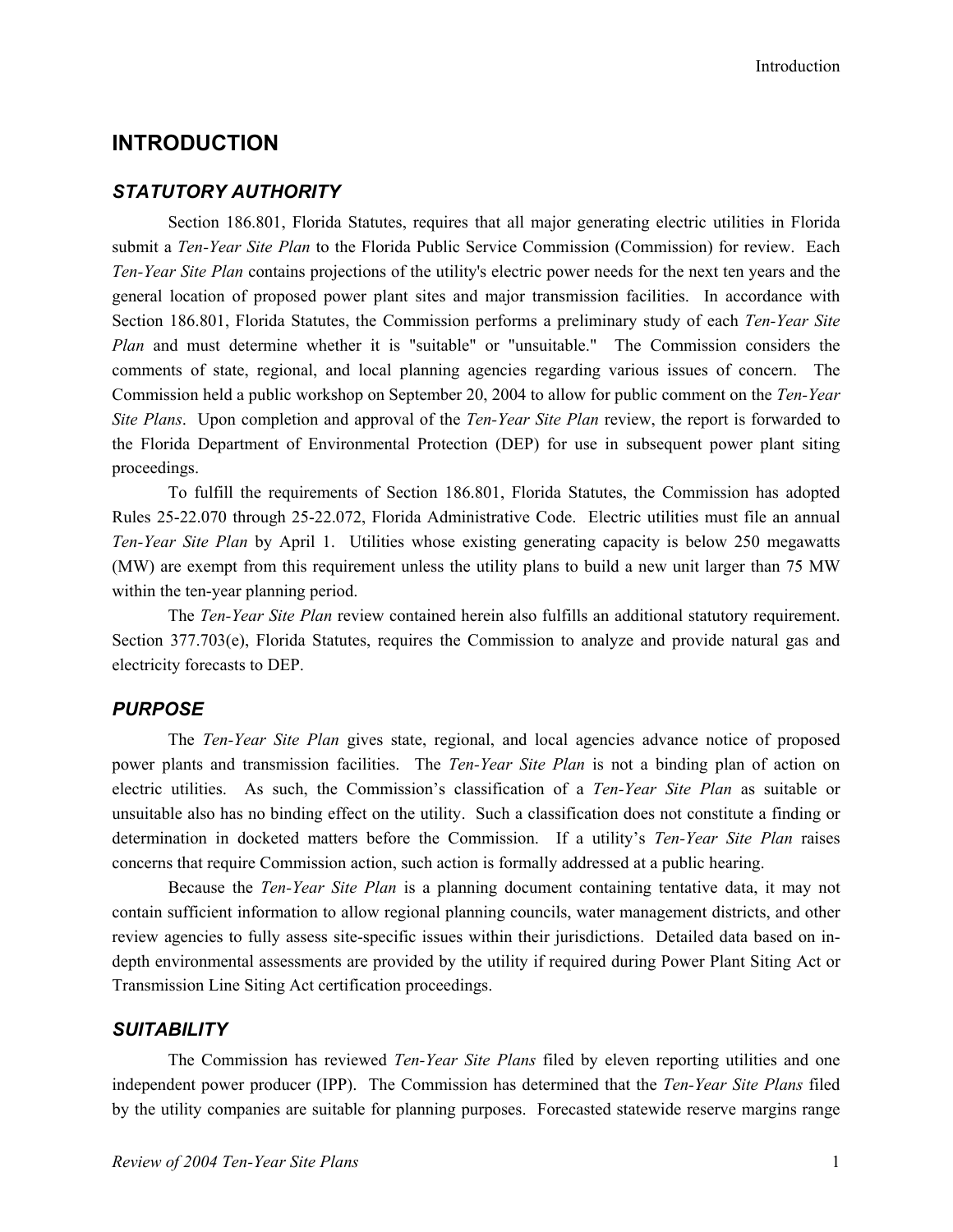from 23% to 26% during summer peak seasons, and from 26% to 30% during winter peak seasons. The Commission makes no determination on the suitability of the IPP filing.

# *FLORIDA RELIABILITY COORDINATING COUNCIL*

As a region of the North American Electric Reliability Council (NERC), the Florida Reliability Coordinating Council (FRCC) has a formal reliability assessment process to review and assess annually existing and projected generation resources. FRCC members exchange information in planning and operating areas related to the reliability of the bulk power supply within the FRCC region, comprising of Peninsular Florida. The FRCC has a reliability assessment group that decides which planning and operating studies will be performed to address these issues.

The FRCC annually publishes two documents that address the reliability of Peninsular Florida's electric grid. The *Regional Load and Resource Plan* contains aggregate data on demand and energy, capacity and reserves, and proposed new unit additions for the FRCC region as well as statewide. The *Reliability Assessment* is an aggregate study of the future reliability of Peninsular Florida's electric grid. The Commission used both FRCC documents to supplement its review of the *Ten-Year Site Plans* filed by the utilities.

In addition to these activities, the FRCC formed a Gas/Electricity Interdependency Task Force in 2003 to determine the relationship between gas pipeline and electric system operations and planning. Through this task force, the FRCC will perform detailed analysis of reliability impacts and, where applicable, recommend mitigation measures. The Commission staff participates on the FRCC task force. The NERC also formed a Gas/Electricity Interdependency Task Force whose scope was almost identical to that of the FRCC task force. The NERC task force recently completed a study which concluded, in part, that gas pipeline reliability can substantially impact electric generation, and that electric system reliability can have an impact on gas pipeline operations. The FRCC continues to review the recommendations made by the NERC task force to determine where to specifically focus future analyses.

# *SUMMARY OF RESOURCE ADDITIONS*

Figure 1 and Tables 1 and 2, shown on the next three pages, summarize the aggregate plans for the State of Florida's utilities. These illustrations show the current and future aggregate resource mix, total planned capacity additions by unit type, and proposed generating units requiring certification planned for each reporting utility.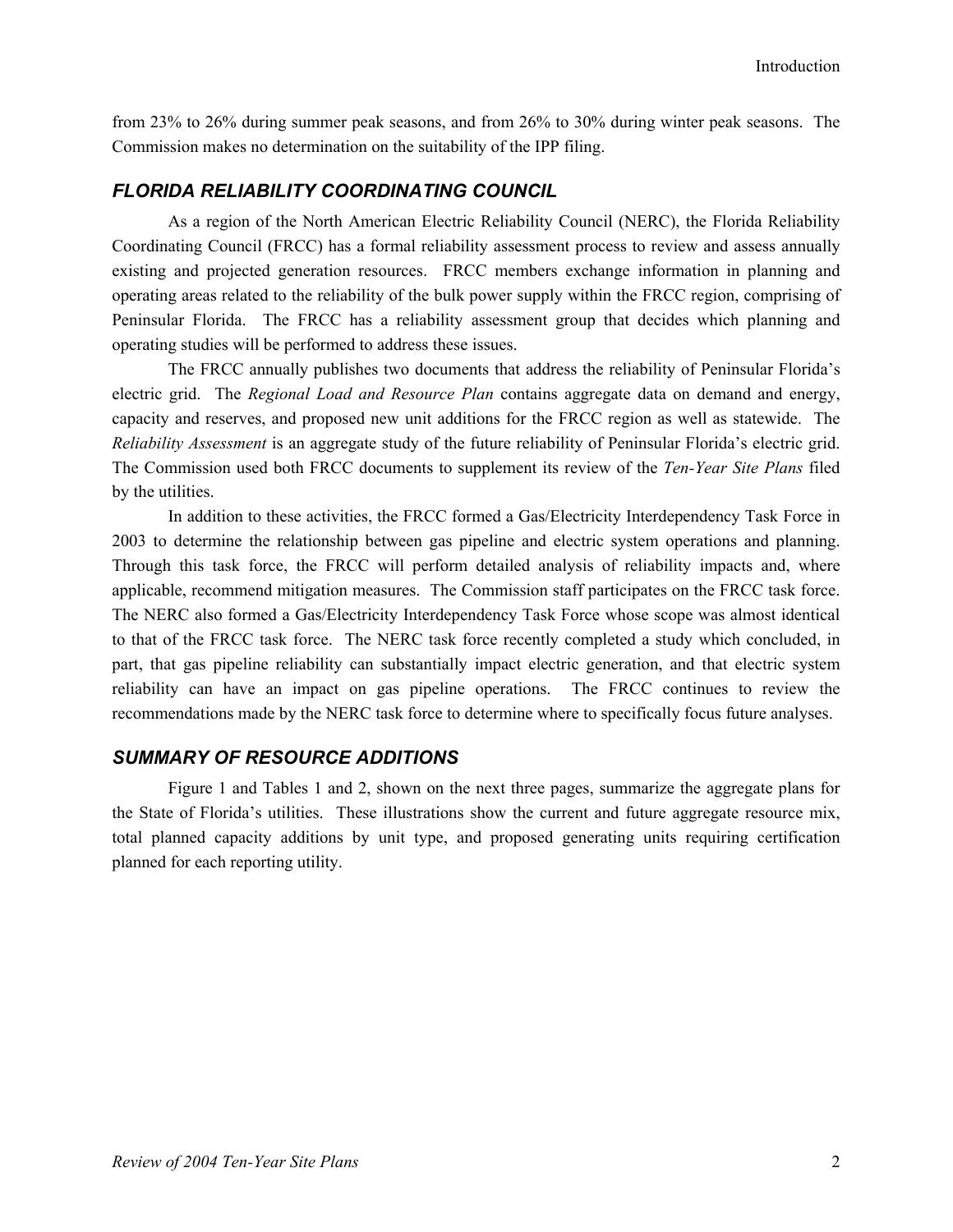

*Figure 1. State of Florida – Electric Utility Resource Mix*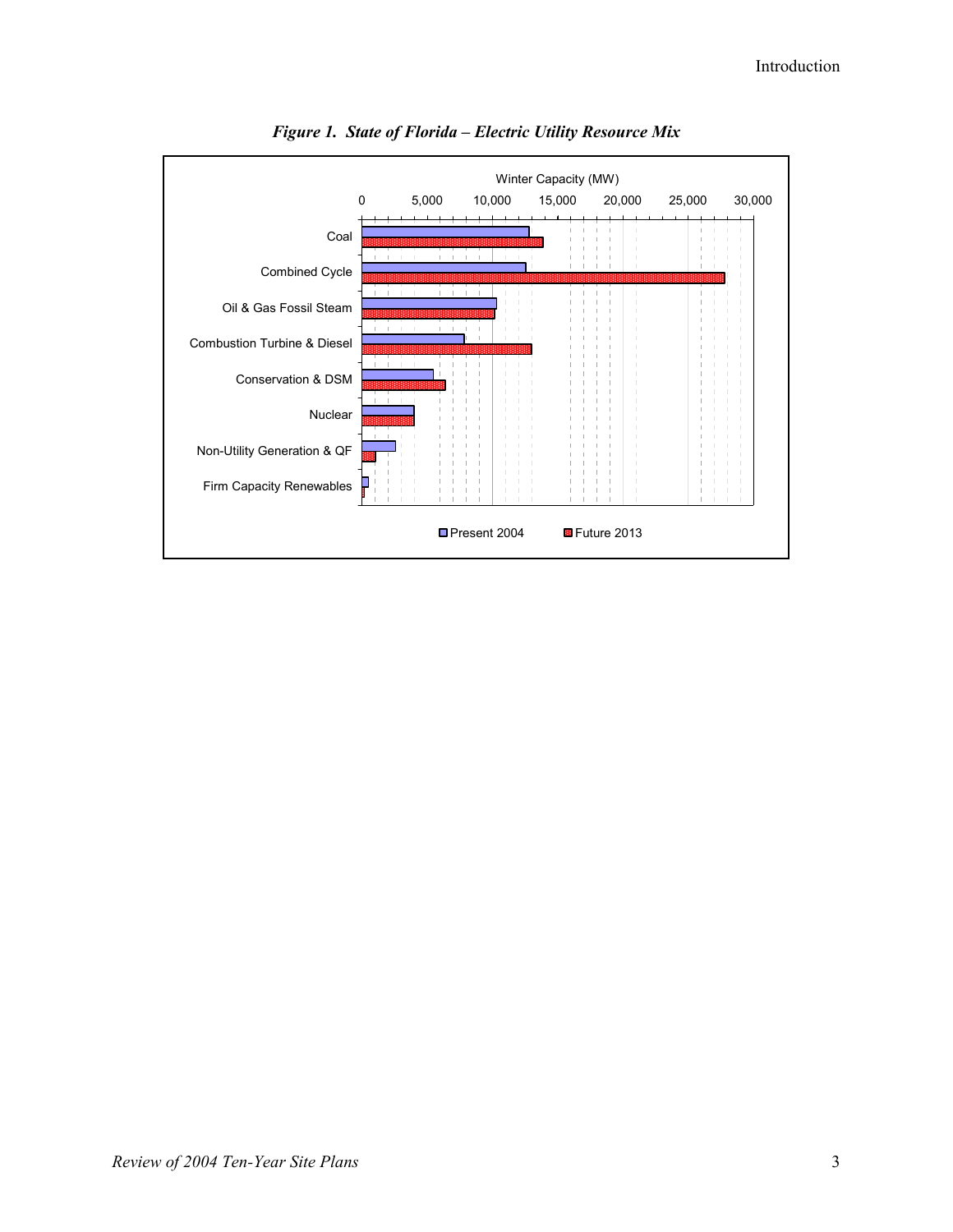|                                        |                   | <b>WINTER CAPACITY</b><br>(MW) |
|----------------------------------------|-------------------|--------------------------------|
| Coal                                   | Additions         | 1,170                          |
|                                        | Reductions        | $-92$                          |
| Combined Cycle                         | Additions         | 15,283                         |
|                                        | Reductions        | $-33$                          |
| Oil and Gas Fossil Steam               | Additions         | 4                              |
|                                        | Reductions        | $-173$                         |
| <b>Combustion Turbine &amp; Diesel</b> | Additions         | 5,547                          |
|                                        | <b>Reductions</b> | $-406$                         |
| Nuclear                                | Additions         | 0                              |
|                                        | Reductions        | 0                              |
| Non-Utility Generation & QF            | Additions         | 0                              |
|                                        | <b>Reductions</b> | $-1,558$                       |
| Firm Capacity Renewables               | Additions         | 0                              |
|                                        | Reductions        | $-312$                         |
| Net Firm Capacity Interchange          | Additions         | 0                              |
|                                        | Reductions        | $-621$                         |
| <b>TOTAL</b>                           | Additions         | 22,004                         |
|                                        | Reductions        | $-3,195$                       |
| <b>NET CAPACITY ADDITIONS</b>          |                   | 18,809                         |

*Table 1. State of Florida – Net Capacity Additions By Florida's Electric Utilities*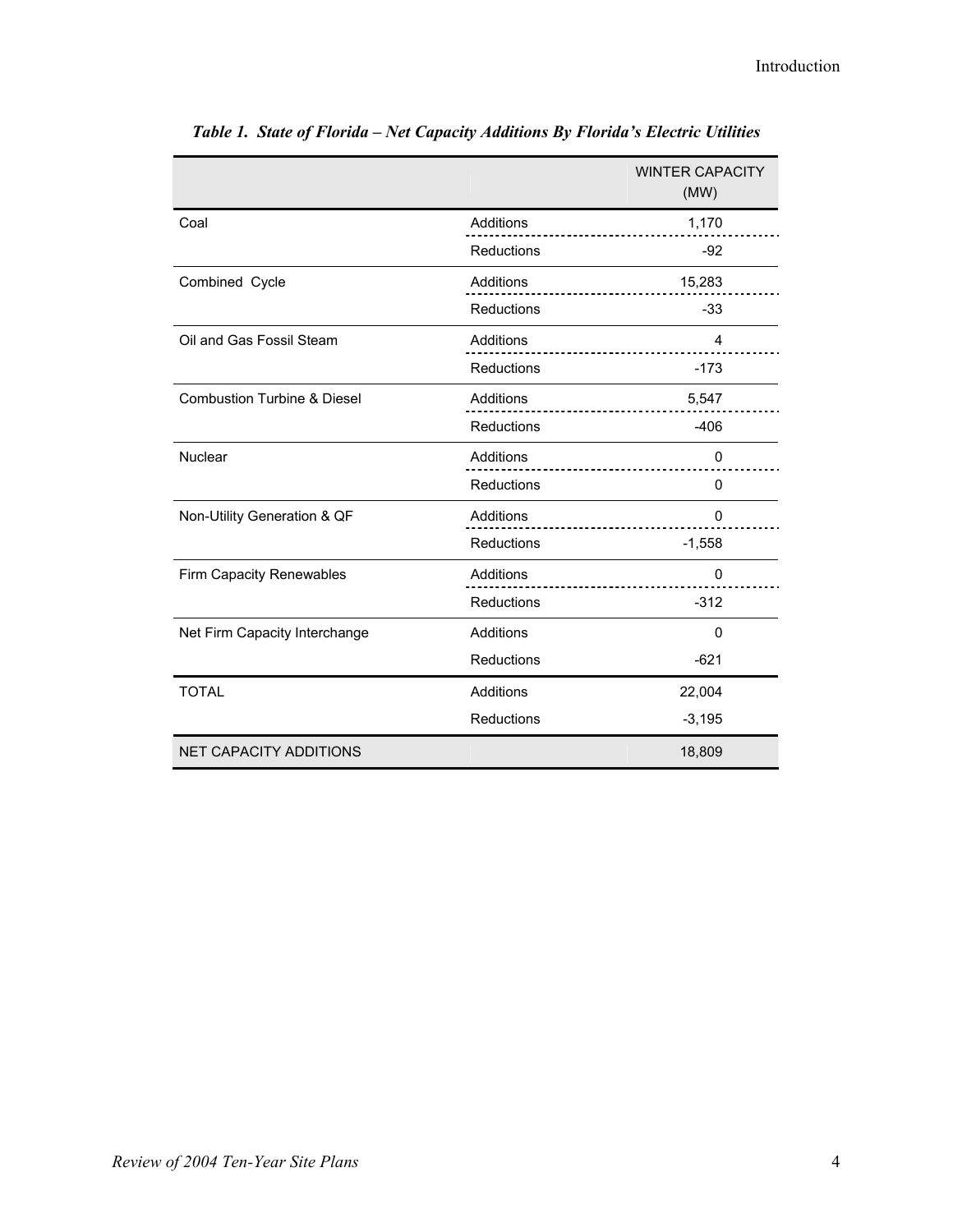| <b>UTILITY</b>                        | <b>GENERATING UNIT</b>            | <b>WINTER</b><br><b>CAPACITY</b><br>(MW) | <b>PROPOSED</b><br><b>IN-SERVICE</b><br><b>DATE</b> |
|---------------------------------------|-----------------------------------|------------------------------------------|-----------------------------------------------------|
| Seminole Electric Cooperative         | Unsited $CC1$ 1                   | 182                                      | 12/2007                                             |
| Seminole Electric Cooperative         | Unsited CC 2                      | 182                                      | 12/2008                                             |
| Florida Power & Light Company         | Corbett Unit 1 CC                 | 1,181                                    | 6/2009                                              |
| Progress Energy Florida               | Hines Unit 5 CC                   | 536                                      | 12/2009                                             |
| Seminole Electric Cooperative         | Unsited CC 3-5                    | 546                                      | 12/2009                                             |
| Progress Energy Florida               | Hines Unit 6 CC                   | 536                                      | 5/2010                                              |
| Seminole Electric Cooperative         | Unsited CC 6                      | 182                                      | 12/2010                                             |
| <b>Gainesville Regional Utilities</b> | Deerhaven Unit 3 CFB <sup>2</sup> | 220                                      | 5/2011                                              |
| Florida Power & Light Company         | Unsited CC 1                      | 1,181                                    | 6/2011                                              |
| <b>JEA</b>                            | Unsited CFB 1                     | 250                                      | 6/2011                                              |
| Seminole Electric Cooperative         | Unsited Coal 1                    | 150                                      | 1/2012                                              |
| Progress Energy Florida               | Unsited CC 1                      | 536                                      | 5/2012                                              |
| Florida Power & Light Company         | Unsited CC 2                      | 1,181                                    | 6/2012                                              |
| <b>JEA</b>                            | Unsited CFB 2                     | 250                                      | 1/2013                                              |
| Seminole Electric Cooperative         | Unsited Coal 2-3                  | 300                                      | 1/2013                                              |
| Tampa Electric Company                | <b>Unsited CC</b>                 | 502                                      | 1/2013                                              |
| Progress Energy Florida               | Unsited CC 2                      | 536                                      | 12/2013                                             |
| Seminole Electric Cooperative         | Unsited CC 7-9                    | 546                                      | 12/2013                                             |
|                                       | <b>TOTAL</b>                      | 8,997                                    |                                                     |

|  | Table 2. Reporting Utilities - Proposed Generating Units Requiring Certification |
|--|----------------------------------------------------------------------------------|
|--|----------------------------------------------------------------------------------|

l

<sup>&</sup>lt;sup>1</sup> Combined cycle generating unit.

<sup>&</sup>lt;sup>2</sup> Circulating fluidized bed, coal-fired generating unit.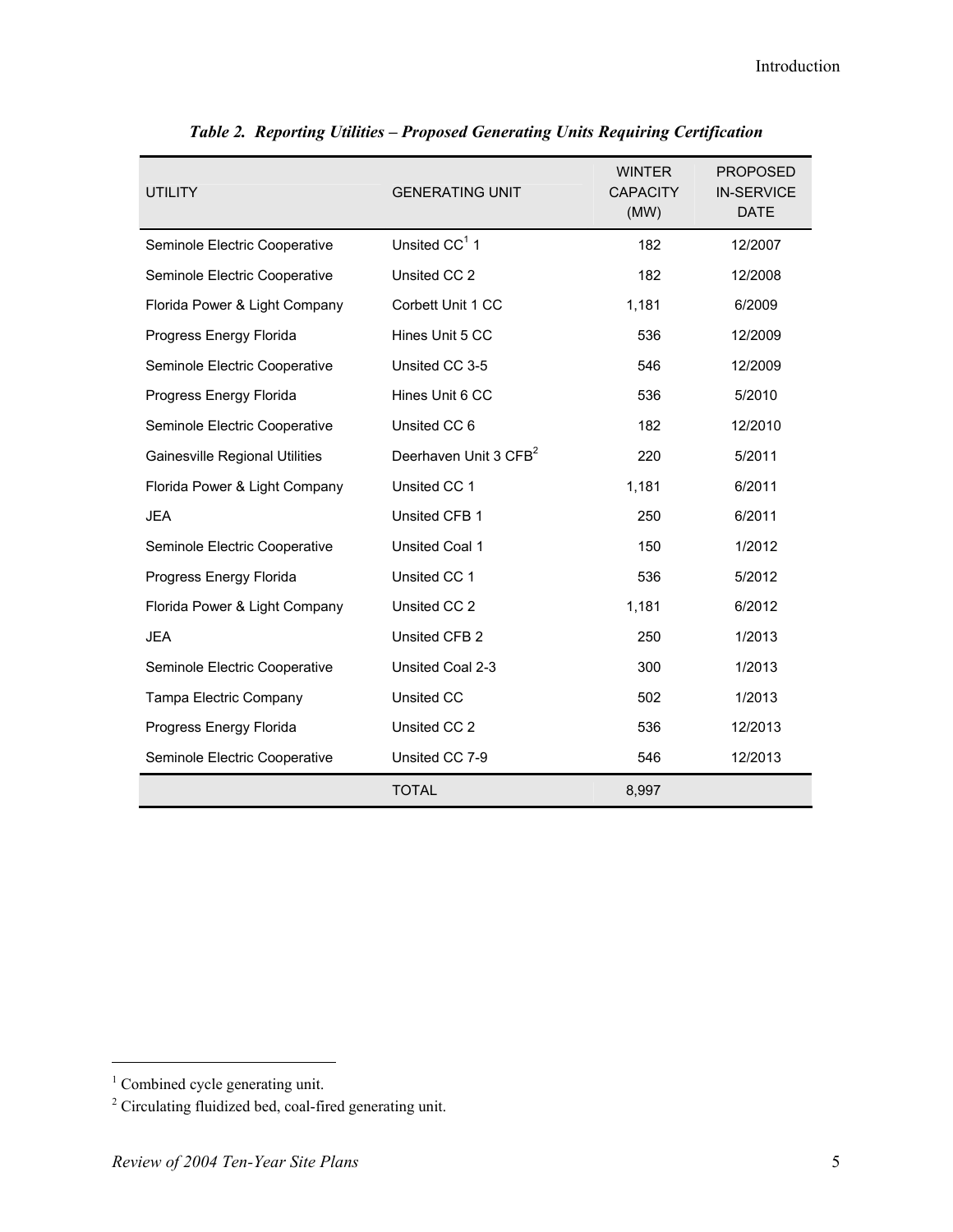# **AREAS OF CONCERN**

# *IMPACT OF PLANS ON FUEL DIVERSITY*

In Florida, electric utilities generate electricity using several different types of fuels, including natural gas, coal, uranium, oil, biomass, and methane. When utilities produce electricity from a diverse variety of fuels, this action is viewed as beneficial because fuel diversity is associated with increased electric reliability and reduced production costs. For example, if a disruption were to occur in the supply of one fuel type, other fuel sources may be available for use in greater amounts to compensate for any differences in production needed to maintain the typical flow of electricity.

If a utility has the choice of generating electricity from two plants that burn two different types of fuels because both fuels are readily available, it will often choose to burn the fuel type with the lowest cost to reduce its overall costs of production. In addition, many generating units in Florida have fuelswitching capability, meaning that a single generator is capable of burning multiple fuels. Overall, a utility's choice of which fuel to burn at any point in time is usually not solely a function of availability and cost. Utilities also seek to actively maintain or develop fuel diversity to ensure reliability and minimize costs in the long term.

The outlook for fuel diversity in Florida is somewhat uncertain at this time. The use of natural gas for electricity production has increased significantly over the past 10 years from 12.7% in 1993 to 32% in 2004. The FRCC's *Regional Load and Resource Plan* indicates that 51.4% of total statewide generation in 2013 is expected to come from natural gas, with a decline in the overall contribution of other fuel types, especially oil and coal.

Over the past several years, utilities across the nation and within Florida have selected natural gas-fired generation as the predominant source of new capacity. If this trend continues, natural gas usage will approach the levels of oil usage that Florida was experiencing just prior to the oil embargoes of the 1970's. Recent past experience has shown that natural gas prices can be volatile. Further, Florida's utilities project a wide range of prices for natural gas. These facts, coupled with the Florida utilities' historic under-forecasting of natural gas price and consumption, could further strain Florida's economy. In the 1970's, the Commission took action to encourage the utilities to diversify their fuel mix in an effort to mitigate volatile fuel prices. Based on current fuel mix and fuel price projections, Florida's utilities should explore the feasibility of adding solid fuel generation as part of future capacity additions.

One Florida utility, FPL, is currently seeking to address these fuel diversity issues by comparing natural gas-fired and coal-fired alternatives. The differences between the two technologies not only include forecasted fuel price differences between natural gas and coal, but also future emissions control technologies and requirements, as well as the capital costs and the feasibility of developing and constructing a coal-fired generating unit in Florida. FPL is expected to provide a report to the Commission by March 2005 that will include an evaluation of natural gas-fired versus coal-fired future generation. Three other electric utilities, JEA, Gainesville Regional Utilities, and Seminole Electric Cooperative, have included coal-fired generating units in their planned resource additions.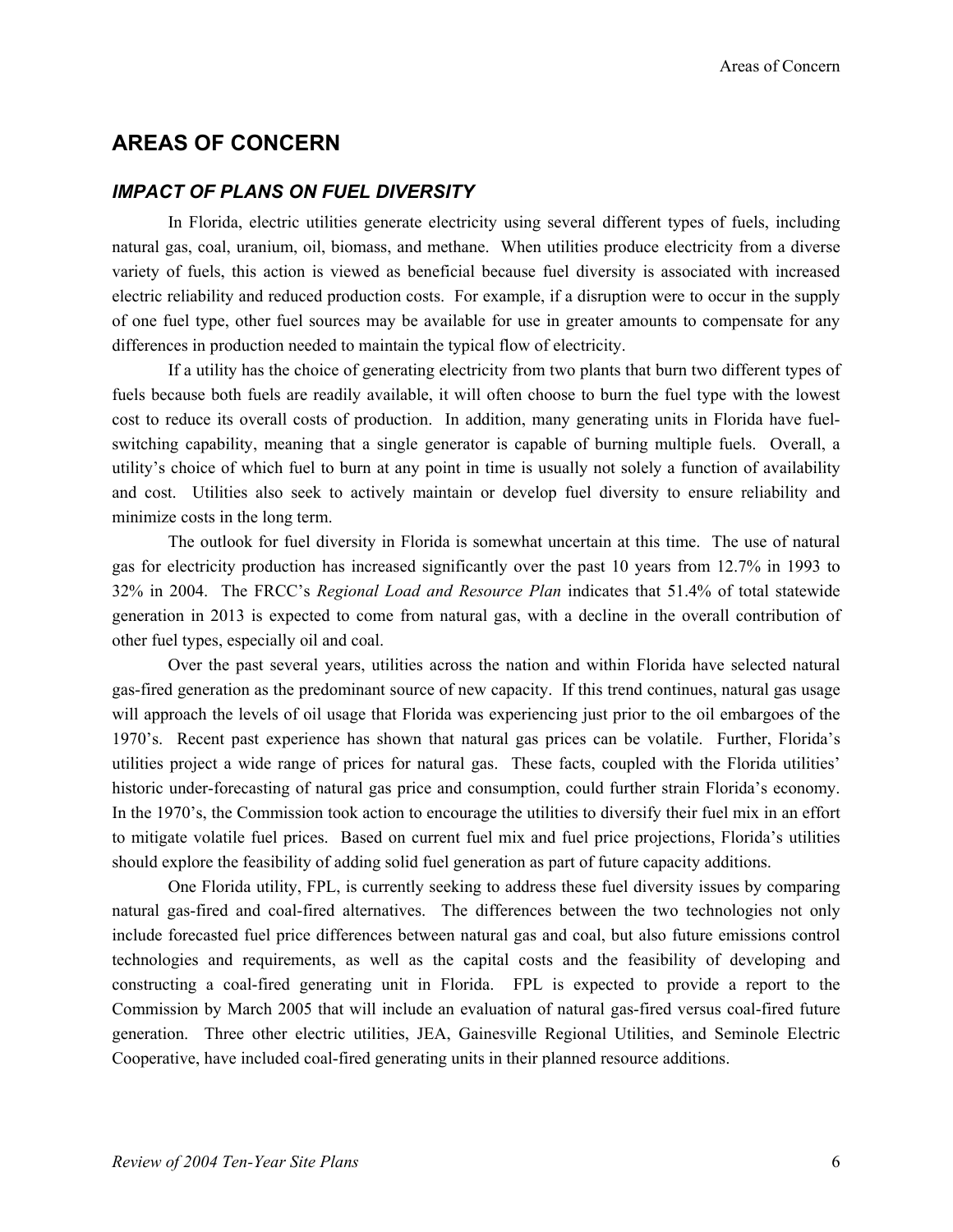# **REVIEW & ANALYSIS – STATEWIDE PERSPECTIVE**

# *LOAD & ENERGY FORECAST*

Electric utilities perform load and energy forecasts to estimate the amount and timing of future capacity needs. The Commission evaluated the historical forecast accuracy of total retail energy sales for nine of the eleven reporting utilities. There were insufficient historical data to analyze the historical forecast accuracy of FMPA and OUC. For the nine utilities with sufficient historical data, the Commission compared actual energy sales for each year between 1999 and 2003 to energy sales forecasts made three, four, and five years prior. For example, actual 2003 energy sales were compared to projected 2003 forecasts made in 1998, 1999, and 2000. These differences were used to calculate two measures of a utility's historical forecast accuracy: average forecast error and average absolute forecast error. Average forecast error is an average of the percentage error rates that indicates a utility's tendency to over-forecast (positive values) or under-forecast (negative values). Average absolute forecast error is an average of percentage error rates that ignores the resulting positive and negative signs. This value provides an overall measure of the accuracy of past utility forecasts.

Table 3 illustrates the historical forecast accuracy of total retail energy sales for the nine reporting utilities with sufficient historical data. A detailed discussion of the individual utility forecasts is included starting on page 26.

| <b>UTILITY</b>                                | AVERAGE FORECAST<br>ERROR (%) | AVERAGE ABSOLUTE<br>FORECAST ERROR (%) |
|-----------------------------------------------|-------------------------------|----------------------------------------|
| Progress Energy Florida                       | $-0.52$                       | 0.62                                   |
| Florida Power & Light Company                 | $-1.13$                       | 1.24                                   |
| <b>Gulf Power Company</b>                     | $-1.77$                       | 2.07                                   |
| Tampa Electric Company                        | $-0.76$                       | 0.76                                   |
| Gainesville Regional Utilities                | $-1.42$                       | 1.42                                   |
| <b>JEA</b>                                    | $-1.95$                       | 2.79                                   |
| City of Lakeland                              | 1.48                          | 1.48                                   |
| City of Tallahassee                           | 0.33                          | 0.55                                   |
| Seminole Electric Cooperative                 | $-0.72$                       | 1.71                                   |
| AVERAGE FOR ALL REPORTING<br><b>UTILITIES</b> | $-0.72$                       | 1.40                                   |

*Table 3. Total Retail Energy Sales – Historical Forecast Accuracy*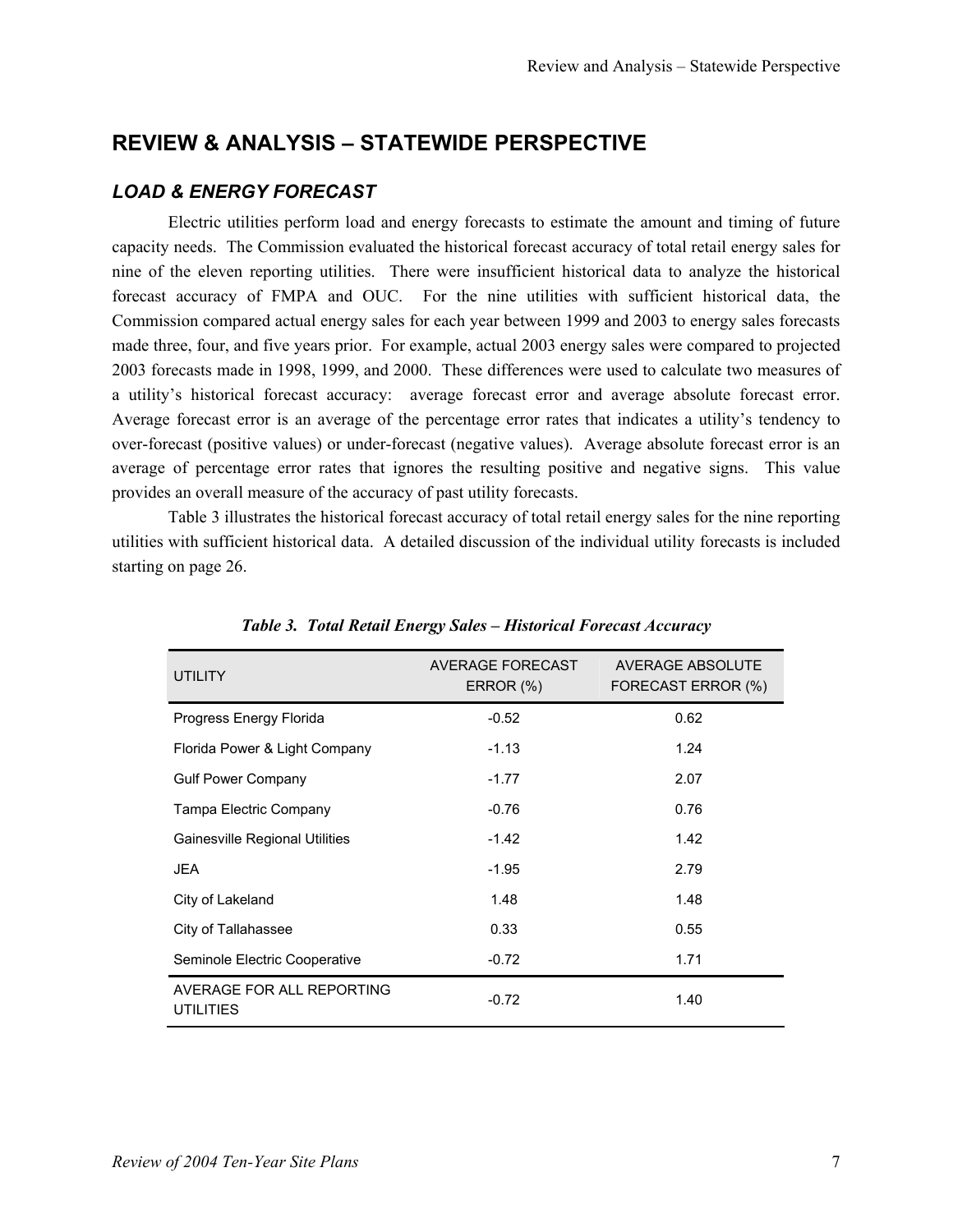# *DEMAND-SIDE MANAGEMENT*

Demand-side management (DSM) reduces customer peak demand and energy requirements, resulting in the deferral of need for new generating units. Utility-sponsored DSM programs have been available since 1980 as a result of the Florida Energy Efficiency and Conservation Act (FEECA). The Commission's broad-based authority over electric utility conservation measures and programs is embodied in Rules 25-17.001 through 25-17.015, Florida Administrative Code.

FEECA emphasizes reducing the growth rate of weather-sensitive peak demand, reducing and controlling the growth rate of electricity consumption, and reducing the consumption of expensive resources such as petroleum fuels. To meet these objectives, the Commission set numeric conservation goals in 2004, and the utilities continue to develop and implement DSM programs to meet these goals.

Florida's electric utilities have been successful in meeting the overall objectives of FEECA. As shown in Table 4, it is estimated that utility conservation programs have reduced statewide summer peak demand by 4588 MW, winter peak demand by 5491 MW, and energy consumption by 5132 GWh. By 2013, DSM programs are forecasted to reduce summer peak demand by 5165 MW, winter peak demand by 6393 MW, and energy consumption by 6618 GWh. Figures 2, 3, and 4, on the next two pages, illustrate the impact of DSM savings on summer peak demand, winter peak demand, and energy consumption.

| <b>DSM Savings</b>               | 2003     | By 2013  |
|----------------------------------|----------|----------|
| Summer Peak Demand               | 4588 MW  | 5165 MW  |
| Winter Peak Demand               | 5491 MW  | 6393 MW  |
| <b>Annual Energy Consumption</b> | 5132 GWh | 6618 GWh |

*Table 4. State of Florida – Estimated Cumulative Savings From Electric Utility DSM Programs* 

# *Numeric Conservation Goals and DSM Plans*

FEECA requires that all investor-owned utilities, and any municipal or cooperative utility with annual energy sales of at least 2,000 GWh as of July 1, 1993 meet numeric conservation goals set by the Commission. Seven Florida utilities are subject to this requirement: PEF, FPL, Gulf, TECO, Florida Public Utilities Company (FPUC), JEA, and OUC. The Commission set new numeric demand and energy goals for these seven utilities in July 2004. In general, the new numeric goals were lower than the previous goals set by the Commission in 1999 for two primary reasons: DSM programs have reached a saturation in participation levels; and, DSM program cost-effectiveness continues to decline due to the relatively lower cost of new generating units.

PEF, FPUC, JEA, and OUC filed new DSM plans as part of their numeric conservation goals filings. These four DSM plans were approved by the Commission in July 2004. FPL, Gulf, and TECO are scheduled to file their DSM plans for Commission approval by the end of 2004.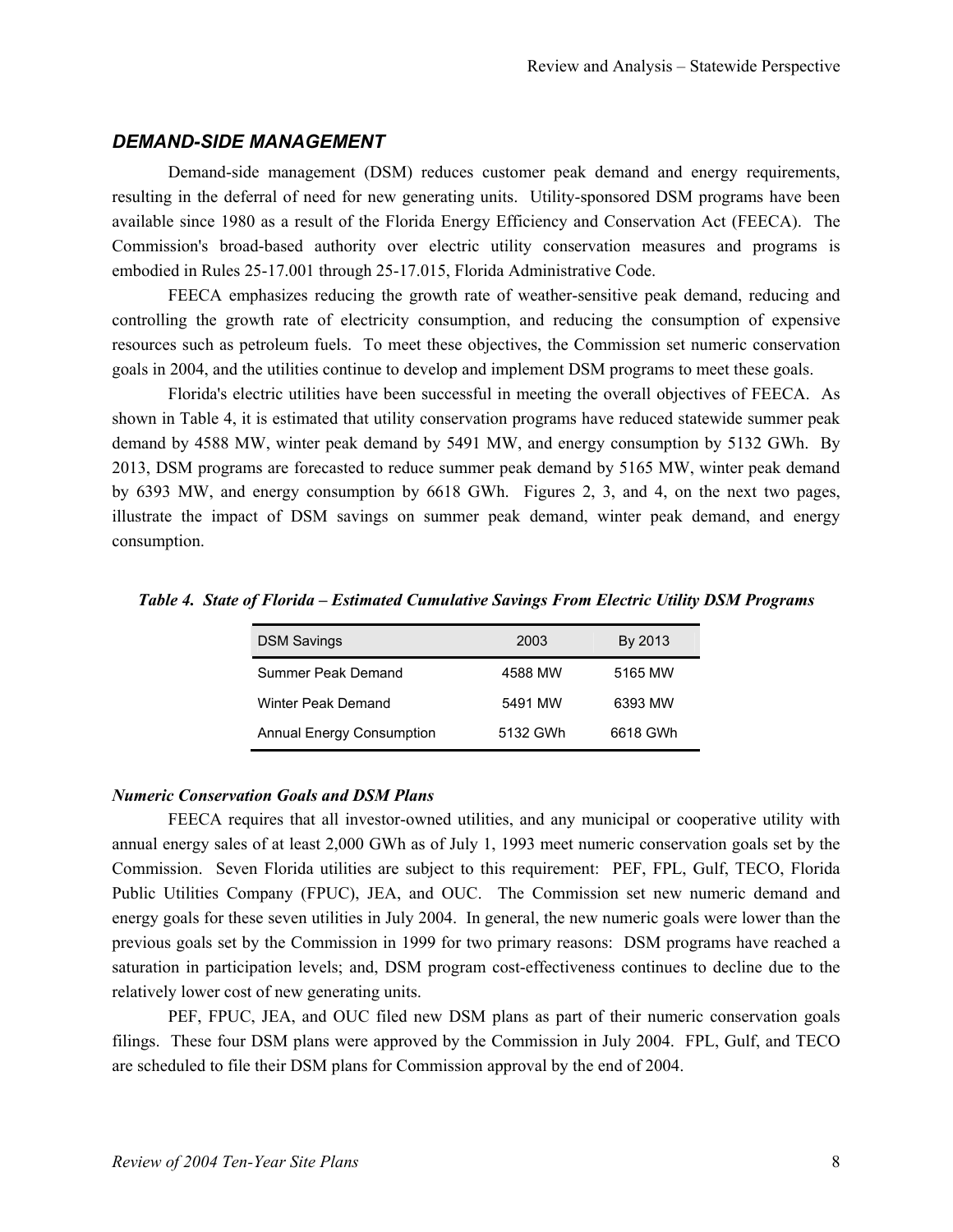

*Figure 2. State of Florida – Impact of DSM on Summer Peak Demand* 

*Figure 3. State of Florida – Impact of DSM on Winter Peak Demand* 

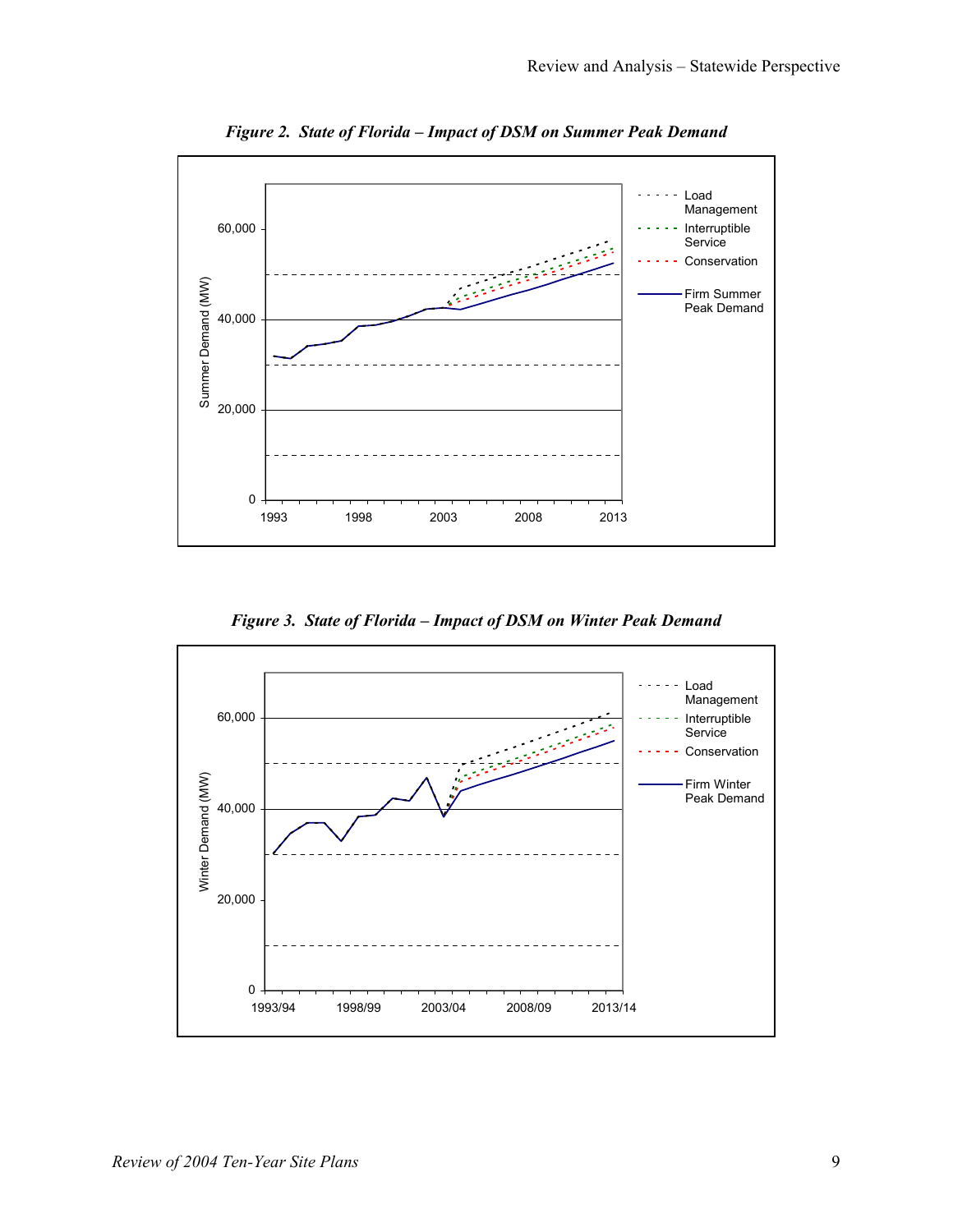

*Figure 4. State of Florida – Impact of DSM on Net Energy for Load* 

#### *Energy Conservation Cost Recovery*

Investor-owned utilities may be able to recover prudently incurred expenditures associated with Commission-approved DSM programs through the Energy Conservation Cost Recovery Clause (ECCR). Since 1981, Florida's investor-owned utilities have collected over \$3.4 billion through the ECCR clause. Annual ECCR expenditures have remained fairly stable over the past five years due to DSM program saturation and to declining DSM cost-effectiveness caused by the lower cost of new generating units.

#### *State Comprehensive Plan*

Energy conservation is a component of the State Comprehensive Plan. Section 187.201(12)(a), Florida Statutes, states that "Florida shall reduce its energy requirements through enhanced conservation and efficiency measures in all end-use sectors, while at the same time promoting an increased use of renewable energy resources." To meet this goal, the State of Florida has implemented policies to reduce per-capita energy consumption through the development and application of end-use efficiency alternatives, renewable energy resources, and efficient building code standards. The Commission has set numeric conservation goals and has approved DSM plans for electric utilities, and continues to work with the Florida Department of Community Affairs (DCA) to ensure a building code that promotes energyefficient, cost-effective new construction. These activities promote end-use efficiency and reducing percapita energy consumption from what it otherwise would have been.

Despite these efforts, residential per-capita energy consumption has consistently risen over the past ten years, and is expected to continue to increase over the planning horizon. Past increases may be attributed to the following factors: natural gas, used by many residents nationwide for heating, water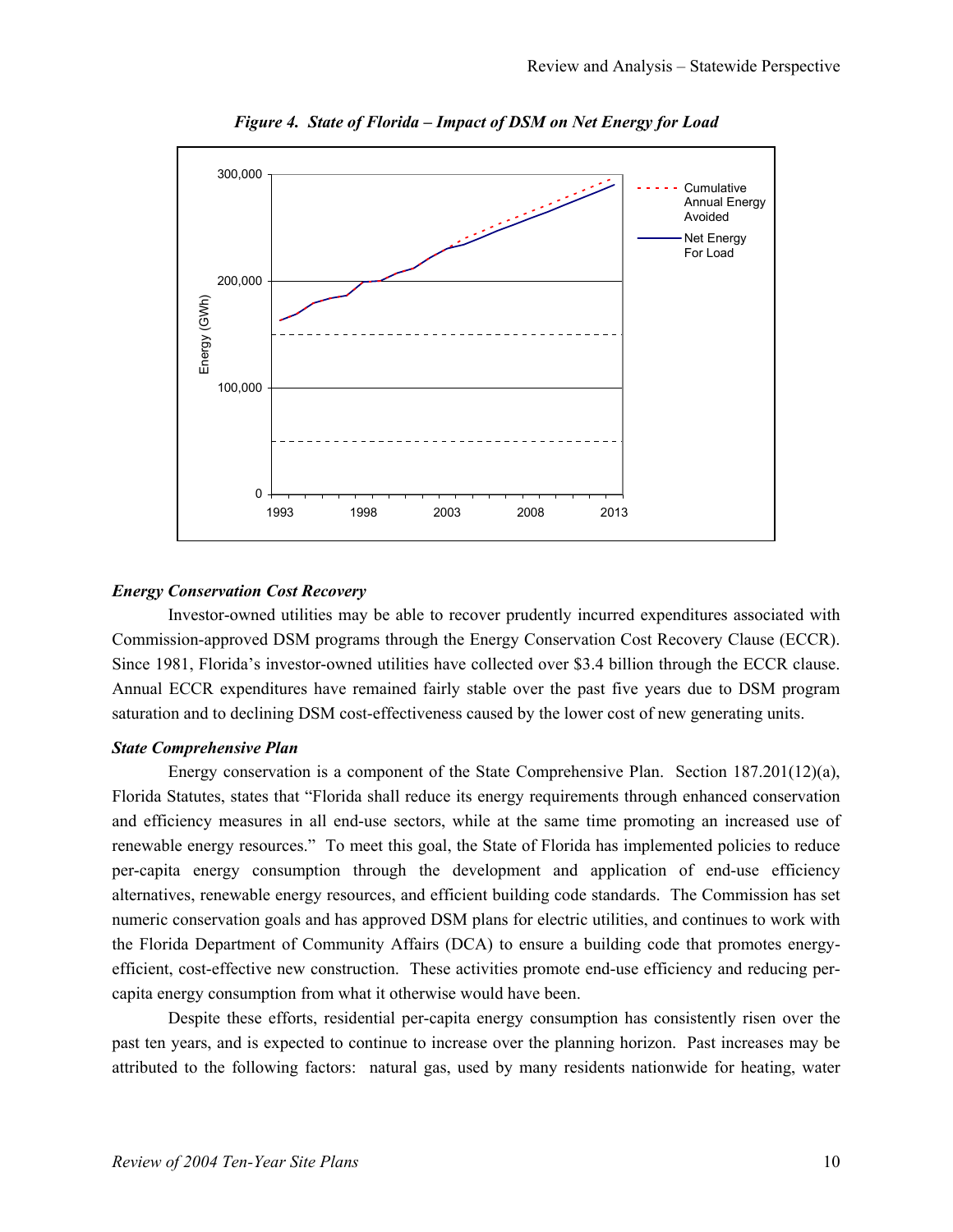heating, and cooking, is relatively unavailable in parts of Florida; average home size has increased over time; and, homes contain many more electricity-consuming appliances than in past years.

Figure 5 illustrates historical and forecasted residential per-capita energy consumption. Statewide, per-capita energy consumption usage increased at an average of 1.6% per year over the past ten years and is forecasted to grow at an average of 0.9% per year over the planning horizon. The 2004 forecast of per-capita residential energy consumption is nearly identical to the forecast made last year, but is slightly lower than the forecast made two years ago, for a comparable period.



*Figure 5. State of Florida – Energy Consumption Per Residential Customer*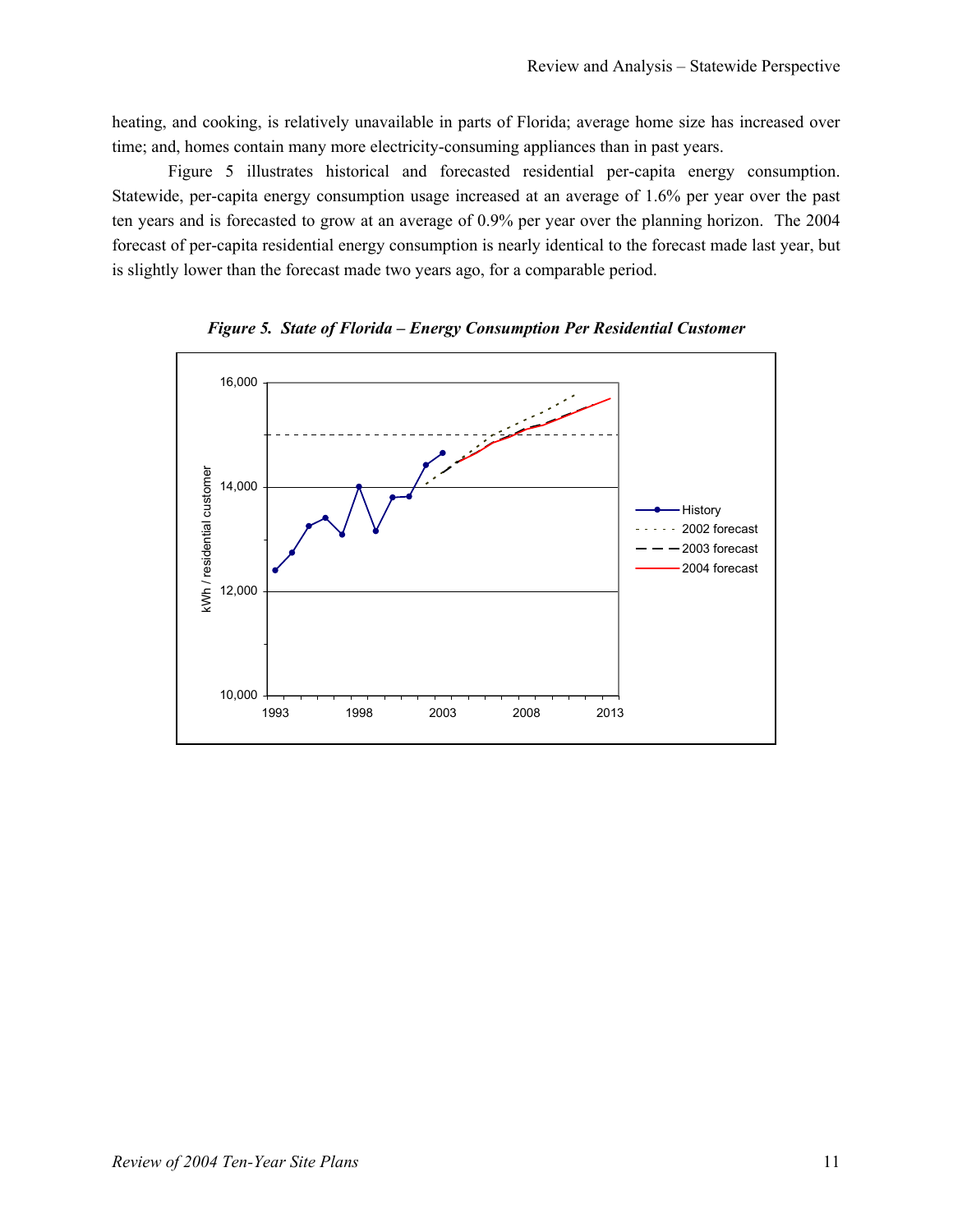# *RELIABILITY CRITERIA*

Reliability criteria enable utilities to determine when additional future resources are required. The primary reliability criterion used by most utilities, reserve margin, indicates the amount of capacity that exceeds firm peak demand. Reserve margin is usually expressed as a percentage exceeding firm peak demand. Reserve margin is comprised of demand-side (non-firm) resources and supply-side (capacity) resources. Reserve margin estimates system reliability only at the single peak hour of the summer or winter season. As a result, reserve margin cannot capture the impact of random events on system reliability throughout the year. Generating unit forced outages can adversely affect reliability during offpeak months when many units are out of service for maintenance.

Because of reserve margin's limitations, some utilities also use a probabilistic reliability criterion such as loss of load probability (LOLP), expressed in days per year. The typical LOLP planning criterion is 0.1 days per year. This means that, on average, a utility will likely be unable to meet its daily firm peak load on one day in ten years. The LOLP criterion allows a utility to account for unit failures, unit maintenance, and assistance from neighboring utilities. However, LOLP does not measure the magnitude of a forecasted capacity shortfall. Expected unserved energy (EUE) accounts for both the probability and magnitude of a forecasted energy shortfall. EUE is normally measured as a ratio of expected unserved energy to net energy for load (EUE/NEL), and the typical criterion is 1% EUE/NEL. This means that, on average, a utility will likely be unable to serve 1% of its annual net energy requirements in a given year.

The reliability criteria used by each reporting utility are shown in Table 5.

| <b>UTILITY</b>                 | <b>RESERVE MARGIN</b> |            | <b>LOLP</b> | <b>EUE/NEL</b> |  |
|--------------------------------|-----------------------|------------|-------------|----------------|--|
|                                | <b>SUM</b>            | <b>WIN</b> | (days/year) | $(\% )$        |  |
| Progress Energy Florida        | 20%                   | 20%        | 0.1         |                |  |
| Florida Power & Light Company  | 20%                   | 20%        | 0.1         |                |  |
| <b>Gulf Power Company</b>      | $13.5\%$ <sup>3</sup> |            |             |                |  |
| Tampa Electric Company         | <b>20%</b>            | <b>20%</b> |             |                |  |
| Florida Municipal Power Agency | 18%                   |            |             |                |  |
| Gainesville Regional Utilities | 15%                   | 15%        |             |                |  |
| <b>JEA</b>                     | 15%                   | 15%        |             |                |  |
| City of Lakeland               | 20%                   | 22%        |             |                |  |
| Orlando Utilities Commission   | 15%                   | 15%        |             |                |  |
| City of Tallahassee            | 17%                   |            |             |                |  |
| Seminole Electric Cooperative  | 15%                   | 15%        |             | 1%             |  |

*Table 5. Reliability Criteria* 

 $3$  Near-term (1-3 years) criterion. Long-term criterion (2007 and beyond) is 15%.

 $\overline{\phantom{a}}$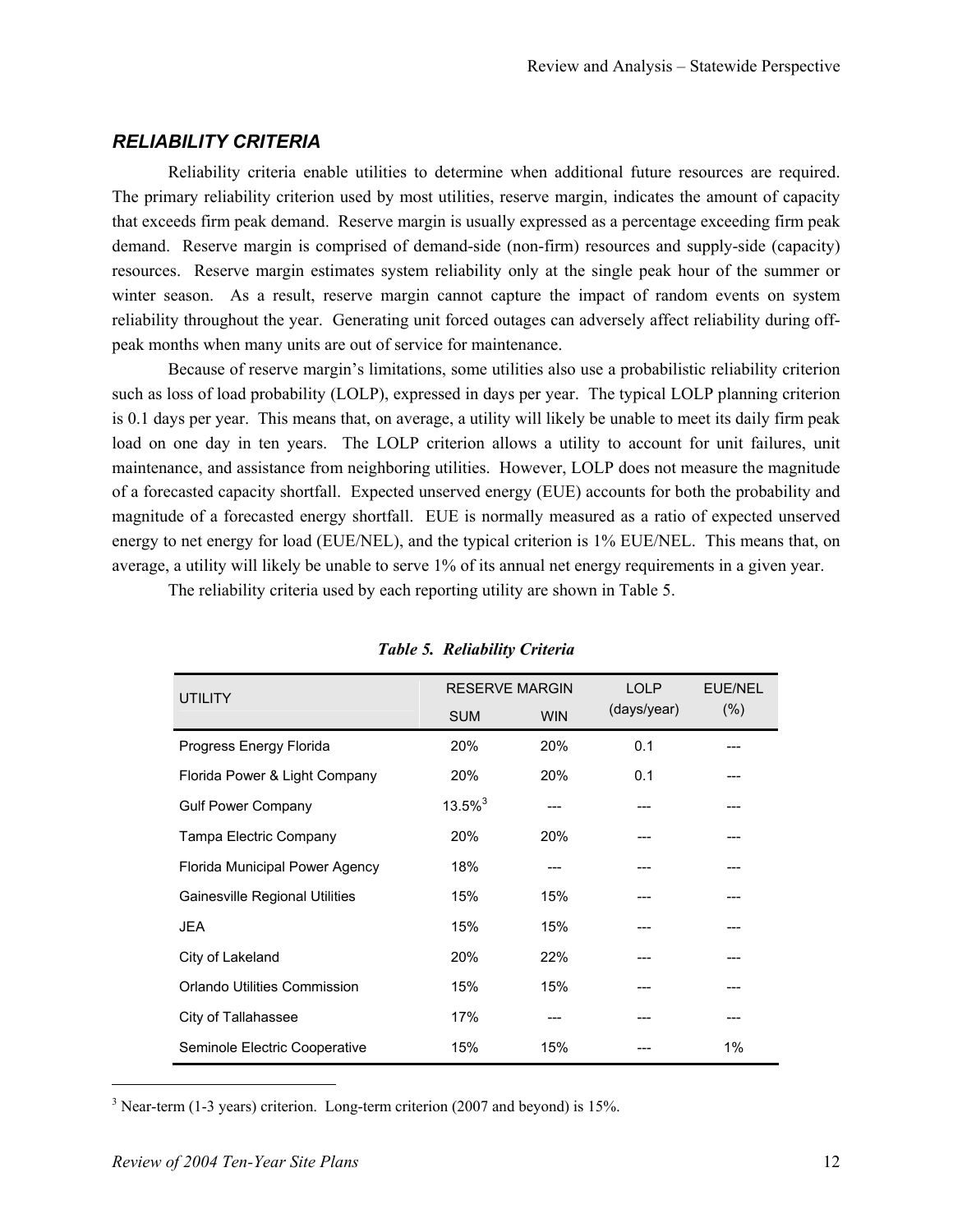FRCC studies currently show that a 15% reserve margin correlates to LOLP values that are well below 0.1 days per year. These low LOLP values are the result of two factors: high unit availabilities and low forced outage rates typical of new, efficient new generating units; and, enhanced maintenance practices on older generating units. As a result, reserve margin continues to be the primary criterion driving a utility's capacity needs. In the late 1990's, the Commission was increasingly concerned with the declining reserve margins forecasted by Florida's utilities and the impact of such declines on reliability. In response to these concerns, PEF, FPL, and TECO agreed to adopt a 20% reserve margin planning criterion starting in Summer, 2004.

Figure 6 shows the forecasted summer and winter reserve margin over the next ten years for Peninsular Florida's utilities.



*Figure 6. Forecasted Reserve Margin* 

#### *Proposed New Independent Power Producer (IPP) Capacity*

In its *Regional Load and Resource Plan*, the FRCC compiled a list of existing, planned, and prospective IPP plant additions. Currently, there are 18 IPP units in the state with a total winter capacity of approximately 4,350 MW. Approximately 3,150 MW of existing capacity is currently under contract with electric utilities. Last year's *Regional Load and Resource Plan* identified proposals for 53 additional IPP units totaling nearly 8,100 MW of winter capacity. However, as the Commission stated last year in its review, many of these proposed IPP units would not be built. At this time, 16 new IPP units, with a combined winter capacity of approximately 2,660 MW, are now proposed in the planning horizon. Only 350 MW of the proposed IPP capacity is currently under contract. All proposed IPP units are scheduled to enter service by March 2006.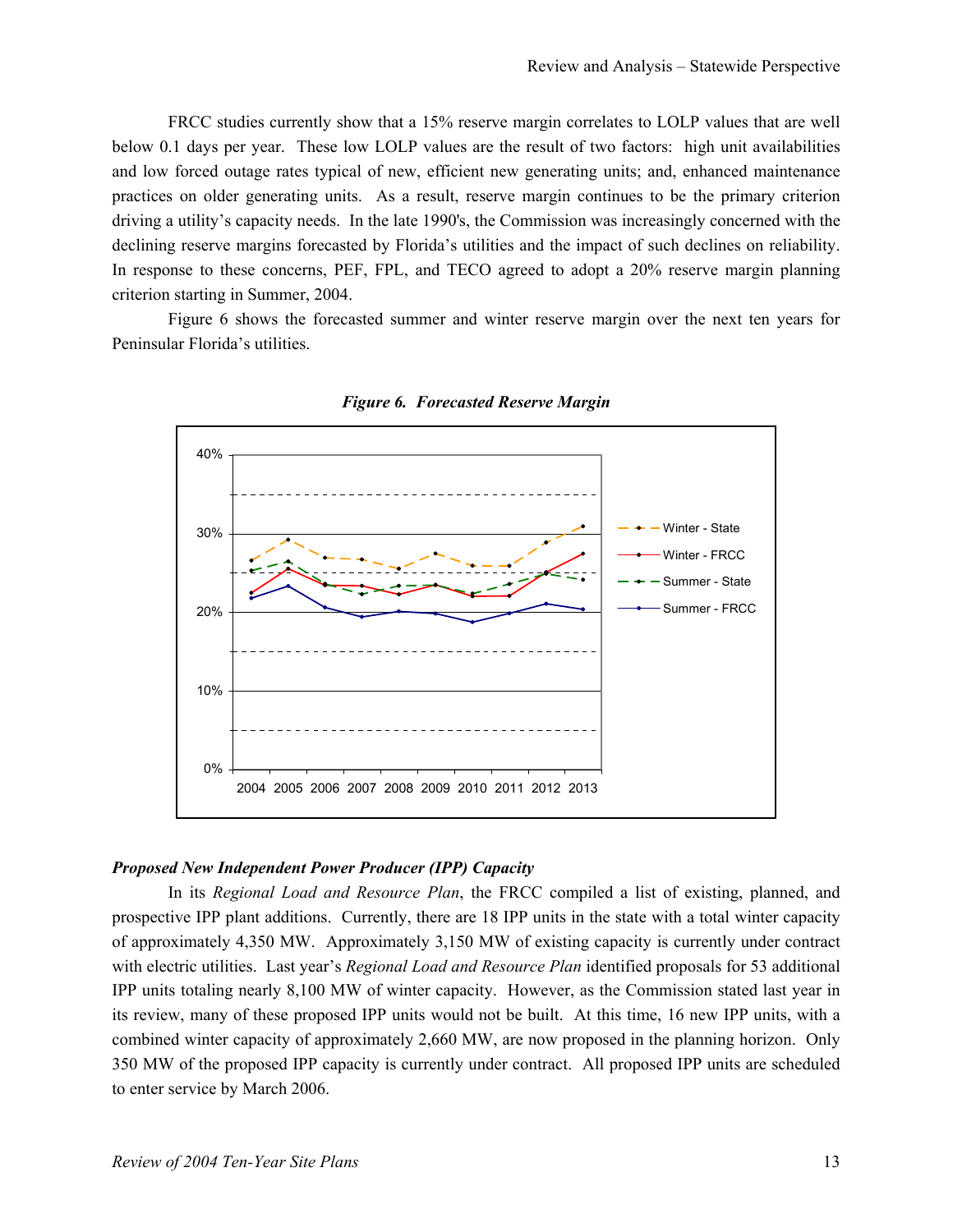# *FUEL PRICE FORECAST*

Fuel price is a primary factor affecting the type of generating unit added by an electric utility. The reporting utilities produced base-case fuel price forecasts for most fuels, and some utilities also produced high- and low-price sensitivities. Each utility's fuel price forecast was compared to data from the U.S. Energy Information Administration (EIA). EIA's comprehensive fuel price forecasts fall within a reasonable range of forecasts provided by other outside sources. Table 6, on the next page, shows the forecasted annual average growth rate in price for each fuel, as forecasted by the reporting utilities and by the EIA for the 2004-2007 and 2007-2013 time periods.

Most Florida utilities generally expect prices to stay flat – or even fall from current levels  $$ during the first three years, then increase at a moderate rate during the 2007-2013 time period. However, as global economic activity increases, the demand for all fuels across the globe, especially China and India, will push world market prices higher. EIA reported that demand for fuel in developing Asian economies will grow twice as fast over the planning horizon compared with the United States and other industrialized nations. The utilities' *Ten-Year Site Plans* do not contemplate the impact of significant fuel price increases on siting decisions. To the extent appropriate and necessary, utilities should monitor how changes in the world market price for each fuel impacts its siting decisions.

Table 6 reflects a wide disparity in the utilities' expectations of future fuel prices, particularly natural gas. Utilities that have forecasted a price decline over the next three years believe that current elevated prices are a temporary aberration, and will soon return to their historical levels. The Commission does not discount the possibility that recent fuel price increases reflect the ever-increasing tension between increased global demand for all types of fuel and stagnant production levels. If a utility continues to forecast short-term fuel price declines, the utility should be fully prepared to substantiate its fuel price forecast and its underlying assumptions.

#### *Coal*

The average delivered cost of coal to electric utilities in 2003 increased to \$25.29 per ton, up \$0.55 per ton from 2002. Through 2013, EIA forecasts that delivered coal prices will increase at a rate of 2.4% per year during the first three years, then by 2.6% per year for the remaining seven years. From 2004 through 2007, Florida's utilities forecast changes in coal prices ranging from -7.9% to 5.3% per year. For the remainder of the planning horizon, coal prices may change at rates ranging from -0.5% to 3.9% per year.

In 2003, nationwide coal consumption by electric utilities increased by 27 million tons to a record 1,004 million tons. Electric utilities drove coal consumption to its record level as relatively higher priced natural gas-fired generation was displaced by coal-fired generation. In Florida, electric utilities decreased their coal consumption by 1.3 million tons to 24.4 million tons compared with 2002 levels.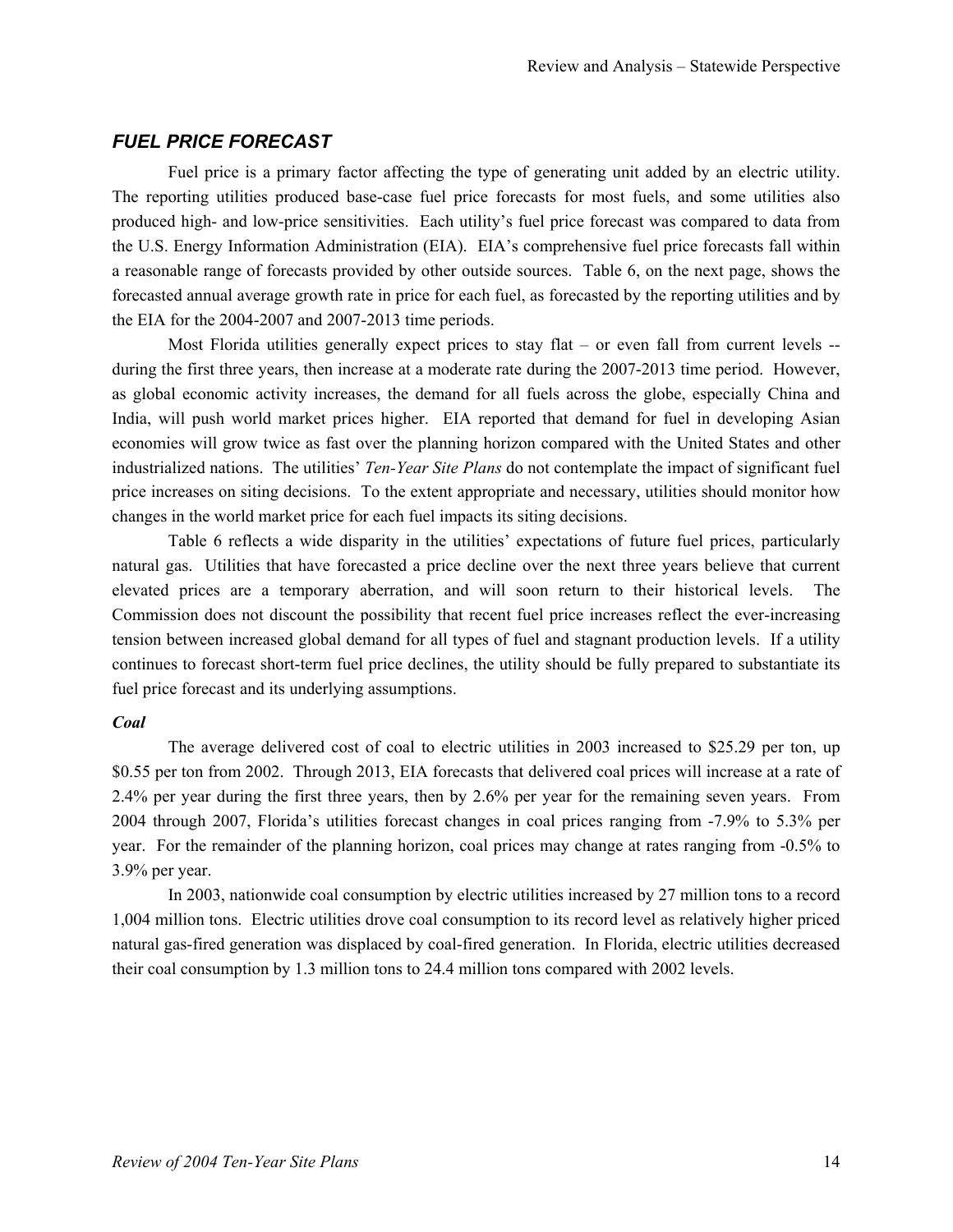|                                          |             | COAL        |             | <b>RESIDUAL OIL</b><br><b>DISTILLATE OIL</b> |             | <b>NATURAL GAS</b> |             | <b>NUCLEAR</b> |             |             |
|------------------------------------------|-------------|-------------|-------------|----------------------------------------------|-------------|--------------------|-------------|----------------|-------------|-------------|
| <b>UTILITY</b>                           | 2004-<br>07 | 2007-<br>13 | 2004-<br>07 | 2007-<br>13                                  | 2004-<br>07 | 2007-<br>13        | 2004-<br>07 | 2007-<br>13    | 2004-<br>07 | 2007-<br>13 |
| <b>EIA</b>                               | 2.4%        | 2.6%        | 2.7%        | 3.2%                                         | 1.3%        | 2.5%               | 3.8%        | 5.1%           | <b>NA</b>   | <b>NA</b>   |
| Progress Energy<br>Florida               | 1.1%        | 1.6%        | $-3.7%$     | 2.6%                                         | $-4.6%$     | 2.5%               | $-7.4%$     | 0.8%           | $-1.2%$     | 1.7%        |
| Florida Power &<br>Light Company         | 1.4%        | 0.4%        | $-3.2%$     | 3.1%                                         | $-1.9%$     | 3.0%               | $-0.9%$     | 2.2%           | 0.6%        | 0.5%        |
| <b>Gulf Power</b><br>Company             | $-2.6%$     | $-0.5%$     | $-5.6%$     | $-1.4%$                                      | $-3.0%$     | $-0.6%$            | $-5.9%$     | $-1.2%$        | <b>NA</b>   | <b>NA</b>   |
| Tampa Electric<br>Company                | 1.6%        | 1.7%        | $-4.1%$     | $-0.2%$                                      | $-5.9%$     | 0.8%               | 1.6%        | 0.0%           | <b>NA</b>   | <b>NA</b>   |
| Florida Municipal<br>Power Agency        | 2.5%        | 1.9%        | 3.2%        | 3.5%                                         | 2.9%        | 3.1%               | $-6.7%$     | 4.3%           | 2.6%        | 2.3%        |
| Gainesville<br><b>Regional Utilities</b> | $-7.9%$     | 1.8%        | $-0.7%$     | 3.1%                                         | 0.6%        | 2.7%               | 1.6%        | 4.1%           | $-1.0%$     | 1.3%        |
| <b>JEA</b>                               | 0.1%        | 2.3%        | 1.4%        | 2.7%                                         | 1.2%        | 2.5%               | $-4.2%$     | 1.8%           | <b>NA</b>   | <b>NA</b>   |
| City of Lakeland                         | 5.3%        | 3.9%        | $-0.1%$     | 4.0%                                         | 3.6%        | 3.2%               | 2.1%        | 3.9%           | <b>NA</b>   | <b>NA</b>   |
| <b>Orlando Utilities</b><br>Commission   | 2.6%        | 3.7%        | $-1.8%$     | 1.7%                                         | $-2.1%$     | 1.9%               | $-1.7%$     | 0.8%           | 2.4%        | 2.5%        |
| City of<br>Tallahassee                   | $-4.4%$     | $-0.4%$     | $-1.4%$     | 3.1%                                         | $-5.5%$     | 4.9%               | $-4.2%$     | 0.8%           | <b>NA</b>   | <b>NA</b>   |
| Seminole Electric<br>Cooperative         | 1.2%        | 1.2%        | $-3.1%$     | 3.5%                                         | 4.4%        | 3.4%               | $-2.4%$     | 3.2%           | $-2.8%$     | 1.2%        |

*Table 6. Fuel Price Forecast – Average Annual Growth Rate (2004-2007 and 2007-2013)* 

The Commission examined the forecast error for coal prices for each investor-owned utility from 2000 through 2003. After comparing each utility's forecast and actual prices for coal, FPL and PEF consistently and substantially under-forecasted their coal prices by as much as 45% during this period. TECO also under-forecasted its coal prices during this period; however, the average forecast error was by less than 10%. Gulf consistently and substantially over-forecasted its coal prices during this period by as much as 20%.

Through 2013, EIA expects electric utility coal consumption to increase to 1,174 million tons, representing an average increase of 1.6% per year. In Florida, electric utilities expect to increase their coal consumption by 0.7% annually to 26.1 million tons.

# *Residual (#6) Oil*

EIA reports that the average U.S. delivered cost of residual oil was \$29.40/barrel in 2003, up from \$23.90/barrel in 2002. Through 2013, EIA forecasts that delivered residual oil prices will increase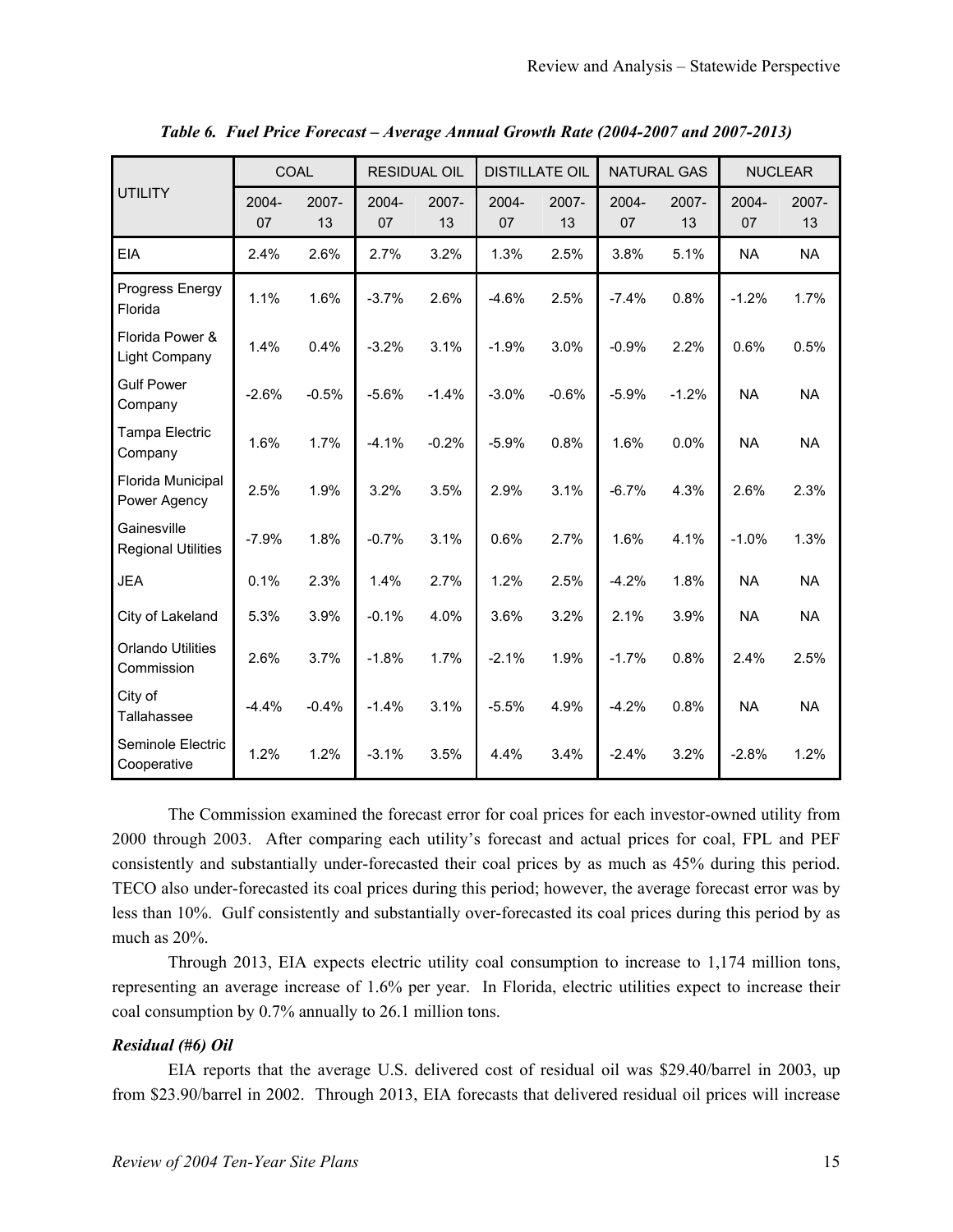at a rate of 2.7% per year during the first three years, then by 3.2% per year for the remaining seven years. From 2004 through 2007, Florida's utilities forecast changes in residual oil prices ranging from -5.6% to 3.2% per year. For the remainder of the planning horizon, residual oil prices may change at rates ranging from -1.4% to 4.0% per year.

In 2003, nationwide residual oil consumption increased by 26.3 million barrels to 281.8 million barrels compared with 2002 levels. In Florida, electric utilities increased their residual oil consumption by 3.9 million barrels to 45.5 million barrels compared with 2002 levels.

The Commission examined the forecast error for residual oil prices for PEF, FPL, and TECO from 2000 through 2003. Gulf was not examined because it does not burn a significant amount of residual oil. After comparing each utility's forecast and actual prices for residual oil, the Commission determined that FPL, PEF, and TECO consistently and substantially under-forecasted their residual prices by as much as 95% during this period.

Through 2013, EIA expects residual oil consumption to increase to 272.3 million barrels, representing an average decrease of 0.3% per year. In Florida, electric utilities expect to decrease their residual oil consumption by 7.6% annually to 20.7 million barrels.

#### *Distillate (#2) Oil*

EIA reports that the average U.S. delivered cost of distillate oil was \$39.14/barrel in 2003, up from \$30.95/barrel in 2002. Through 2013, EIA forecasts that delivered distillate oil prices will increase at a rate of 1.3% per year during the first three years, then by 2.5% per year for the remaining seven years. From 2004 through 2007, Florida's utilities forecast changes in distillate oil prices ranging from -5.9% to 4.4% per year. For the remainder of the planning horizon, distillate oil prices may change at rates ranging from -0.6% to 4.9% per year.

 In 2003, nationwide distillate oil consumption increased by 55.2 million barrels to 1,433.4 million barrels compared with 2002 levels. In Florida, electric utilities decreased their distillate oil consumption by 600,000 barrels to 2.3 million barrels compared with 2002 levels.

The Commission examined the forecast error for distillate oil prices for PEF, FPL, and TECO from 2000 through 2003. Gulf was not examined because it does not burn a significant amount of distillate oil. After comparing each utility's forecast and actual prices for distillate oil, the Commission determined that FPL, PEF, and TECO consistently and substantially under-forecasted their distillate oil prices by as much as 93% during this period.

Through 2013, EIA expects distillate oil consumption to increase to 1,721.3 million barrels, representing an average increase of 1.8% per year. In Florida, electric utilities expect to increase their distillate oil consumption by 8.4% annually to 5.1 million barrels.

#### *Natural Gas*

The average cost of natural gas for electric utilities nationwide was \$5.55/MMBtu in 2003, up over 50 per cent from 2002 levels. Several factors influence short-term natural gas prices: gas availability, storage levels, short-term fluctuations in residual and distillate oil prices, and weather implications. Through 2013, EIA forecasts that delivered natural gas prices will increase at a rate of 3.8% per year during the first three years, then by 5.1% per year for the remaining seven years. From 2004 through 2007, Florida's utilities forecast changes in natural gas prices ranging from -7.4% to 2.1% per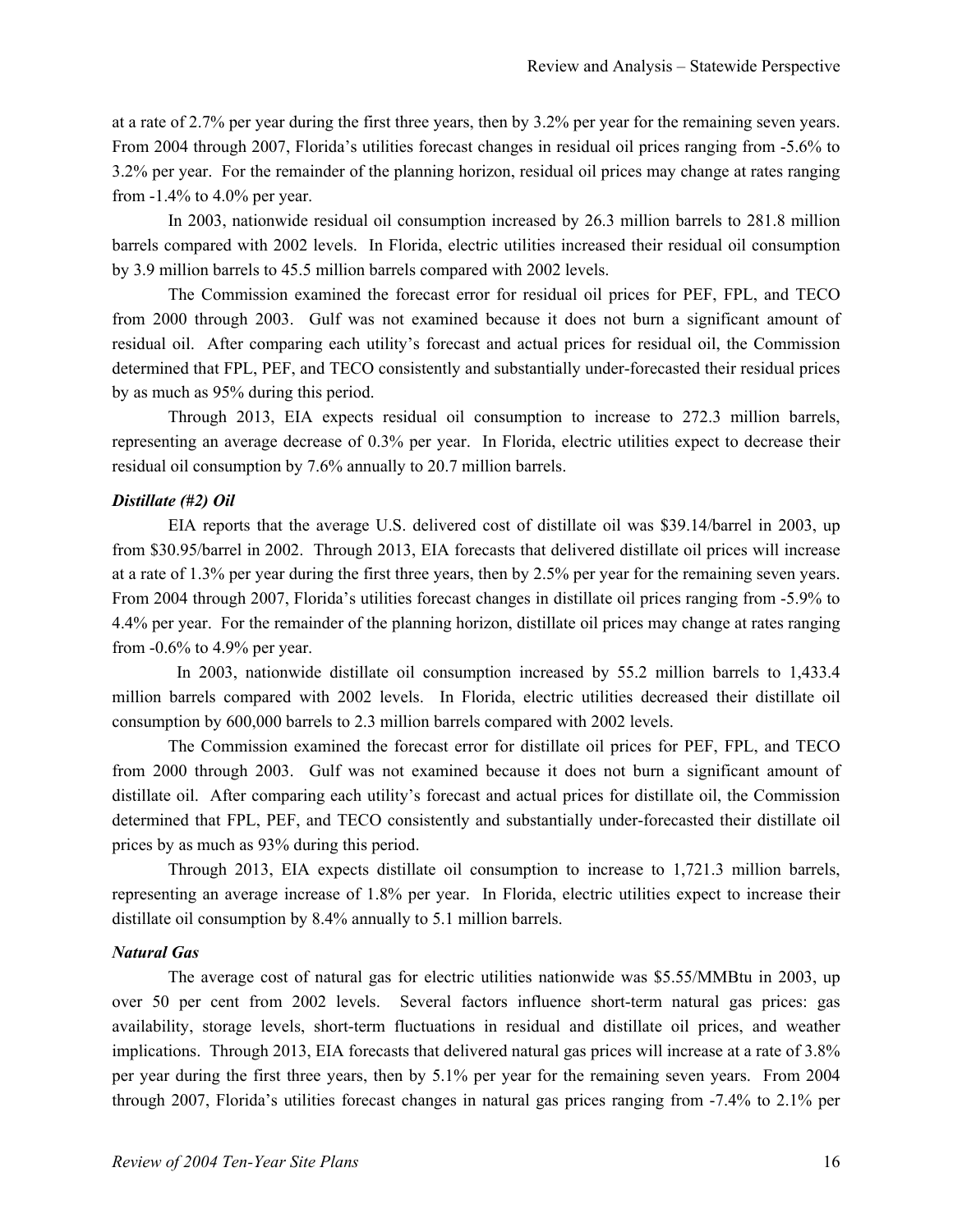year. For the remainder of the planning horizon, natural gas prices may change at rates ranging from - 1.2% to 4.3% per year.

In 2003, nationwide natural gas consumption by electric utilities decreased by 743 billion cubic feet (Bcf) to 4.929 trillion cubic feet (Tcf). In Florida, electric utilities increased their natural gas consumption by 9.8 Bcf to 455 Bcf compared with 2002 levels.

The Commission examined the forecast error for natural gas prices for each investor-owned utility from 2000 through 2003. After comparing each utility's forecast and actual prices for natural gas, the Commission determined that FPL, PEF, and TECO consistently and substantially under-forecasted their natural gas prices by as much as 111% during this period. Although Gulf did not consistently overforecast or under-forecast natural gas prices during this period, Gulf does experience both substantial positive (115%) and negative (-36%) errors for its natural gas price forecasts.

Through 2013, EIA expects electric utility natural gas consumption to increase to 7.248 Tcf, representing an average increase of 3.9% per year. In Florida, electric utilities expect to increase their natural gas consumption by 8.8% annually to 1.061 Tcf.

EIA estimated that U.S. proven year-end 2002 natural gas reserves were 186.9 Tcf, a 1.9% increase from prior-year levels. EIA reported that natural gas consumption by all sectors in 2003 was 22.0 Tcf, a 4.6% decrease over 2002 levels.

#### *Nuclear*

EIA assumes that nationwide nuclear capacity will increase slightly during the planning horizon, as the retirement of some nuclear units is expected to be offset by capacity increases at the remaining units. Both FPL and PEF expect their nuclear units to operate throughout the planning horizon.

Spent nuclear fuel disposal is a primary concern for electric utilities nationwide. The U.S. Department of Energy (DOE) has been collecting a 0.1¢/KWh fee on nuclear generation to finance the management and disposal of spent nuclear fuel. Nationwide, ratepayers pay nearly \$600 million per year into the DOE's Nuclear Waste Fund. FPL and PEF ratepayers pay a combined total of nearly \$25 million per year into the fund. However, DOE has yet to begin accepting spent nuclear fuel, and utilities nationwide may incur significant costs to build more on-site spent fuel storage capacity. If DOE removal of spent nuclear fuel does not occur, it is estimated that 80% of the utilities' spent fuel pools will reach capacity by 2010.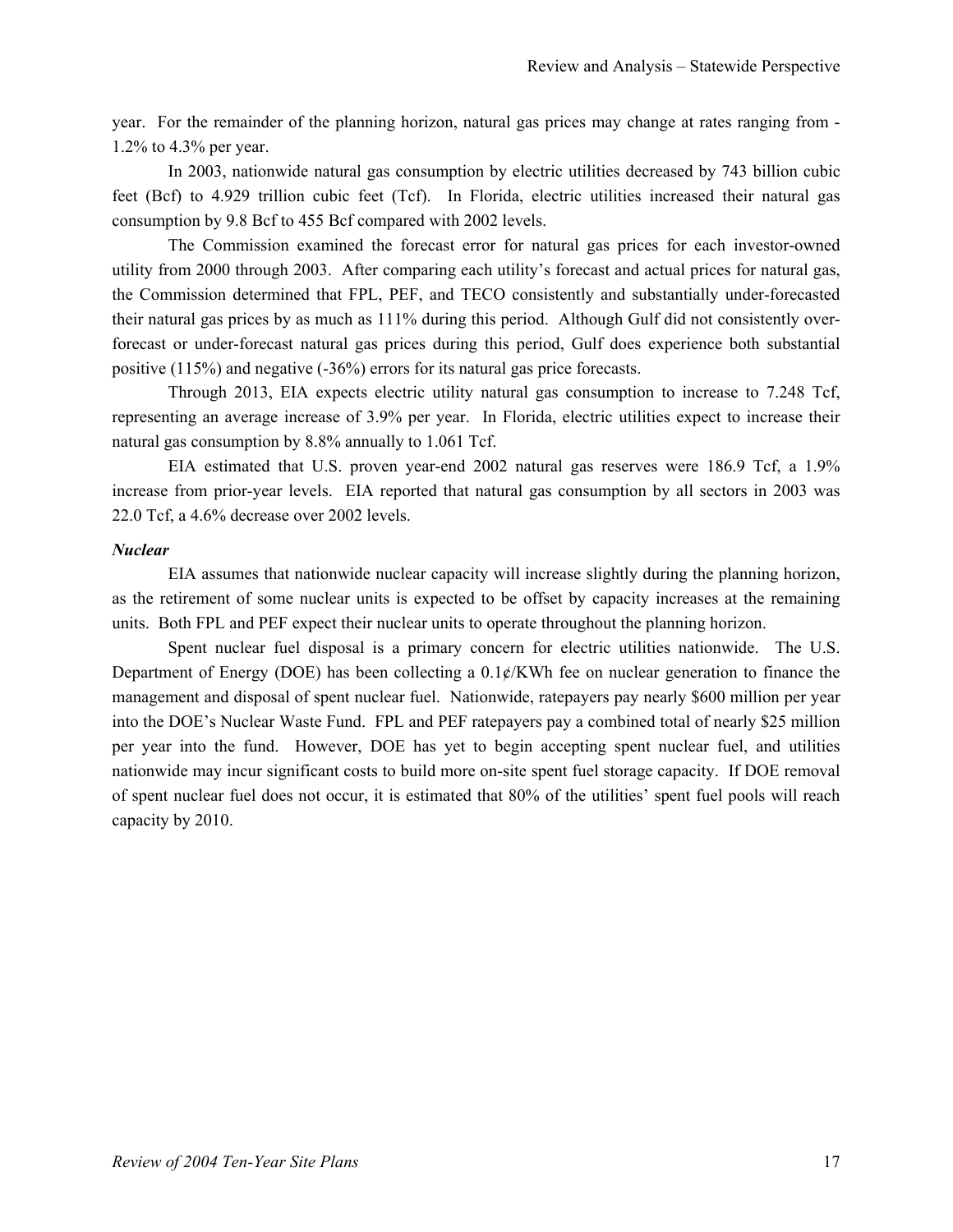# *GENERATING UNIT SELECTION*

In addition to traditional economic analyses, Florida's electric utilities consider several strategic factors, such as fuel availability, generation mix, and environmental compliance, prior to selecting a supply-side resource. For example, limited gas supplies, potential restrictions in pipeline capability, and erratic natural gas fuel costs could hinder future development of gas-fired generating units. Coal-fired generation consumes more water than a comparable sized gas-fired unit, a concern in Florida where water supplies may have an uncertain future. There also is a relative shortage of coal-capable sites, that provide the needed land area as well as access to coal delivery. Uncertainty over future changes to environmental requirements could discourage coal unit construction.

In the 1970's, oil consumption in the United States rose while domestic oil production declined. In 1973, at the time of the foreign oil embargo, oil prices tripled almost overnight. Oil-fired plants comprised 55% of the State's electricity generation mix at that time. These plants were adversely affected by oil price increases, and Florida's utilities began to look to other types of fuel to meet growing demand. Initially, this resulted in a movement in Florida towards coal and "coal by wire" from newly constructed coal generation and the construction of new transmission lines to the Southern Company.

Looking towards the future, Florida's utilities forecast a continued decline in reliance on oil-fired generation. However, utilities forecast a substantial increase in natural gas-fired generation, from 26% to over 50% of total energy consumed, during the planning horizon. At this time, utility analyses indicate that additional nuclear power plants are not a viable option, primarily because of high construction costs and uncertainty over spent fuel disposal. With the state's reliance on natural gas approaching the levels of its reliance on oil in the 70's, Florida's utilities should once again evaluate the benefits of maintaining a diversified fuel mix. As emerging research and development in coal-fired generation reduces high capital costs, emissions, permitting lead times, and investment risk, coal could again play a critical role in electric power generation in Florida. Figure 7, on the next page, illustrates the past, current, and future energy generation mix by fuel type for Florida's electric utilities.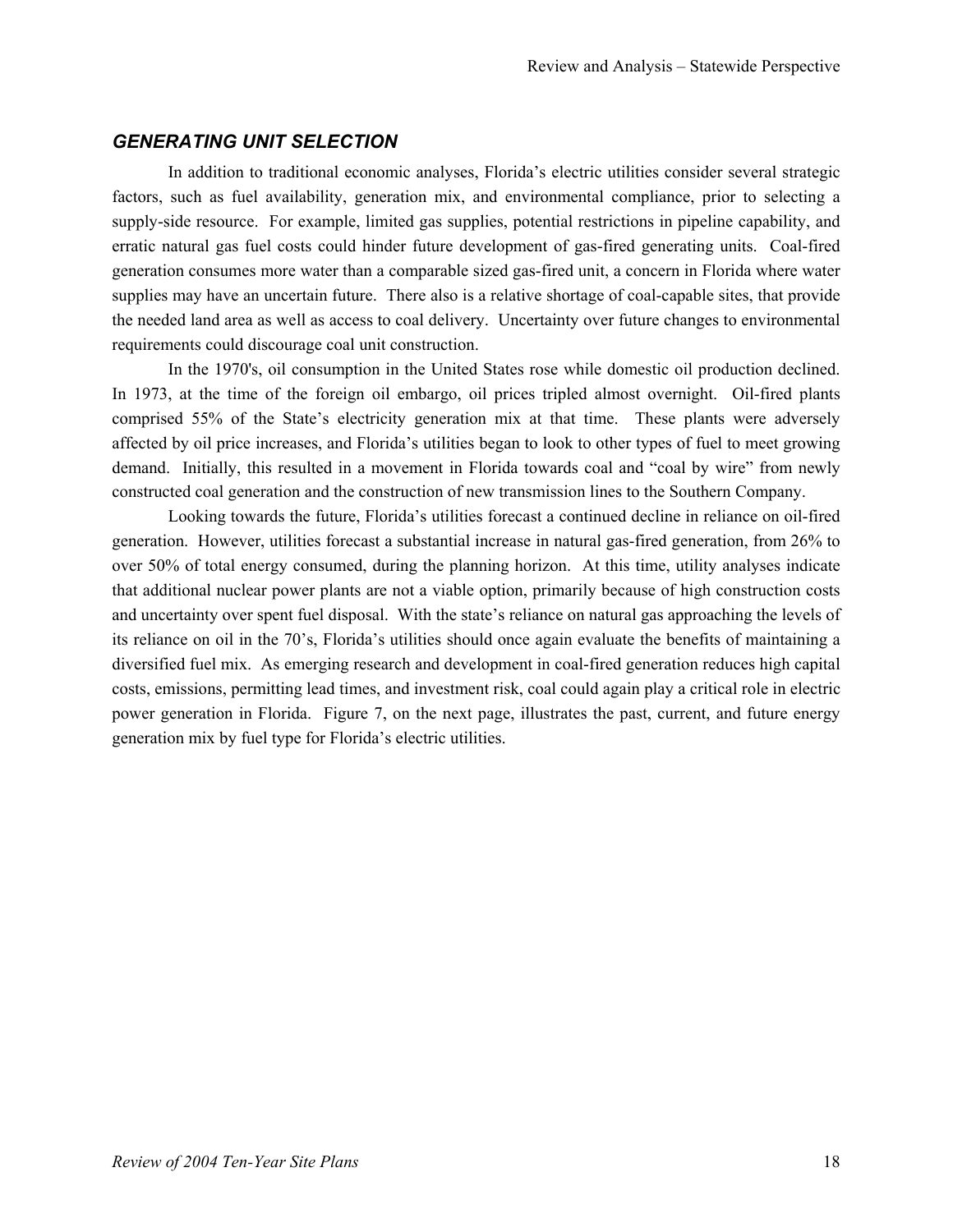

*Figure 7. State of Florida – Generation Mix By Fuel Type4*

# *Economics*

Gas fired generating units are typically a more cost-effective alternative to coal-fired units despite recent sharp rises in natural gas prices. A major reason is that the newer gas-fired combined cycle (CC) units achieve extremely high fuel efficiencies, with heat rates near 7,600 BTU/KWh versus 10,000 BTU/KWh for new coal-fired units. Further, gas-fired CC units have lower installed capital costs of approximately \$500/KW versus \$1500/KW for coal, making these units cheaper to construct. Finally, new CC units offer a more speedy solution to meet rising demand. New CC units can be permitted and constructed in three years versus the seven years required for coal-fired units. Given these advantages, gas-fired capacity is projected to comprise 93% of all planned generating capacity additions nationwide over the next ten years.

A key factor affecting the decision to build gas-fired or coal-fired capacity is the number of years required for a coal plant to become cost-effective. Having higher upfront construction costs, coal-fired plants result in higher customer risk associated with uncertainty over fuel cost differential. As the commodity price difference between the two fuels widens, the breakeven period decreases. In other words, as the cost of natural gas rises faster than the cost of coal, the number of years required for fuel savings to outweigh the higher upfront cost of coal-fired generation decreases. A representation of the costs of new coal-fired and gas-fired generating units is shown in Figure 8 on the next page.

 $\overline{\phantom{a}}$ 

<sup>&</sup>lt;sup>4</sup> Other fuel types include petroleum coke and coal gasification.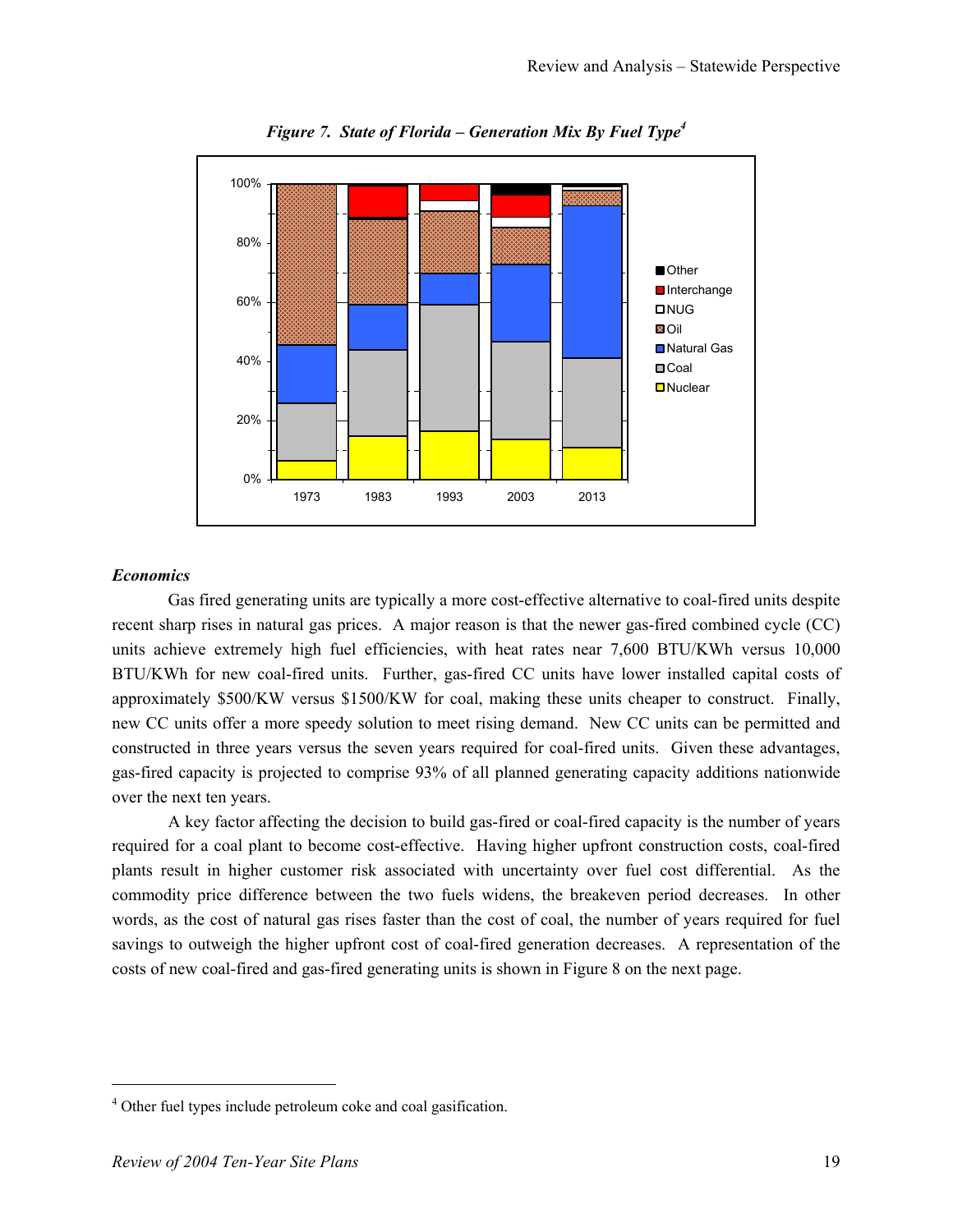

*Figure 8. Representative Cost Comparison of Coal-Fired and Gas-Fired Generating Units* 

#### *Commission Actions to Encourage Solid Fuel Development*

In 1982, the Commission adopted an Oil Backout Cost Recovery mechanism to allow investorowned utilities an opportunity to recover prudently incurred costs associated with generation and transmission projects that resulted in a decrease in oil consumption. The Commission's "Oil Backout" policy encouraged utilities to develop coal-fired generating units in Florida during the 1980's. Examples of such Oil Backout projects were the conversion of TECO's Gannon station to coal from oil and the 500 KV transmission lines connecting Florida to Georgia, that enabled Florida's utilities to purchase firm capacity and economy energy from coal-fired resources owned by the Southern Company.

# *Department of Energy Actions to Encourage Solid Fuel Development*

The U.S. Department of Energy's Clean Coal Technology (CCT) Program encourages the development of advanced, more efficient, and environmentally responsible coal utilization options by providing funding to demonstrate new clean coal technologies. Through demonstration projects, the CCT Program intends to establish the commercial feasibility of promising advanced coal technologies. Tampa Electric Company's Polk Unit 1, an integrated coal gasification combined cycle (IGCC) unit, was built and placed into service in 1996 under the CCT Program. Orlando Utilities Commission and the Southern Company recently announced a joint deal to develop a CCT Program project at the Stanton site.

Coal gasification technology may provide utilities the flexibility to meet potential environmental restrictions and address concerns with the high initial capital investment. Coal gasification units have a lower heat rate and fewer emissions than a traditional coal-fired unit, and can be built in stages with the combined cycle portion of the plant being first constructed to operate on oil or natural gas. If oil and natural gas prices increase substantially above the price of coal, potential savings from coal gasification might justify additional capital investment to convert the unit to coal operation. As a result, for power plant siting purposes, it is important to consider whether a site can support coal gasification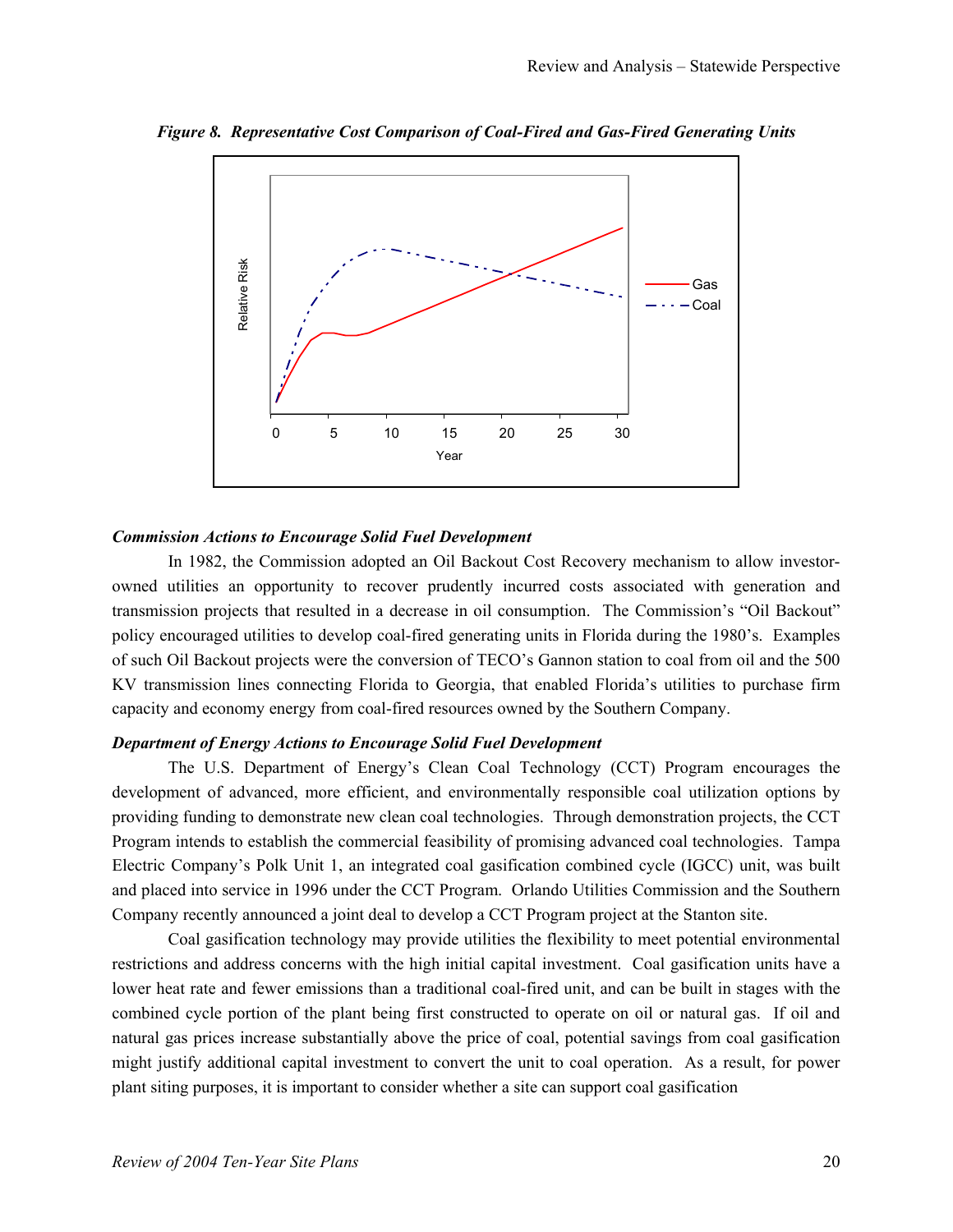#### *Future Actions*

According to the utilities' *Ten-Year Site Plans*, natural gas is forecasted to play an even more dominant role in electric power generation in Florida over the next ten years. To minimize price and supply volatility, electric power generation must rely on multiple fuel sources. As a result, Florida's utilities should evaluate potential sites for coal capability. To lessen the capital cost impact of building coal-fired units, utilities should look at the possibility of joint ownership of future coal units. Florida's municipal utilities have a successful history of sharing investment costs associated with coal units. Finally, utilities should investigate the possibility of receiving financial assistance through the DOE's CCT Program. As emerging research and development in coal-fired generation reduces high capital costs, emissions, permitting lead times, and investment risk, coal could again play a critical role in electric power generation in Florida.

One Florida utility, FPL, is currently seeking to address these fuel diversity issues by comparing natural gas-fired and coal-fired alternatives. The differences between the two technologies not only include forecasted fuel price differences between natural gas and coal, but also future emissions control technologies and requirements, as well as the capital costs and the feasibility of developing and constructing a coal-fired generating unit in Florida. FPL is expected to provide a report to the Commission by March 2005 that will include an evaluation of natural gas-fired versus coal-fired future generation.

# *Natural Gas*

Florida's utilities project a substantial increase in natural gas-fired generation. Natural gas-fired generation, currently at 26% of statewide energy consumption, is expected to nearly double to 51% over the next ten years. Of the approximately 22,000 MW in gross capacity additions projected in the state over the planning horizon, nearly 20,400 MW is expected to come from gas-fired capacity, in the form of new CC and CT units. Natural gas consumption forecasts do not include usage from proposed new IPP generating units.

#### *Oil*

Oil-fired generation decreased substantially during the 1980's in response to rising oil prices in the 1970's. However, oil is still used by many utilities in peaking CT units, both as a primary and a secondary fuel. Over the next ten years, oil-fired energy is expected to decrease from 13% to 5% of statewide energy production.

#### *Coal*

Coal generation increased substantially during the 1980's in response to the oil price increases of the 1970's. Coal plants have traditionally been justified based on low forecasts of coal prices relative to oil or natural gas. However, coal plants are capital-intensive, and there are increased concerns surrounding the emissions of coal plants that may lead to stricter regulations that further increase capital investments at coal plants. While coal-fired capacity in the state is forecasted to increase by approximately 1,100 MW, coal-fired energy is expected to decrease from 33% to 30% of statewide energy production over the next ten years.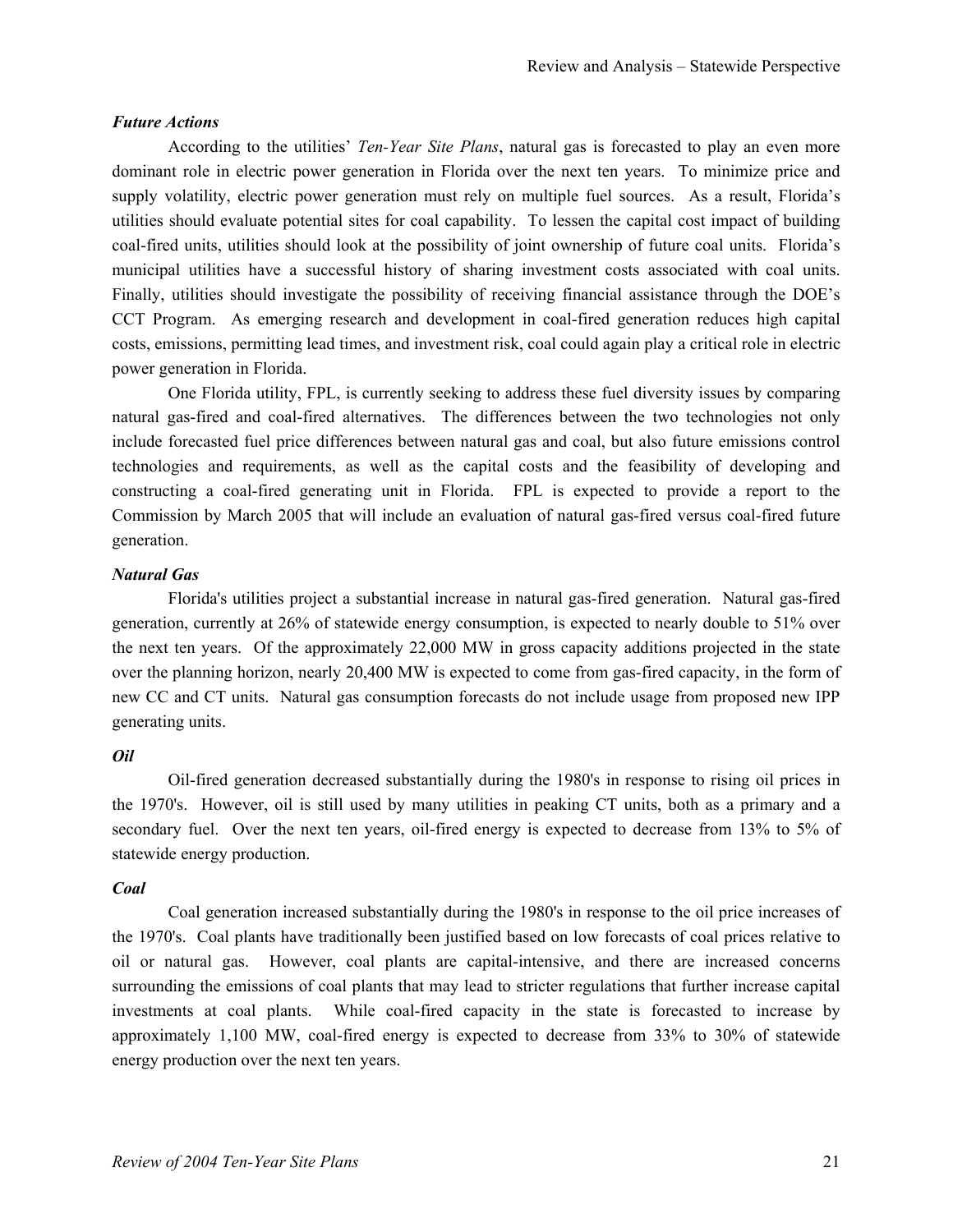#### *Interchange Purchases*

Peninsular Florida's utilities continue to rely on capacity and energy purchases from out-of-state utilities. Interchange purchases are typically short-term purchases of excess capacity and energy between utilities. Florida can safely import around 3600 MW over the Southern Company-Florida interconnection. Approximately 2500 MW of the interface is currently reserved for firm sales and for delivery of capacity from generating units owned by Florida utilities located in Southern Company's region. Approximately 1100 MW remains available for non-firm, economy transactions.

Florida's utilities forecast a slow decline in the level of interchange energy purchases over the next ten years, from 8% of statewide energy consumption to zero. The forecasted decrease is due primarily to the increase in natural gas generation expected in the state at that time. Further, FPL and PEF have long-term interchange contracts with Southern Company that are scheduled to expire in 2010. Both utilities recently sought Commission approval of new interchange contracts. If approved, the capacity and energy from the new contracts can be expected to maintain the current level of interchange energy entering Peninsular Florida from Southern Company.

The transfer capability between Southern Company and Peninsular Florida is expected to remain at approximately 3600 MW. As a result, some capacity and energy from Southern Company is expected to remain available for economy and emergency transactions.

#### *Purchases From Non-Utility Generators*

Non-utility generators (NUGs) build and operate power plants to satisfy contractual requirements with retail-serving electric utilities. NUGs sell firm capacity to many of Florida's utilities under longterm and short-term purchased power contracts. The amount of NUG electricity purchased by Florida's utilities is expected to decrease from 3.5% to 1.5% of statewide energy consumption during the planning horizon. The forecasted decrease is due to the expiration of 536 MW of firm cogeneration contracts and 1022 MW of firm capacity contracts with independent power producers. However, once their current contracts expire, these generators will remain in place and are expected to be available to provide capacity and energy under new purchased power contracts with utilities.

#### *Renewables*

In Florida, renewable energy comes primarily from hydroelectric, landfill gas, and waste-toenergy sources. Because of relatively high capital and operating costs, renewable energy sources do not account for a large portion of Florida's energy generation. Electric utilities and non-utility generators produce renewable energy in Florida. Non-utility producers of renewable energy use some of their output on-site, selling the remainder to electric utilities either under firm contracts or on an as-available basis.

Hydroelectric units at two utility-owned sites supply 50 MW of renewable capacity. However, hydroelectric generation accounts for less than 0.1% of Florida's generation mix. There are no planned new units due to the absence of a feasible location, as Florida's flat terrain does not lend itself to hydroelectric power. Landfill gas provides a combined 5 MW of capacity to GRU and JEA. Non-utility generators sell approximately 450 MW of firm capacity to Florida's utilities that is fired by municipal solid waste, wood and wood waste, and waste heat.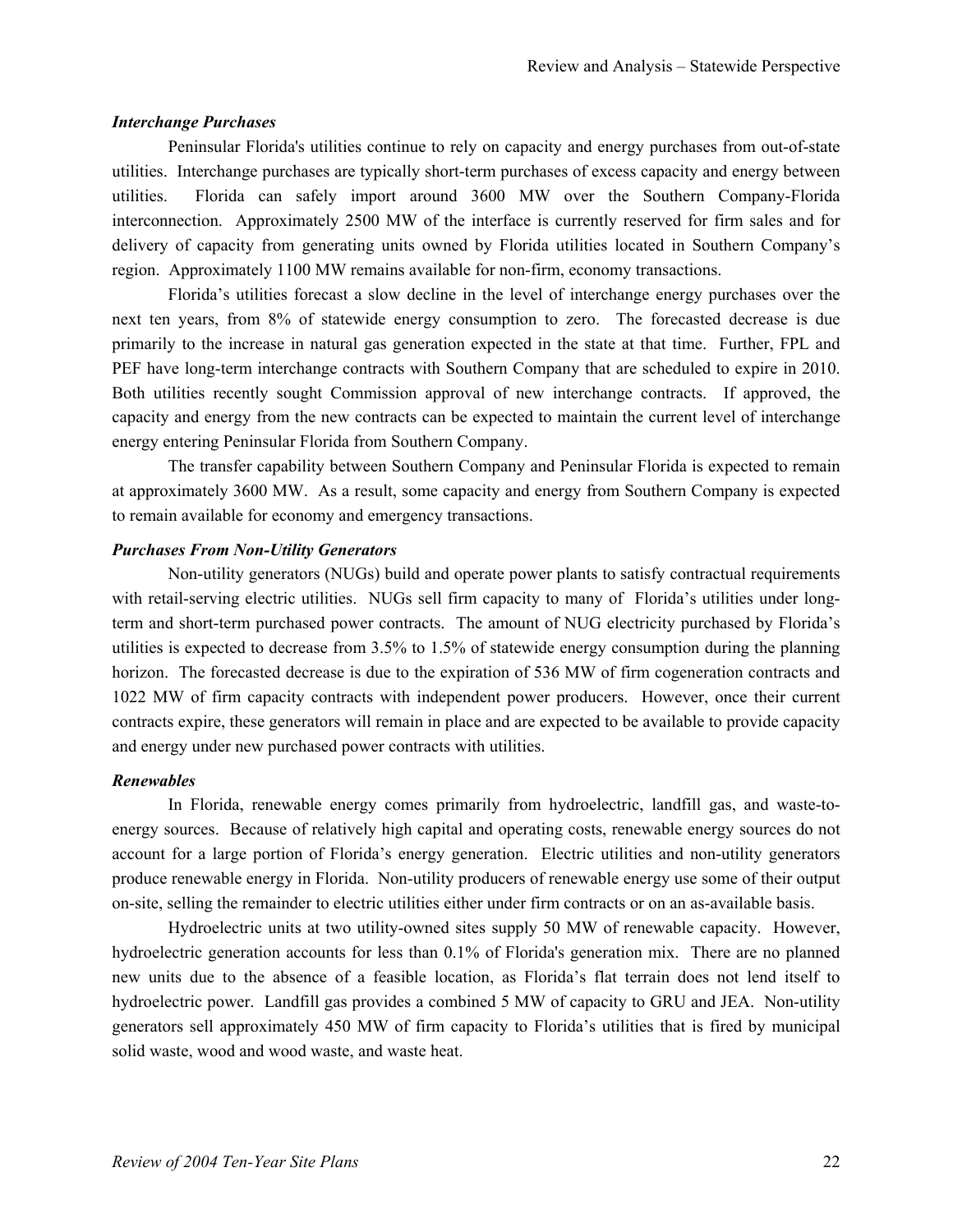# *STATUS OF NEED DETERMINATIONS & CERTIFICATIONS*

The Commission has granted a Determination of Need for several generating units and one transmission line in recent years. Many of these facilities have received certification under the Power Plant Siting Act (Sections 403.501 through 403.518, Florida Statutes) or the Transmission Line Siting Act (Sections 403.52 through 403.5365, Florida Statutes) by Florida's Governor and Cabinet. The following summary describes those facilities that have received a Determination of Need from the Commission but have yet to be placed into commercial service.

# *JEA -- Brandy Branch Unit 4*

In February 2001, the Commission granted JEA's petition to add a 191 MW heat recovery steam generator (HRSG) at the Brandy Branch site in Duval County. The HRSG is being fitted to two existing 191 MW CT units to form a 573 MW CC unit. Brandy Branch Unit 4 was certified under the Power Plant Siting Act in March 2002 and is expected to enter service in June 2005.

# *FPL -- Martin Unit 8 and Manatee Unit 3*

In November 2002, the Commission granted FPL's petition for approval to construct Martin Unit 8 and Manatee Unit 3. Martin Unit 8, an 835 MW expansion project at the existing Martin plant site in Martin County, will result from the addition of two 181 MW CT units, four HRSGs, and a steam turbine to two existing 181 MW CT units. When completed, Martin Unit 8 will be a 1197 MW CC unit. Manatee Unit 3 is a new 1197 MW CC unit at the existing Manatee site in Manatee County. Both units will be identical when completed. Both units were certified under the Power Plant Siting Act in April 2003 and are expected to enter service in June 2005.

# *PEF -- Hines Unit 3*

In February 2003, the Commission granted PEF's petition to build a 582 MW gas-fired CC unit at the existing Hines site in Polk County. Hines Unit 3 was certified under the Power Plant Siting Act in September 2003 and is expected to enter service in December 2005.

# *FPL -- Collier-Orange River 230 kV line*

In April 2003, the Commission granted FPL's petition to build a 230 kV transmission line in a new corridor between two existing substations, Collier (in Collier County) and Orange River (in Lee County). The 54-mile line was certified under the Transmission Line Siting Act in June 2004 and is expected to enter service in June 2005.

# *FPL – Turkey Point Unit 5*

In June 2004, the Commission granted FPL's petition to build a 1181 MW gas-fired CC unit at the existing Turkey Point site in Dade County. Turkey Point Unit 5 is expected to enter service in June 2007 and is awaiting certification under the Power Plant Siting Act.

# *PEF -- Hines Unit 4*

On November 3, 2004, the Commission granted PEF's petition to build a 517 MW gas-fired CC unit at the existing Hines site in Polk County. Hines Unit 4 has an anticipated December 2007 in-service date and is awaiting certification under the Power Plant Siting Act.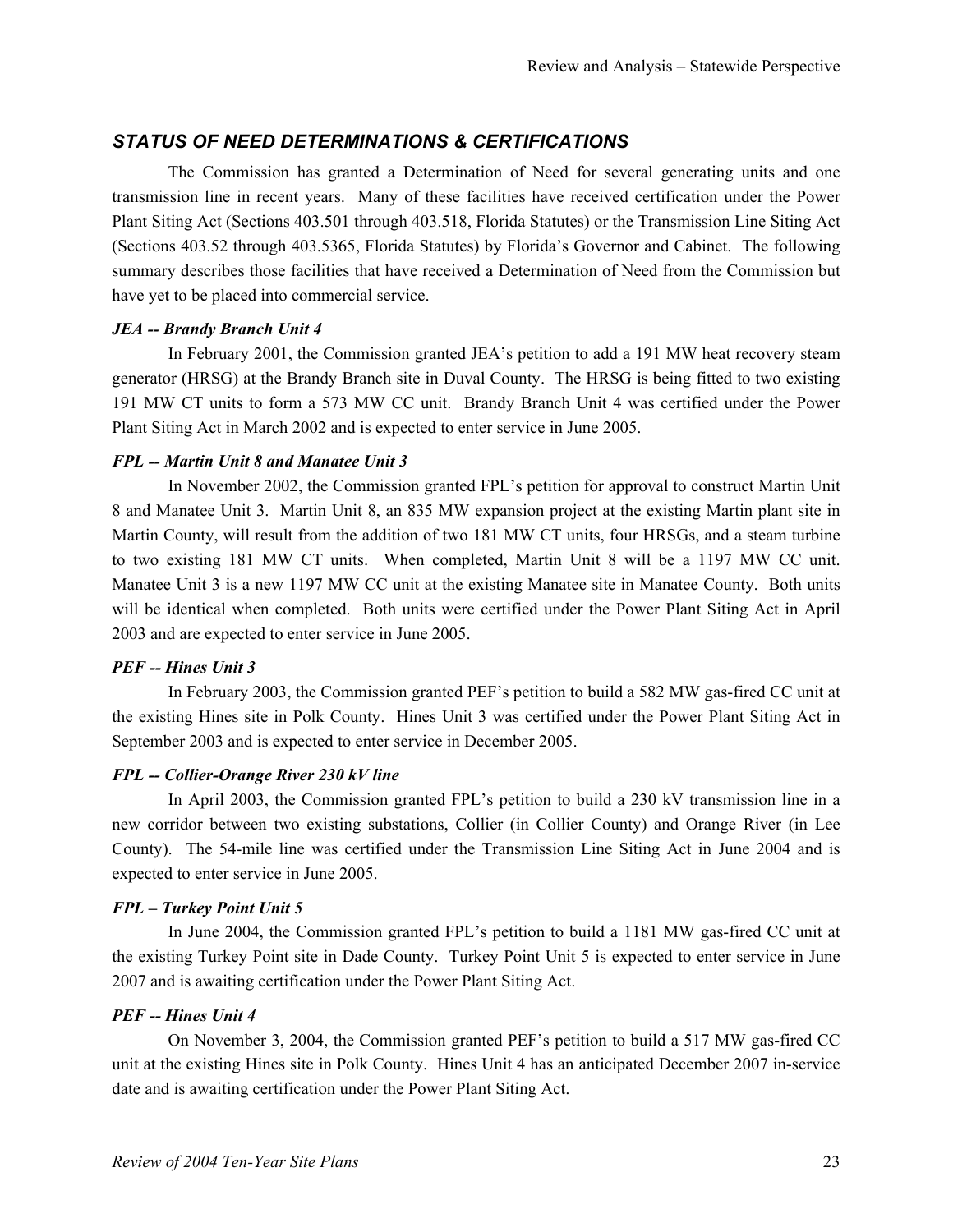# *NATURAL GAS PIPELINE ADEQUACY*

Florida currently relies primarily on two gas pipeline companies, Florida Gas Transmission (FGT) and Gulfstream Natural Gas (Gulfstream), to supply natural gas to electric utilities, industrial customers, and local distribution companies. FGT currently has a system pipeline capacity of 2.2 billion cubic feet per day (Bcf/day), while Gulfstream has a system pipeline capacity of 1.1 Bcf/day. A vast majority of the state's natural gas consumption (nearly 85%) is for electricity generation, both by utilities and non-utility generators. Figure 9 shows a breakdown of natural gas consumption by end-user.





Electric utility generation is forecasted to result in a significant (92%) increase in natural gas requirements over the next ten years. Increased dependency on natural gas could affect the reliability of electric utility generation supply in Florida. The primary threat to reliability comes from the possibility of natural gas supply disruption. The FRCC has formed a Gas/Electricity Interdependency Task Force to determine reliability impacts and to recommend mitigating measures should reliability risks arise. The NERC also has established a Gas/Electricity Interdependency Task Force whose scope was almost identical to that of the FRCC task force. The NERC task force completed a study in May 2004, concluding in part that gas pipeline reliability can substantially impact electric generation, and that electric system reliability can have an impact on gas pipeline operations. The FRCC continues to review the recommendations made by the NERC task force to determine where to specifically focus future analyses. The FRCC task force has recommended that the region has adequate pipeline capacity for reliability purposes for both current and future natural gas demand. However, the FRCC task force's conclusion assumes that the generating units that have the capability to burn oil will do so at times of peak demand. Therefore, economics may be the driving factor for any future gas pipeline expansions.

Based on the forecasted requirements of electric utilities and other sectors, the Commission estimates that total pipeline demand will increase to an average of 3.65 Bcf/day by 2013. Given the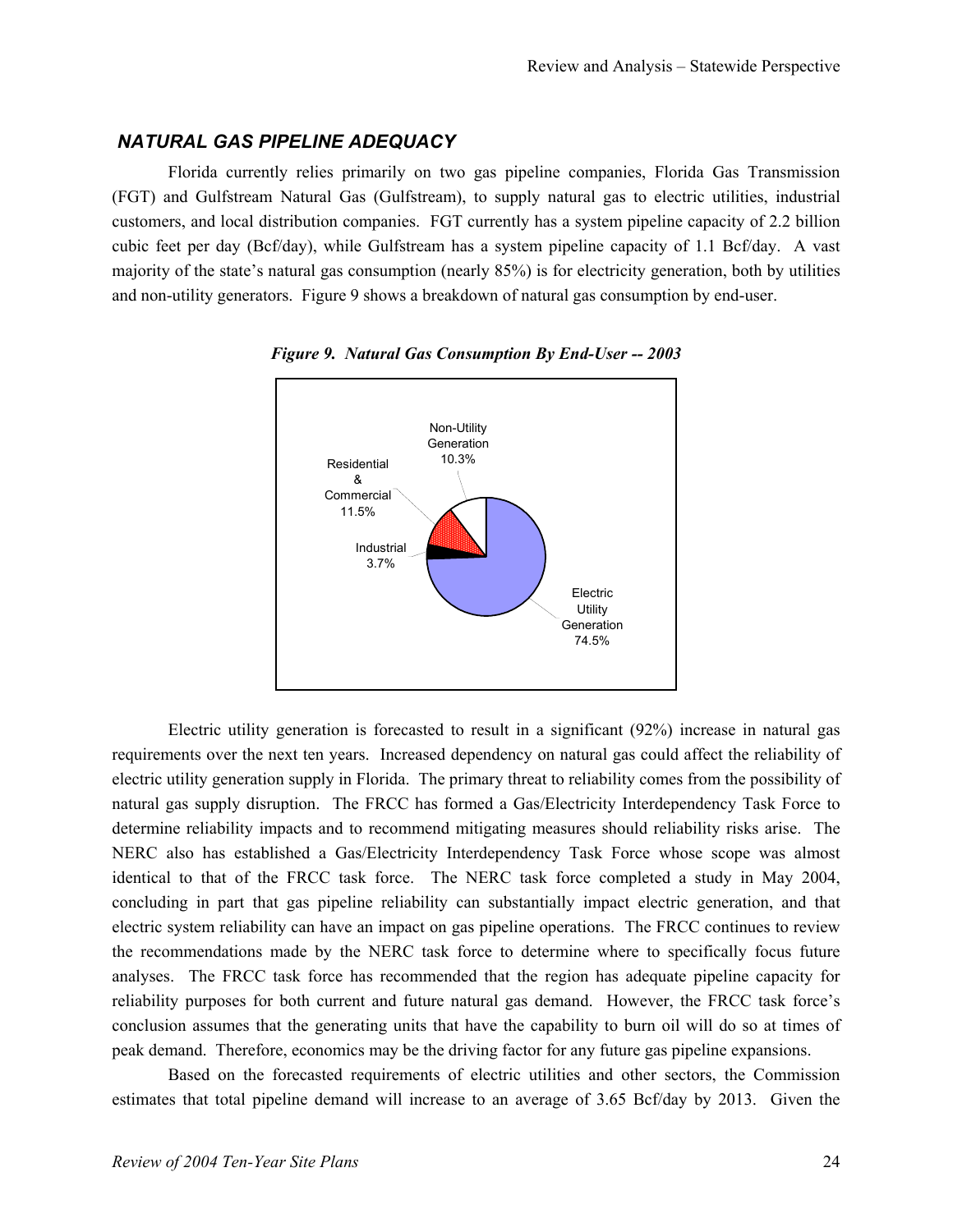combined capacity of FGT and Gulfstream (3.3 Bcf/day), it would appear that, at a minimum, an additional 0.35 Bcf/day of pipeline capacity would be needed to satisfy forecasted 2013 requirements. However, this forecast is based on the average natural gas requirements and does not incorporate any additional capacity that may be needed during periods of peak demand. Providing an allowance for peak demand, the Commission estimates that incremental pipeline capacity requirements by 2013 could increase up to 0.82 Bcf/day. This forecast also does not reflect the potential impact of three potential liquefied natural gas (LNG) projects proposed by Calypso, Ocean Express, and Seafarer. If any one of these three proposed LNG pipeline projects are placed into service, the Commission expects that no additional pipeline capacity will be needed during the next ten years.

# *FGT*

FGT operates 5,000 miles of pipeline nationwide, 3,300 miles of which are in Florida. In November 2003, FGT placed into service its Phase VI expansion facilities that consists of 33 miles of pipeline and 18,600 horsepower of compression. The Phase VI expansion increased system pipeline capacity by 0.12 Bcf/day, bringing FGT's total capacity to 2.2 Bcf/day.

#### *Gulfstream*

Gulfstream placed Phase I of its two-phase natural gas transmission system into service in 2002. Phase I, with a capacity of 1.1 Bcf/day, crosses the Gulf of Mexico between Pascagoula, Mississippi and Manatee County, Florida with more than 430 miles of 36-inch pipe. The pipeline then extends across Manatee, Hardee, Polk, and Osceola counties. Phase II, currently under construction, will extend the Phase I project to Martin County and is expected to enter service in December 2004.

#### *Calypso LNG*

The proposed Calypso pipeline, owned by Tractabel North American, Inc., will transport LNG from a proposed plant on Grand Bahamas Island to an interconnection point on FGT's system in Broward County. The proposed project has received approval from the FERC as well as Florida's Governor and Cabinet. The 24-inch pipeline is expected to have a delivery capacity of up to 0.832 Bcf/day and is expected to enter service in 2007. This project is awaiting approval from the Bahamian government.

#### *Ocean Express LNG*

The proposed AES Ocean Express pipeline is a 54.3-mile, 24-inch LNG pipeline extending from the United States - Bahamas Exclusive Economic Zone boundary to a termination near Ft. Lauderdale. The proposed pipeline is designed to transport up to 0.842 Bcf/day and would interconnect with the FGT system and with an FPL gas pipeline that serves the Lauderdale Plant. The Ocean Express project has received approval from the FERC as well as Florida's Governor and Cabinet. AES anticipates Ocean Express to be in-service by mid-2007. This project is awaiting approval from the Bahamian government.

#### *Seafarer LNG*

The proposed Seafarer pipeline, owned by the El Paso Corporation, will transport LNG from El Paso Global's proposed terminal on Grand Bahamas Island to Palm Beach County. The pipeline is then projected to extend westward, delivering natural gas at an interconnection with FGT. The 162-mile, 26 inch pipeline, with a delivery capacity of up to 0.7 Bcf/day, is expected to enter service in 2008. Seafarer's application is pending before the FERC.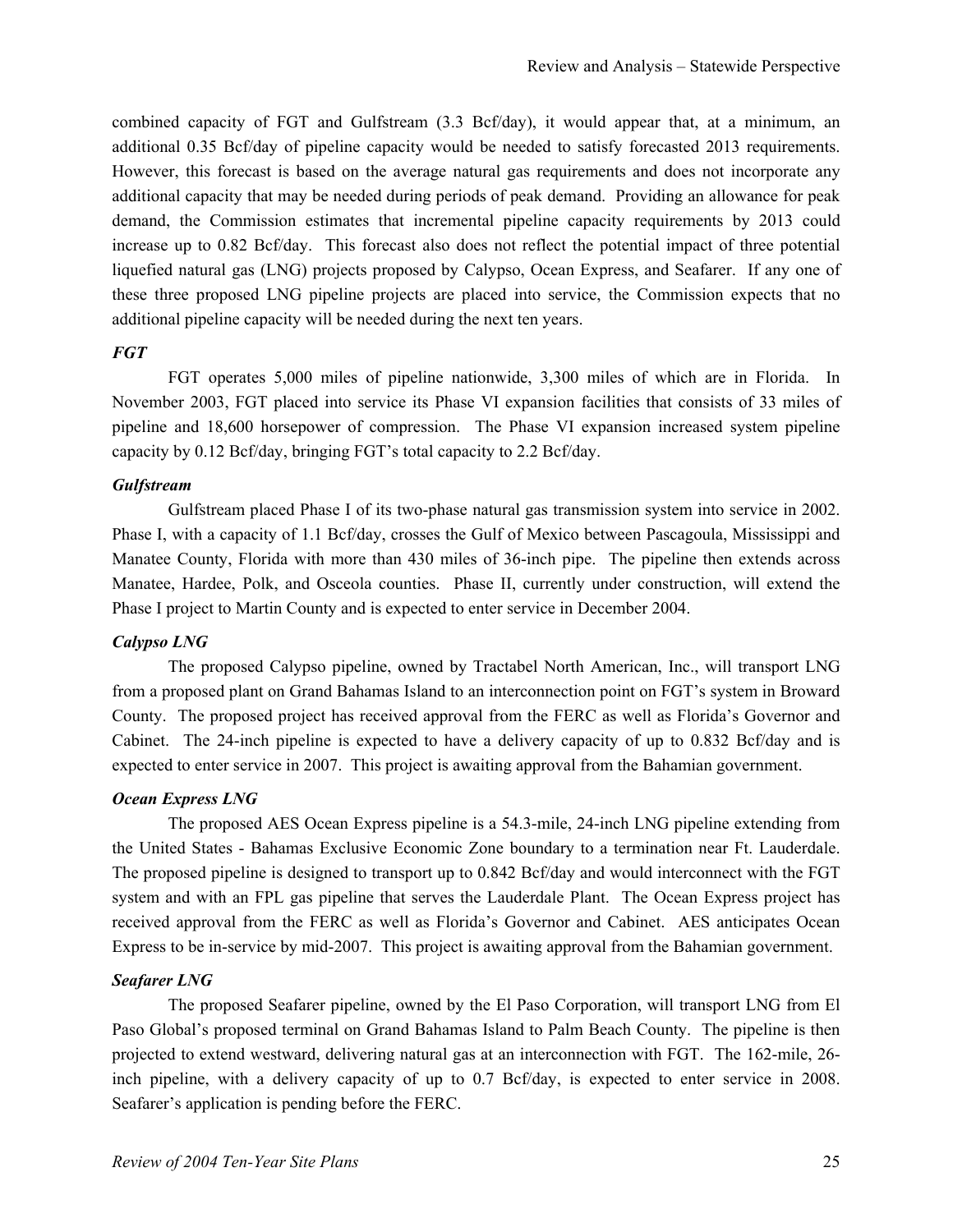# **REVIEW & ANALYSIS – INDIVIDUAL UTILITY PLANS**

# *PROGRESS ENERGY FLORIDA (PEF)*

#### *Load and Energy Forecast*

PEF identifies and justifies its load forecast methodology via its models, variables, data sources, assumptions, and informed judgments. The Commission believes that all of these factors have been accurately documented. A combination of short-term econometric models and an hourly and annual peak and energy end-use forecasting system provide a sound foundation for planning purposes. The variables used were obtained from reputable sources and are representative of a valid load forecast model.

Under base-case assumptions, PEF forecasts that winter firm demand will increase at an average annual growth rate (AAGR) of 2.32% per year over the 2004/05-2013/14 planning horizon, considerably below the actual 1993/04-2002/03 AAGR of 5.86%. Over the next ten years, summer peak demand is forecasted to increase at an AAGR of 2.21%. PEF uses the University of Florida's Bureau of Economic and Business Research projected population growth rate of 1.7% per year over the period between 2004 and 2013.

PEF's 1999-2003 retail sales forecasts have an absolute forecast error of 0.62%, below the 1.40% average for the reporting utilities. Over the same period, PEF's retail sales forecasts have an average forecast error of -0.52%, reflecting a slight tendency to under-forecast.

#### *Demand-Side Management*

PEF is subject to FEECA's requirement to meet Commission-prescribed numeric conservation goals. The Commission set new numeric conservation goals for PEF in 2004. These goals call for a cumulative reduction of 128 MW of summer peak demand, 400 MW of winter peak demand, and 190 GWh of energy consumption over the next ten years. PEF's new numeric goals are slightly lower than the prior numeric demand and energy conservation goals set by the Commission in 1999. Revisions to the Florida State Energy Code will take effect in 2005, resulting in increases in minimum energy efficiency levels. These new requirements are expected to reduce potential demand and energy savings attributable to PEF's DSM programs. Additionally, PEF expects decreased participation in some of its DSM programs due to saturation.

PEF's new DSM Plan was also approved in 2004. PEF's DSM Plan contains five residential programs, seven commercial and industrial programs, a qualifying facility program, and a research and development program. All of these programs were part of PEF's most recent DSM Plan approved by the Commission in 2000. Ten of these programs remain unchanged from that time. The remaining four programs were minimally modified to ensure cost-effectiveness.

# *Reliability Criteria*

PEF's primary reliability criterion is reserve margin, and PEF has historically been a winterpeaking utility. Effective Summer, 2004, PEF's summer and winter peak reserve margin criteria increased from 15% to 20%. PEF also utilizes an LOLP criterion of 0.1 days per year. Forecasted reserve margins, as shown in PEF's *Ten-Year Site Plan*, are expected to meet or exceed the reliability criteria in each year of the planning horizon.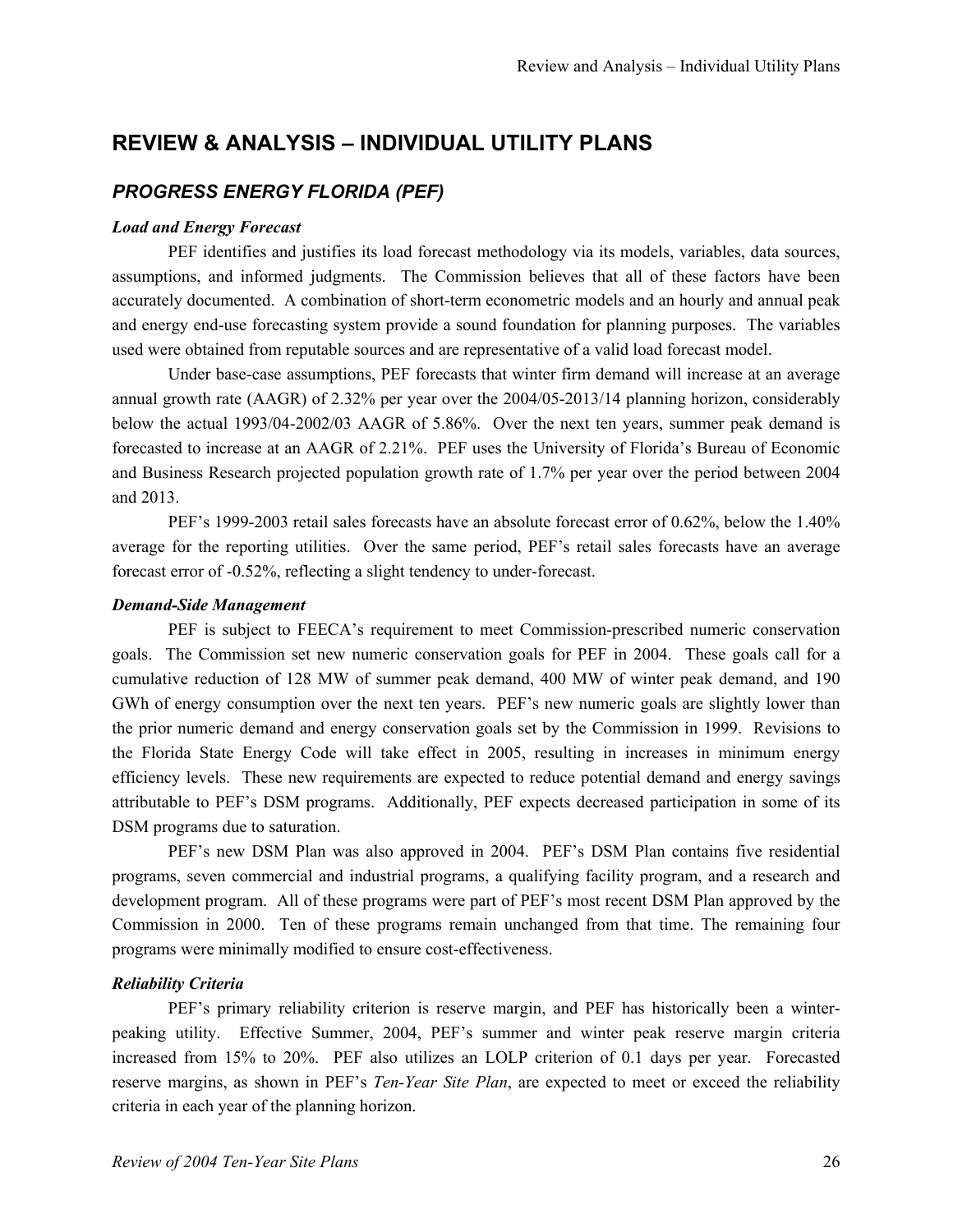#### *Fuel Forecast*

For the period 2004-2013, PEF provided price forecasts for coal, residual oil, distillate oil, natural gas, and nuclear energy. The Commission evaluated PEF's price forecasts against comparable EIA forecasts, PEF's 2003-2012 price forecasts, and comparable forecasts made by other reporting utilities.

PEF expects coal prices to increase by 1.1% annually until 2007, then increase by 1.6% annually for the remainder of the forecast horizon. PEF expects its coal price will be \$2.40 per MMBtu in 2013. EIA forecasted coal prices to increase by 2.4% annually until 2007, then increase by 2.6% annually for the remainder of the forecast horizon. EIA expects coal to cost \$1.67 per MMBtu in 2013. Last year, PEF forecasted its coal prices to increase at 1.1% annually from 2003 through 2012. The reporting utilities forecast coal prices to remain flat until 2007, then increase by 1.8% annually for the remainder of the forecast horizon.

PEF expects residual oil prices to decrease by 3.7% annually until 2007, then increase by 2.6% annually for the remainder of the forecast horizon. PEF expects its residual oil price will be \$4.39 per MMBtu in 2013. EIA forecasts residual oil prices to increase by 2.7% annually until 2007, then increase by 3.2% annually for the remainder of the forecast horizon. EIA expects residual oil to cost \$5.55 per MMBtu in 2013. Last year, PEF forecasted its residual oil prices to decrease at 5.0% annually from 2003 through 2012. The reporting utilities forecast residual oil prices to decrease by an average of 1.8% annually until 2007, then increase by 2.5% annually for the remainder of the forecast horizon.

PEF expects distillate oil prices to decrease by 4.6% annually until 2007, then increase by 2.5% annually for the remainder of the forecast horizon. PEF expects its distillate oil price will be \$6.88 per MMBtu in 2013. EIA forecasted distillate oil prices to increase by 1.3% until 2007, then increase by 2.5% for the remainder of the forecast horizon. EIA expects distillate oil to cost \$6.88 per MMBtu in 2013. Last year, PEF forecasted its distillate oil prices to decrease by 3.1% annually from 2003 through 2012. The reporting utilities forecast distillate oil prices to decrease by an average of 1.0% annually until 2007, then increase by 2.5% annually for the remainder of the forecast horizon.

PEF expects natural gas prices to decrease by 7.4% annually until 2007, then increase by 0.8% annually for the remainder of the forecast horizon. PEF expects its natural gas price will be \$4.73 per MMBtu in 2013. EIA forecasted natural gas prices to increase by 3.8% annually until 2007, and increase by 5.1% annually for the remainder of the forecast horizon. EIA expects natural gas to be \$6.14 per MMBtu in 2013. Last year, PEF expected its natural gas prices to decrease by 3.7% annually from 2003 through 2012. The reporting utilities forecast natural gas prices to decrease by an average of 2.4% annually until 2007, then increase by 1.9% annually for the remainder of the forecast horizon.

PEF expects its nuclear energy price to decrease by 1.2% annually until 2007, then increase by 1.7% annually for the remainder of the forecast horizon. PEF expects its nuclear energy price will be \$0.37 per MMBtu in 2013. EIA does not provide a price forecast for nuclear energy. Last year, PEF expected its nuclear energy prices to increase by 1.1% annually from 2003 through 2012. The reporting utilities forecast nuclear energy prices to increase by an average of 0.3% until 2007, then increase by 1.8% for the remainder of the forecast horizon.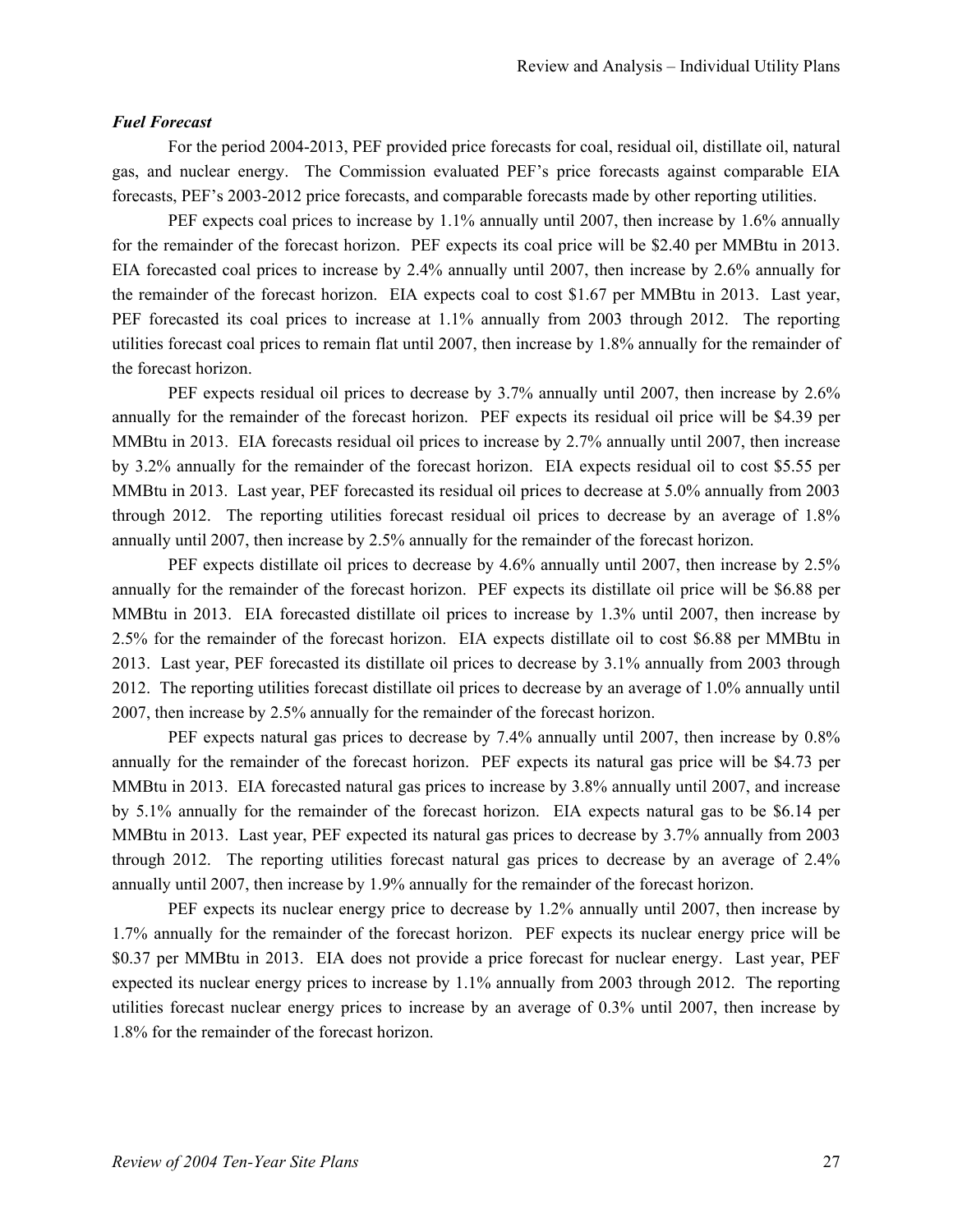#### *Generation Selection*

PEF's system winter capacity is currently 10,501 MW. Of this total, 9,174 comes from PEFowned generation. Firm interchange purchases account for 494 MW, while the remaining 833 MW comes from non-utility generators. Table 7 shows PEF's winter capacity by fuel type.

PEF plans to increase the generating capacity at the Hines Energy Complex by adding Unit 3 rated at 582 MW in 2005, Unit 4 rated at 517 MW in 2007, and Unit 5 rated at 536 MW in 2009. Three new 188 MW CT units are proposed for undetermined sites, all in 2006. The current plan includes a capacity reduction of 296 MW due to the expiration of cogeneration contracts. Firm capacity imports are forecasted to drop to zero over the planning horizon. PEF does not forecast any capacity additions from nuclear, coal, or fossil steam generating units.

| <b>UNIT TYPE</b>              | <b>EXISTING</b><br>CAPACITY (MW) | <b>PROPOSED</b><br><b>ADDITIONS (MW)</b> |
|-------------------------------|----------------------------------|------------------------------------------|
| Nuclear                       | 788                              | 0                                        |
| Coal                          | 2,341                            | 0                                        |
| Firm Imports                  | 494                              | -494                                     |
| <b>Non-Utility Generation</b> | 833                              | $-296$                                   |
| <b>Combined Cycle</b>         | 1,334                            | 3,243                                    |
| <b>Fossil Steam</b>           | 1,642                            | 0                                        |
| <b>Combustion Turbine</b>     | 3,069                            | 564                                      |
| TOTAL                         | 10,501                           | 3,017                                    |

# *Table 7. PEF – Winter Capacity By Fuel Type*

#### *State, Regional, and Local Agency Comments*

Department of Environmental Protection – PEF's *Ten-Year Site Plan* is suitable.

East Central Florida Regional Planning Council -- No additional facilities are planned within the region.

South Florida Water Management District -- Does not have any adverse comments regarding the suitability of the proposed sites.

Southwest Florida Water management District – The Hines energy complex is permitted as a zero discharge site; as future units are added to the site, cooling and process water is expected to come from storm water runoff and reclaimed water. Additional sites are also expected to utilize sources other than groundwater for expansion. The District recognizes the effort to use alternative sources rather than groundwater and to provide information as to the sources.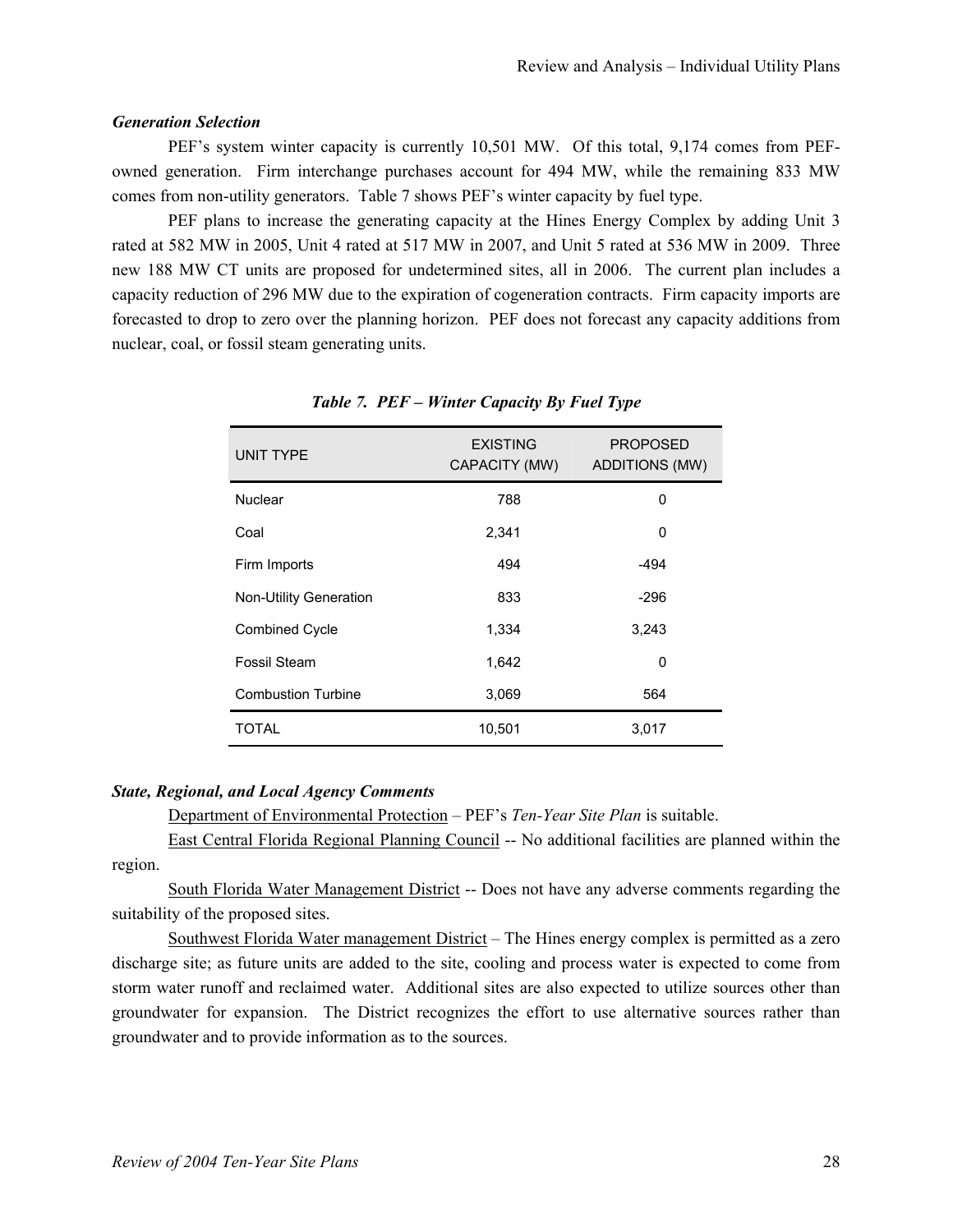St Johns River Water Management District – Is concerned about impact on ground and surface water resources, including impacts to wetlands, from both withdrawals and discharges that would be associated with proposed expansions at Debary site.

Tampa Bay Regional Planning Council -- The additions to the Hines site are within the Tampa Bay Region and are consistent with appropriate Council policies.

Volusia County -- Has no objection to the *Ten-Year Site Plan*.

# *Suitability*

PEF's *Ten-Year Site Plan* is suitable for planning purposes.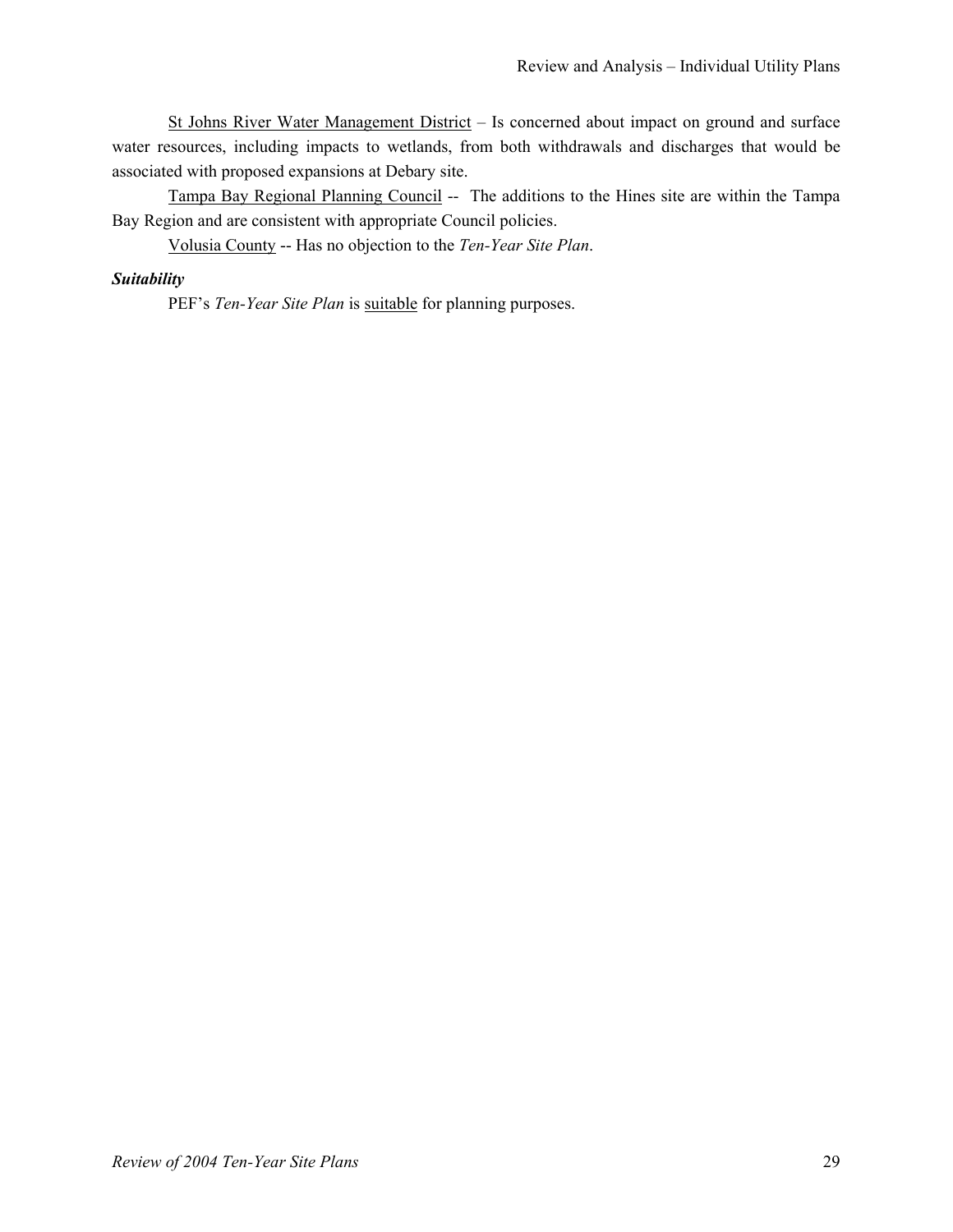# *FLORIDA POWER & LIGHT COMPANY (FPL)*

#### *Load and Energy Forecast*

FPL forecasts of sales, net energy for load, and peak loads are developed with the prime drivers of demographic trends, weather, economic conditions, and prices of electricity. FPL adequately identifies and describes the models, variables, data sources, assumptions, and informed judgments used to generate its demand and energy forecasts. The Commission believes that these factors have been accurately documented and that FPL's data sources are credible.

Under base-case assumptions, FPL forecasts that summer firm demand will increase at an AAGR of 2.21%, above the actual 1994-2003 AAGR of 2.65%. For the 2004-2013 planning horizon, FPL's base-case winter firm demand is forecasted to grow at an AAGR of 6.12% compared to an AAGR of 5.07% for the 1994/95-2003/04 period.

FPL's 1999-2003 retail sales forecasts have an absolute percent error of 1.24%, which is lower than the 1.40% average for the reporting utilities. For the same five-year period, FPL's retail sales forecasts have an average forecast error of -1.13%, which reflects a history of slightly under-forecasting.

# *Demand-Side Management*

FPL is subject to FEECA's requirement to meet Commission-prescribed numeric conservation goals. The Commission set new conservation goals for FPL in 2004. These goals call for a cumulative reduction of 802 MW of summer peak demand, 512 MW of winter peak demand, and 1,058 GWh of energy consumption over the next ten years. FPL's new numeric goals are slightly lower than the prior numeric demand and energy conservation goals set by the Commission in 1999. Revisions to the Florida State Energy Code will take effect in 2005, resulting in increases in minimum energy efficiency levels. These new requirements are expected to reduce potential demand and energy savings attributable to FPL's DSM programs.

FPL will submit a new DSM Plan by the end of 2004. FPL's current DSM plan, approved by the Commission in 2000, contains six residential programs, eight commercial/industrial programs, and a research and development program for study of potential DSM programs. The majority of FPL's demand savings have historically come from residential and commercial load management programs.

FPL offers a green energy project in which customers may choose to pay an additional monthly fee, part of which goes to purchase tradable renewable energy credits associated with renewable sources. FPL also has a photovoltaic research project, and has committed to install additional photovoltaic generation as part of the green energy project.

# *Reliability Criteria*

FPL's primary reliability criterion is reserve margin. FPL has traditionally been a summerpeaking utility, as winter peak demands have been lower than anticipated due to relatively mild winter temperatures in recent years. However, FPL forecasts that winter peak demand will be higher than summer peak during the planning horizon. Effective Summer, 2004, FPL's summer and winter peak reserve margin criteria increased from 15% to 20%. FPL also utilizes an LOLP criterion of 0.1 days per year. Forecasted reserve margins, as shown in FPL's *Ten-Year Site Plan*, are expected to meet or exceed the reliability criteria in each year of the planning horizon.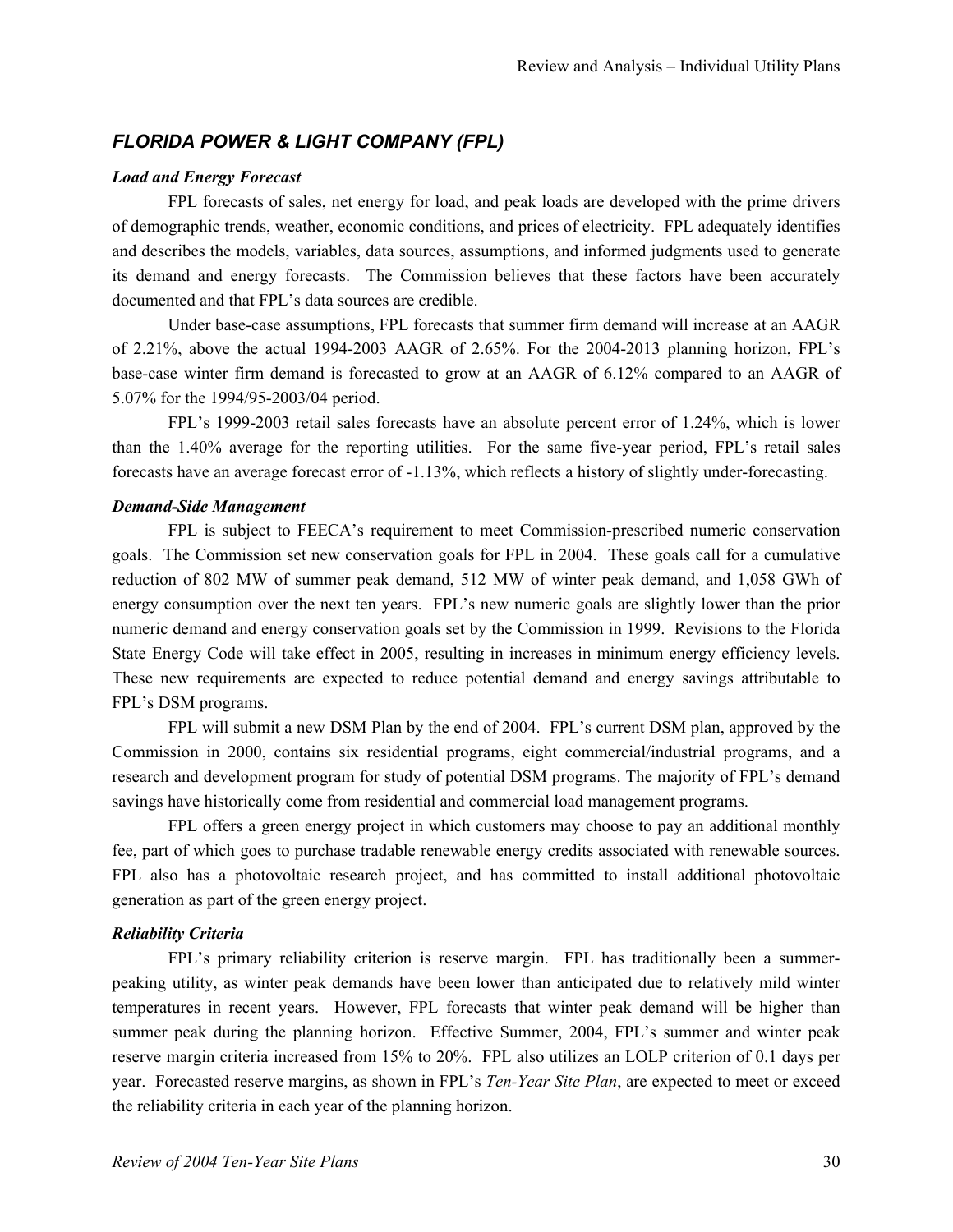#### *Request for Proposals for LNG*

FPL is currently soliciting proposals for firm regasified LNG supplies, for a minimum of 400,000 and a maximum of 600,000 MMBTU/day, for a minimum of 15 and a maximum of 25 years. FPL's RFP specifies that delivery begin at any time between January 1, 2007 through December 31, 2010, to any interconnection of an interstate pipeline serving the state of Florida which is, or will be, directly connected to any FPL generating facility. FPL expects to announce the final selection by the end of April 2005.

#### *Fuel Forecast*

For the period 2004-2013, FPL provided price forecasts for coal, residual oil, distillate oil, natural gas, and nuclear energy. The Commission evaluated FPL's price forecasts against comparable EIA forecasts, FPL's 2003-2012 price forecasts, and comparable forecasts made by other reporting utilities.

FPL expects its coal price to increase by 1.4% annually until 2007, then increase by 0.4% annually for the remainder of the forecast horizon. FPL expects its coal price will be \$1.74 per MMBtu in 2013. EIA forecasted coal prices to increase by 2.4% annually until 2007, and increase by 2.6% annually for the remainder of the forecast horizon. EIA expects coal to be \$1.67 per MMBtu in 2013. Last year, FPL expected its coal prices to increase by 1.2% annually from 2003 through 2012. The reporting utilities forecast coal prices to remain flat until 2007, then increase by 1.8% annually for the remainder of the forecast horizon.

FPL expects its residual oil price to decrease by 3.2% annually until 2007, then increase by 3.1% annually for the remainder of the forecast horizon. FPL expects its residual oil price will be \$4.51 per MMBtu in 2013. EIA forecasted residual oil prices to increase by 2.7% until 2007, and increase by 3.2% for the remainder of the forecast horizon. EIA expects residual oil to be \$5.55 per MMBtu in 2013. Last year, FPL expected its residual oil prices to decrease by 0.7% annually from 2003 through 2012. The reporting utilities forecast residual oil prices to decrease by an average of 1.8% annually until 2007, then increase by 2.5% annually for the remainder of the forecast horizon.

FPL expects its distillate oil price to decrease by 1.9% annually until 2007, then increase by 3.0% annually for the remainder of the forecast horizon. FPL expects its distillate oil price will be \$6.38 per MMBtu in 2013. EIA forecasted distillate oil prices to increase by 1.3% until 2007, and increase by 2.5% for the remainder of the forecast horizon. EIA expects distillate oil to be \$6.88 per MMBtu in 2013. Last year, FPL expected its distillate oil prices to increase by 0.1% annually from 2003 through 2012. The reporting utilities forecast distillate oil prices to decrease by an average of 1.0% annually until 2007, then increase by 2.5% annually for the remainder of the forecast horizon.

FPL expects its natural gas price to decrease by 0.9% annually until 2007, then increase by 2.2% annually for the remainder of the forecast horizon. FPL expects its natural gas price will be \$6.28 per MMBtu in 2013. EIA forecasted natural gas prices to increase by 3.8% annually until 2007, and increase by 5.1% annually for the remainder of the forecast horizon. EIA expects natural gas to be \$6.14 per MMBtu in 2013. Last year, FPL expected its natural gas prices to decrease by 5.5% annually from 2003 through 2012. The reporting utilities forecast natural gas prices to decrease by an average of 2.4% annually until 2007, then increase by 1.9% annually for the remainder of the forecast horizon.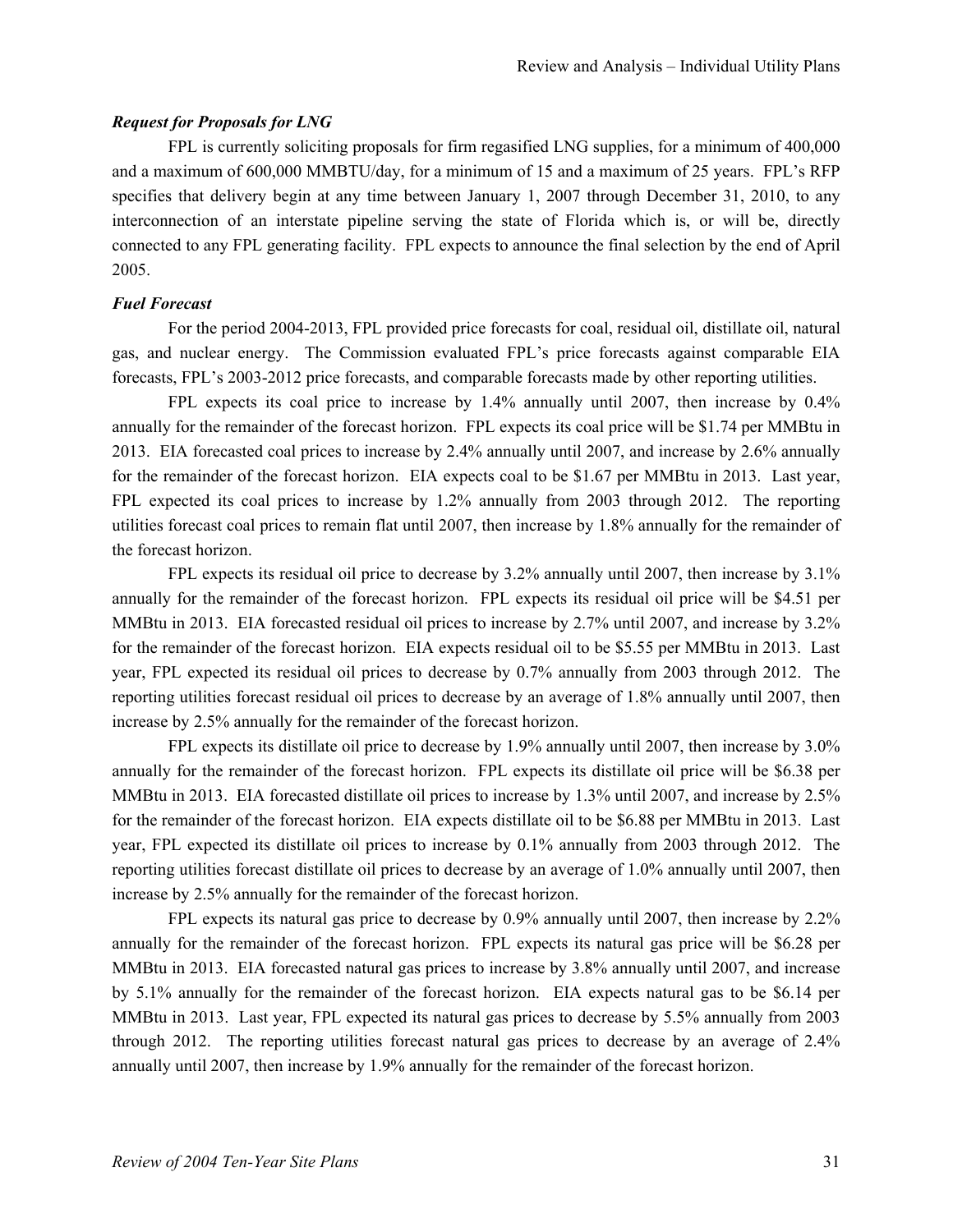FPL expects its nuclear energy price to increase by 0.5% annually until 2007, then increase by 1.0% annually for the remainder of the forecast horizon. FPL expects its nuclear energy price will be \$0.42 per MMBtu in 2013. EIA does not provide a price forecast for nuclear energy. Last year, FPL expected its nuclear energy prices to increase by 1.2% annually from 2003 through 2012. The reporting utilities forecast nuclear energy prices to increase by an average of 0.3% until 2007, then increase by 1.8% for the remainder of the forecast horizon.

#### *Generation Selection*

FPL has a system winter capacity of 23,560 MW. Of this total, 20,335 MW comes from FPLowned generation. FPL purchases 2,345 MW of firm capacity from Southern Company (931 MW), JEA (390 MW), and other entities (1,024) while purchases from non-utility generators comprise the remaining 880 MW. Table 8 shows FPL's winter capacity by fuel type.

Planned additions include the conversion of two CT units at the Martin site to CC operation. Known as Martin Unit 8, the new unit will provide an additional 835 MW of generating capacity in 2005. Also in 2005, Manatee Unit 3 will add 1,201 MW of CC capacity. FPL plans to add four additional 1,200 MW class CC units: Turkey Point Unit 5, expected to enter service in 2007; the Corbett Substation site, expected to enter service in 2009; and two additional CC units planned for 2011 and 2012 at sites not yet determined. Two new CT units, with a total capacity of 362 MW, are planned for 2008 at the Midway Substation site. FPL forecasts minimal decreases in fossil steam capacity at existing units.

FPL forecasts a decrease of 285 MW from non-utility generators within the planning horizon, due to the expiration of cogeneration contracts. Firm capacity imports are expected to decrease to 1,321 MW in 2013. Of the forecasted firm import total, 931 MW is expected to come from a new contract with Southern Company to replace an existing 931 MW contract scheduled to end in 2010.

| <b>UNIT TYPE</b>              | <b>EXISTING</b><br>CAPACITY (MW) | <b>PROPOSED</b><br><b>ADDITIONS (MW)</b> |
|-------------------------------|----------------------------------|------------------------------------------|
| Nuclear                       | 3,013                            | 0                                        |
| Coal                          | 926                              | 0                                        |
| Firm Imports                  | 2,345                            | $-1,154$                                 |
| <b>Non-Utility Generation</b> | 880                              | $-285$                                   |
| <b>Combined Cycle</b>         | 6,250                            | 7,165                                    |
| Fossil Steam                  | 7,096                            | -44                                      |
| <b>Combustion Turbine</b>     | 3,050                            | 19                                       |
| TOTAL                         | 23,560                           | 5,701                                    |

*Table 8. FPL – Winter Capacity By Fuel Type*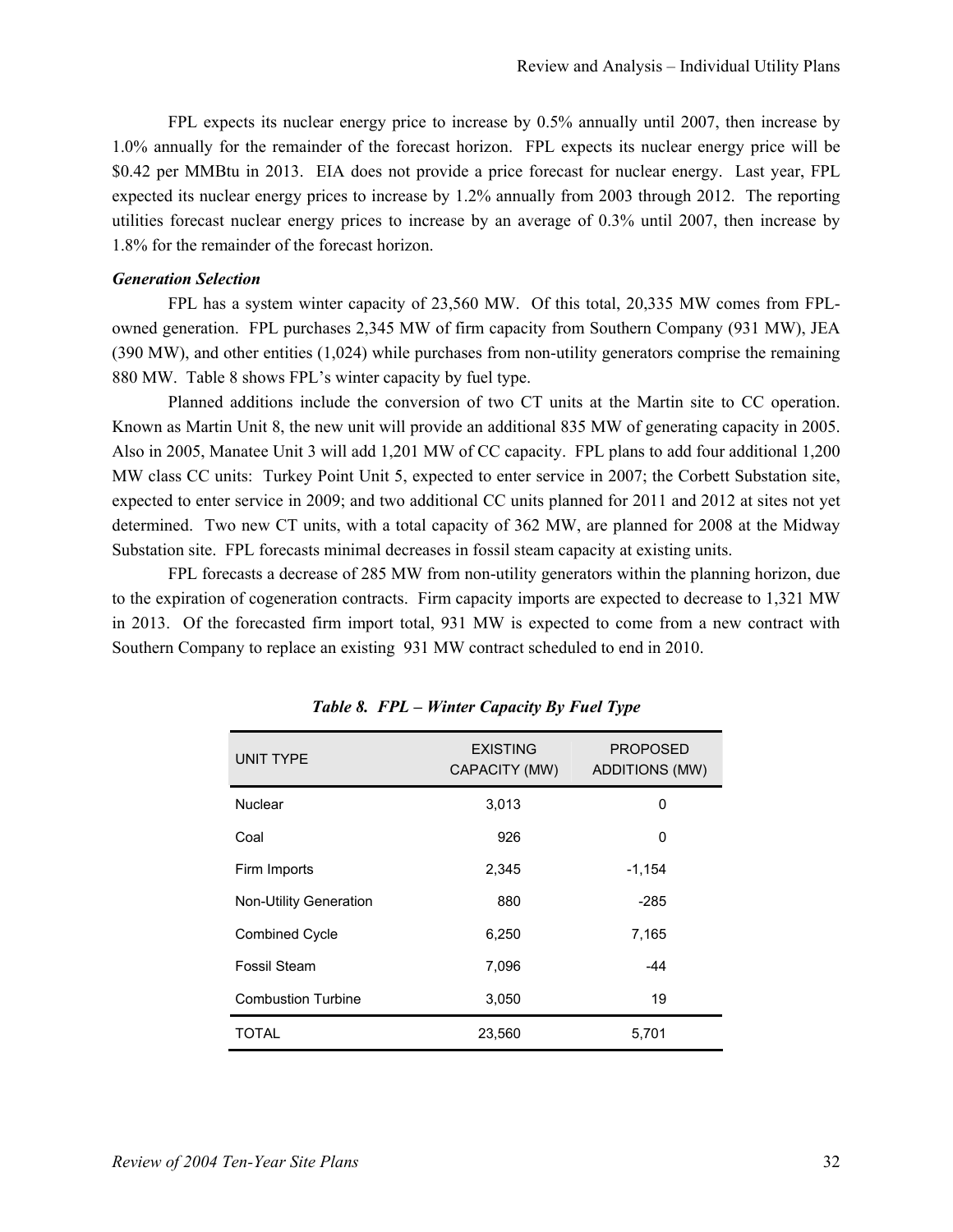# *State, Regional, and Local Agency Comments*

Department of Environmental Protection – FPL's *Ten-Year Site Plan* is suitable.

East Central Florida Regional Planning Council -- No additional facilities are planned within the region.

Manatee County -- Is concerned about possibility of solid fuel-based generating capacity additions and the impacts of the installations and fuel transportation on air, water and soil pollution, as well as the impact on area transportation systems.

South Florida Regional Planning Council --The *Ten-Year Site Plan* is generally within the Regional Policy Plan. Specifically, the Plan is designed to ensure adequacy of public facilities and services and encourage environmentally sound mechanisms to reduce the impact of new development on public facilities and services. The Council notes that transmission additions are limited to existing utility easements, and that the Utility's conservation measures tend to balance the impact on resources and the economy of the Region.

South Florida Water Management District -- Does not have any adverse comments regarding the suitability of the proposed sites.

Southwest Florida Water Management District -- The District recognizes use of surface water sources such as the little Manatee River, water conservation, and sources other than groundwater by the Utility.

Tampa Bay Regional Planning Council -- The plans for additions at the Manatee, Turkey Point, Midway, Corbett, Fort Myers, and Sanford sites are consistent with appropriate Council policies.

# *Suitability*

FPL's *Ten-Year Site Plan* is suitable for planning purposes.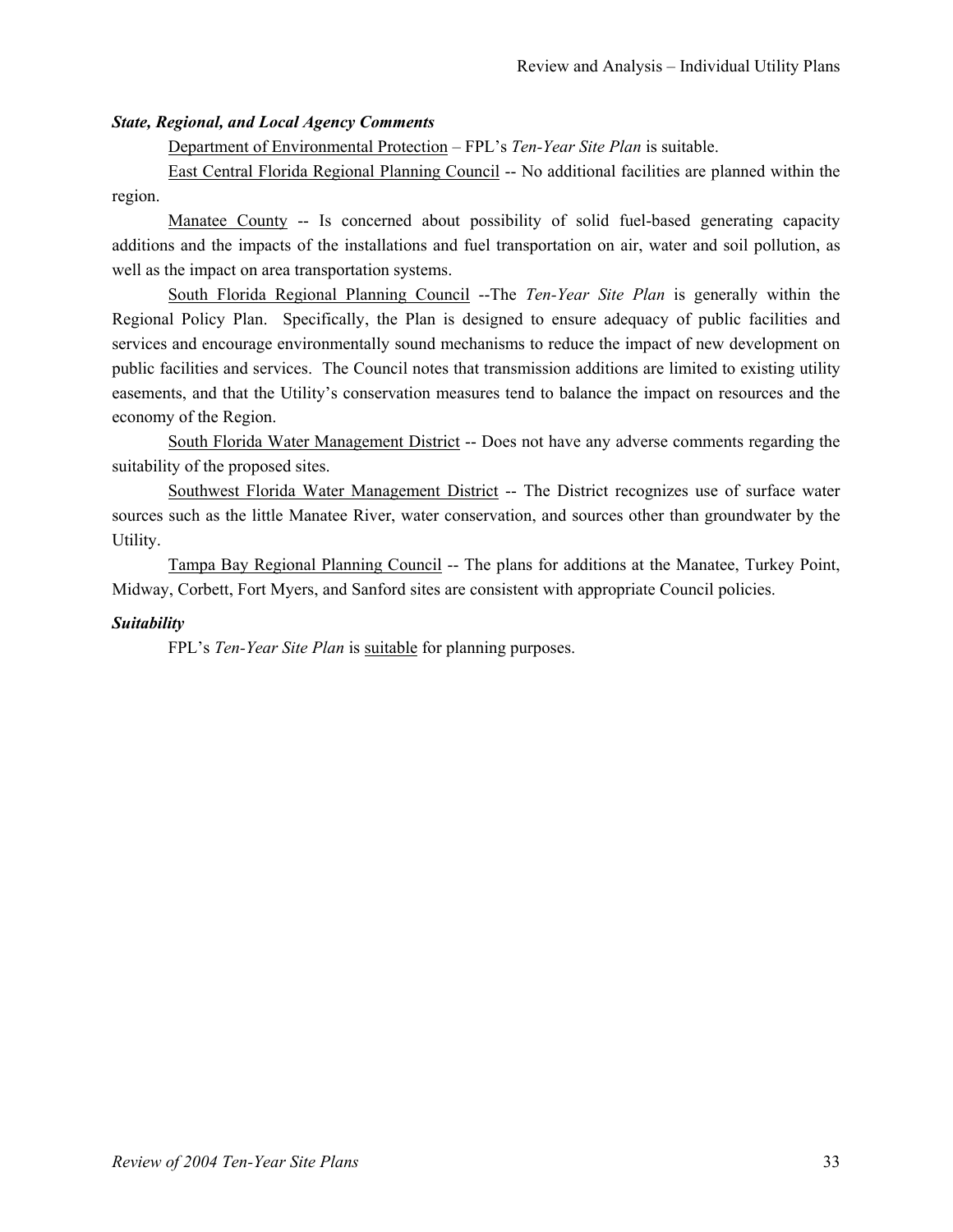# *GULF POWER COMPANY (GULF)*

#### *Load and Energy Forecast*

Gulf uses different methods to produce its short-term (0-2 years) and intermediate/long-term (3- 25 years) forecasts. Short-term forecasts are based upon a variety of forecasting methods. Customer growth estimates are made by aggregating district projections performed by district personnel based on contacts with sectors of the local economy and historical trends. Short-term energy sales forecasts are developed using multiple regression analyses. Gulf's intermediate- and long-term forecast models integrate end-use and econometric methods such as the Residential End-Use Energy Planning System (REEPS) and the Commercial End-Use Model (COMMEND). Surveys provide the data source to identify the responsiveness of household energy decisions to price and other variables. Gulf uses Economy.Com for its economic outlook projections. Low- and high-band forecasts were not performed.

Gulf's base-case summer peak demand forecast for the next ten years shows an annual average growth rate (AAGR) of 1.20%, which is less than half of the actual 1994-2003 AAGR of 2.62%. The base-case winter peak demand over the forecast period is 1.28%, just over a third of the historical AAGR of 3.66%.

#### *Demand-Side Management*

Gulf is subject to FEECA's requirement to meet Commission-prescribed numeric conservation goals. The Commission set new conservation goals for Gulf in 2004, resulting in a significant reduction in residential demand and energy goals from prior levels. Over the next ten years, cumulative goals include reductions of 85 MW in summer demand, 82 MW in winter demand, and 51 GWh of energy consumption. Revisions to the Florida State Energy Code will take effect in 2005, resulting in increases in minimum energy efficiency levels. These new requirements are expected to reduce potential demand and energy savings attributable to Gulf's DSM programs. Additionally, Gulf forecasts decreased savings from interruptible service.

Gulf will submit a new DSM Plan by the end of 2004. Gulf's current DSM plan, approved by the Commission in 2000, contains seven DSM programs and four types of audits.

#### *Intercompany Interchange Contract*

The Southern Company performs integrated planning and system operations for all of its members, including Gulf. In this manner, each member utility benefits from the economies of scale associated with a large system. Through an Intercompany Interchange Contract (IIC), Gulf and other Southern Company members share their capacity resources with the system. Reserve sharing provisions of the IIC allow each company to sell surplus capacity into the pool for purchase by other members with a temporary capacity deficit. Due to its small size relative to other Southern Company members, Gulf has frequently been able to rely on these shared reserves during years that Gulf's own reserves have been insufficient to meet its own native load. Gulf's reliance on the IIC for shared reserves is forecasted to continue into the future.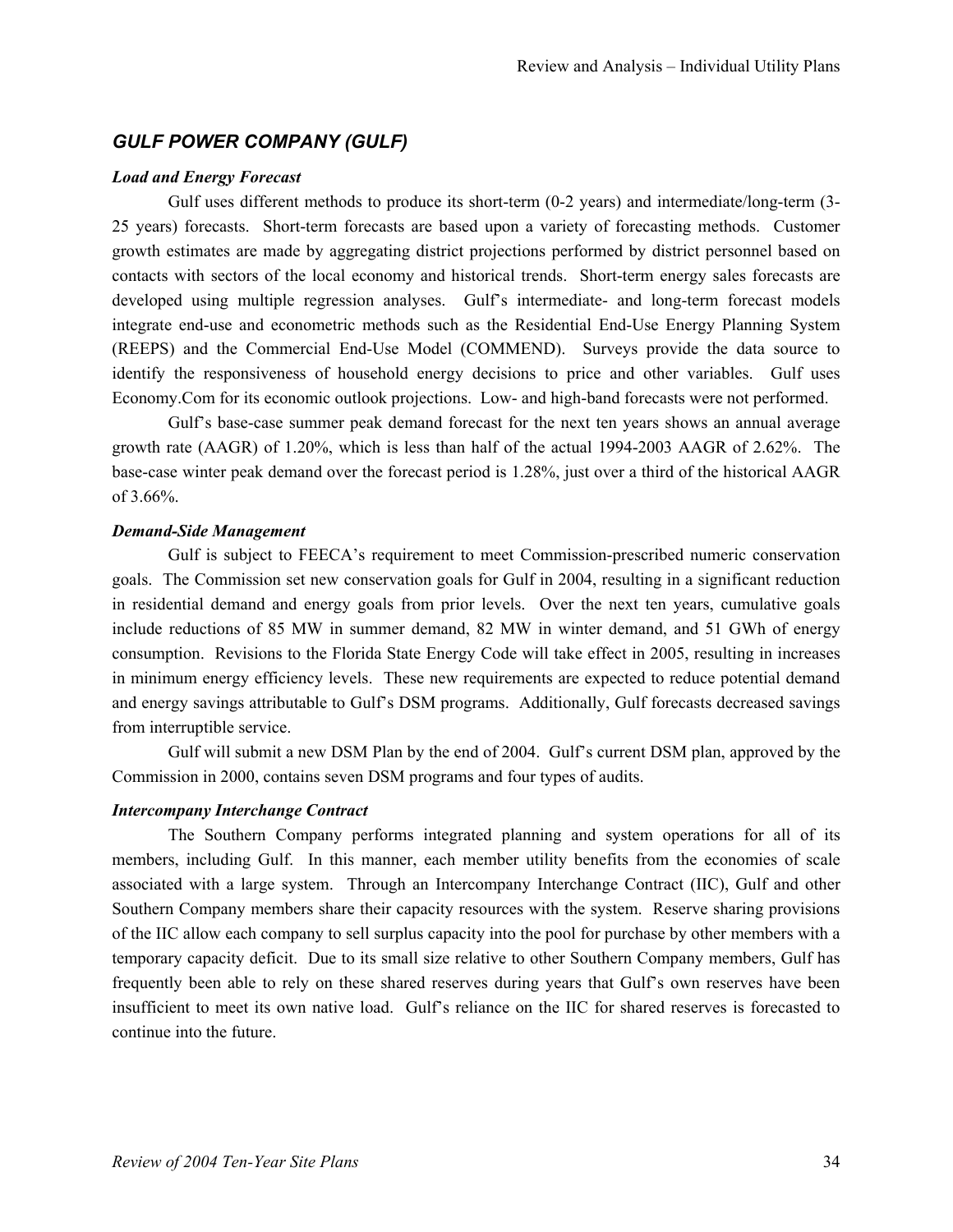#### *Reliability Criteria*

Gulf's sole reliability criterion is reserve margin. Gulf has traditionally been a summer-peaking utility, as electric winter heating loads are reduced due to the availability of natural gas (for heating) in Gulf's service territory. Southern Company currently uses a system-wide 13.5% summer reserve margin criterion for its near-term (1-3 years) criterion. Beyond three years, the reserve margin criterion is 15%.

Gulf's *Ten-Year Site Plan* indicates that the summer reserve margin criterion will be violated in all years of the planning horizon, in amounts ranging from 10 MW to 338 MW (in 2007). The winter reserve margin criterion is expected to be violated in three years: 2006/07 (20 MW), 2007/08 (59 MW), and 2008/09 (84 MW). Gulf's *Ten-Year Site Plan* discusses at length the company's ability to rely on the reserve sharing provisions of the IIC to meet capacity deficiencies that may occur on Gulf's system. Over the planning horizon, Gulf expects to be a net purchaser of capacity from the Southern Company pool.

#### *Fuel Forecast*

For the period 2004-2013, Gulf provided price forecasts for coal, residual oil, distillate oil, and natural gas. The Commission evaluated Gulf's price forecasts against comparable EIA forecasts, Gulf's 2003-2012 price forecasts, and comparable forecasts made by other reporting utilities.

Gulf expects its coal price to decrease by 2.6% annually until 2007, then decrease by 0.5% annually for the remainder of the forecast horizon. Gulf expects its coal price will be \$1.78 per MMBtu in 2013. EIA forecasted coal prices to increase by 2.4% annually until 2007, and increase by 2.6% annually for the remainder of the forecast horizon. EIA expects coal to be \$1.67 per MMBtu in 2013. Last year, Gulf expected its coal prices to increase by 2.3% annually from 2003 through 2012. The reporting utilities forecast coal prices to remain flat until 2007, then increase by 1.8% annually for the remainder of the forecast horizon.

Gulf expects its residual oil price to decrease by 5.6% annually until 2007, then decrease by 1.4% annually for the remainder of the forecast horizon. Gulf expects its residual oil price will be \$3.34 per MMBtu in 2013. EIA forecasted residual oil prices to increase by 2.7% until 2007, and increase by 3.2% for the remainder of the forecast horizon. EIA expects residual oil to be \$5.55 per MMBtu in 2013. Last year, Gulf expected its residual oil prices to decrease by 2.6% annually from 2003 through 2012. The reporting utilities forecast residual oil prices to decrease by an average of 1.8% annually until 2007, then increase by 2.5% annually for the remainder of the forecast horizon.

Gulf expects its distillate oil price to decrease by 3.0% annually until 2007, then decrease by 0.6% annually for the remainder of the forecast horizon. Gulf expects its distillate oil price will be \$6.38 per MMBtu in 2013. EIA forecasted distillate oil prices to increase by 1.3% until 2007, and increase by 2.5% for the remainder of the forecast horizon. EIA expects distillate oil to be \$6.88 per MMBtu in 2013. Last year, Gulf expected its distillate oil prices to decrease by 2.0% annually from 2003 through 2012. The reporting utilities forecast distillate oil prices to decrease by an average of 1.0% annually until 2007, then increase by 2.5% annually for the remainder of the forecast horizon.

Gulf expects its natural gas price to decrease by 5.9% annually until 2007, then decrease by 1.2% annually for the remainder of the forecast horizon. Gulf expects its natural gas price will be \$5.05 per MMBtu in 2013. EIA forecasted natural gas prices to increase by 3.8% annually until 2007, and increase by 5.1% annually for the remainder of the forecast horizon. EIA expects natural gas to be \$6.14 per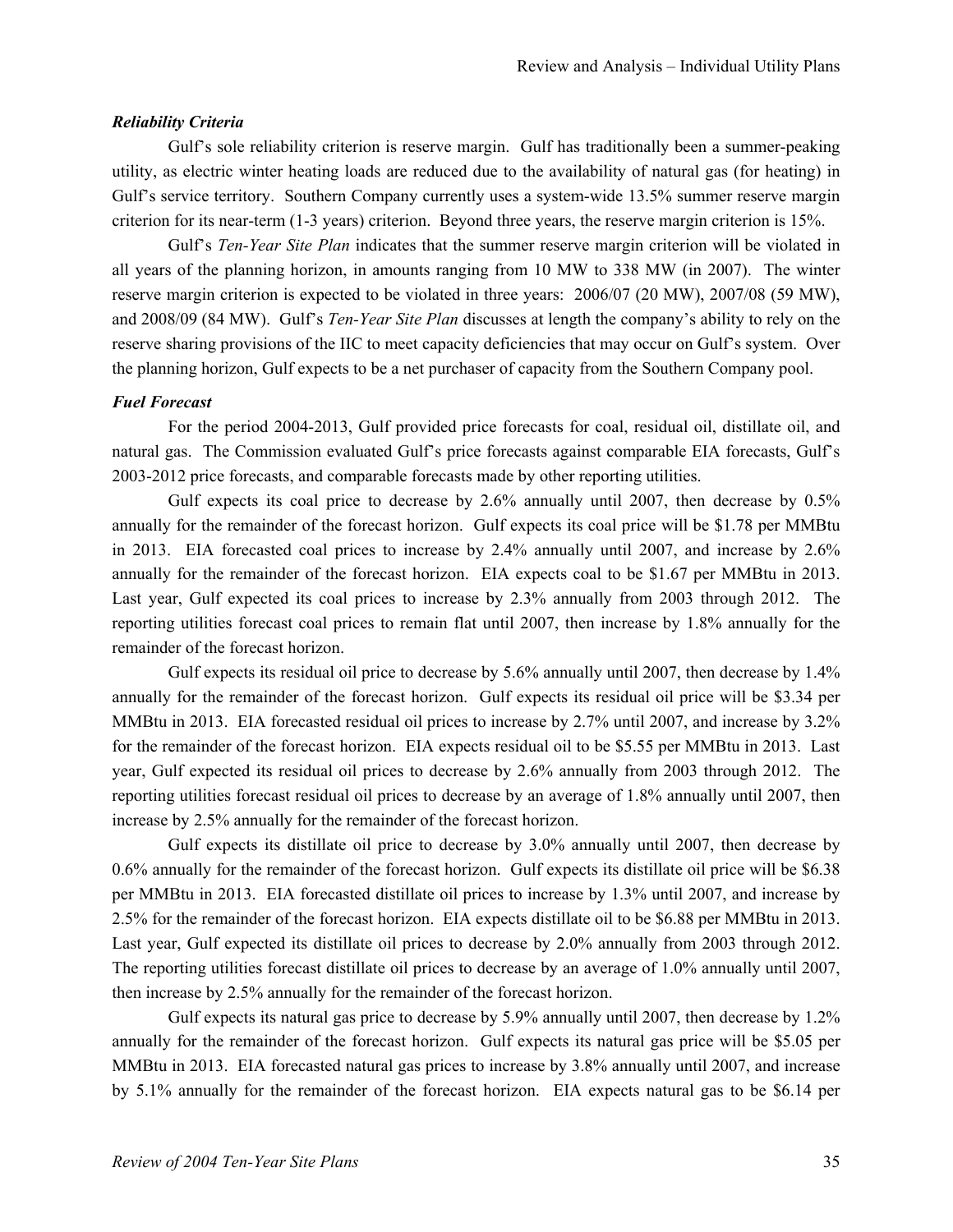MMBtu in 2013. Last year, Gulf expected its natural gas prices to decrease by 3.9% annually from 2003 through 2012. The reporting utilities forecast natural gas prices to decrease by an average of 2.4% annually until 2007, then increase by 1.9% annually for the remainder of the forecast horizon.

#### *Generation Selection*

Gulf has a system winter capacity of 2,663 MW. Gulf owns 2,828 MW of capacity and purchases 27 MW of firm capacity via interchange and 19 MW from a non-utility generator. Gulf exports 211 MW of firm capacity to other utilities. Table 9 shows Gulf's winter capacity by fuel type.

Gulf plans to add approximately 360 MW of capacity during the planning horizon. Two new 166 MW gas-fired CT units are planned for a yet-to-be determined site in 2009. Firm imports are expected to increase by 217 MW over the planning period. Firm exports are not projected to change.

Gulf plans to retire 59 MW of fossil steam capacity from Crist Units 2 and 3 in 2006, as well as 92 MW of coal-fired capacity from Scholz Units 1 and 2 in 2011. All four of these units have been in service for over 50 years. Smith Unit 3, a CC unit, will have a capacity derating of 17 MW by 2006 to reflect age and wear. Gulf's 19 MW of non-utility generator capacity is set to expire in 2005.

| <b>UNIT TYPE</b>          | <b>EXISTING</b><br>CAPACITY (MW) | <b>PROPOSED</b><br><b>ADDITIONS (MW)</b> |
|---------------------------|----------------------------------|------------------------------------------|
| Coal                      | 2,131                            | $-92$                                    |
| Firm Imports              | 27                               | 217                                      |
| Firm Exports              | $-211$                           | 0                                        |
| Non-Utility Generation    | 19                               | -19                                      |
| <b>Combined Cycle</b>     | 584                              | $-17$                                    |
| Fossil Steam              | 59                               | -59                                      |
| <b>Combustion Turbine</b> | 54                               | 332                                      |
| TOTAL                     | 2,663                            | 362                                      |

*Table 9. Gulf – Winter Capacity By Fuel Type* 

#### *State, Regional, and Local Agency Comments*

Department of Environmental Protection – Gulf's *Ten-Year Site Plan* is suitable.

West Florida Regional Planning Council – Regarding the potential Mossy Head site, the Council is concerned about environmental impacts to the Shoal River, as well as groundwater use for cooling and possible impacts on the aquifer that supplies Pensacola. The Council is further interested in the various conservation programs and the number of participants attracted to those programs.

#### *Suitability*

The Commission notes that Gulf is expected to violate its summer reserve margin criterion in all ten summer seasons and three winter seasons during the ten-year planning horizon. As in past years, Gulf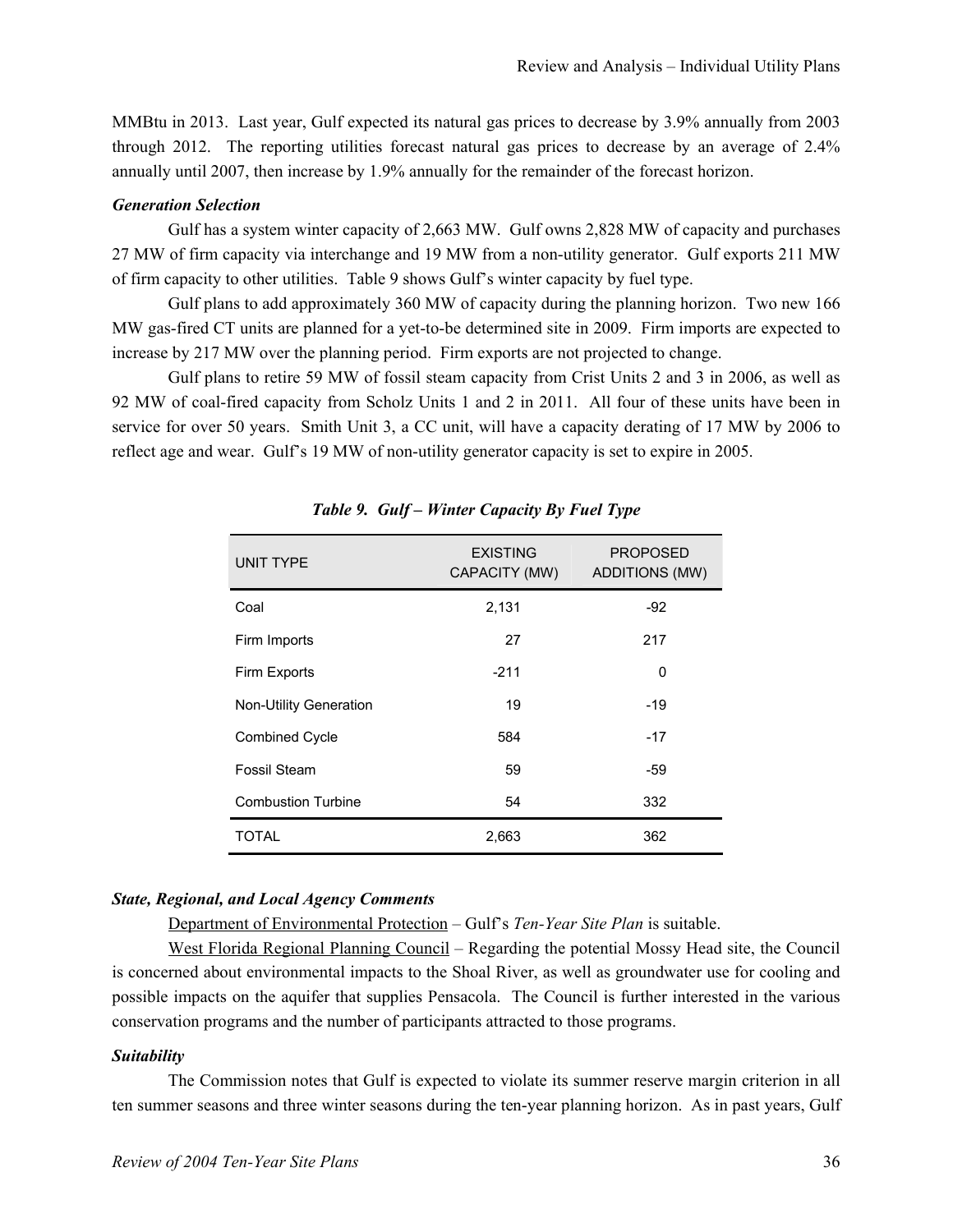will continue to rely on firm capacity purchases from the Southern Company shared power pool during times of need. Furthermore, it should be noted that Gulf's capacity deficiency is small in magnitude relative to the size of the Southern Company. For this reason, Gulf's *Ten-Year Site Plan* is suitable for planning purposes.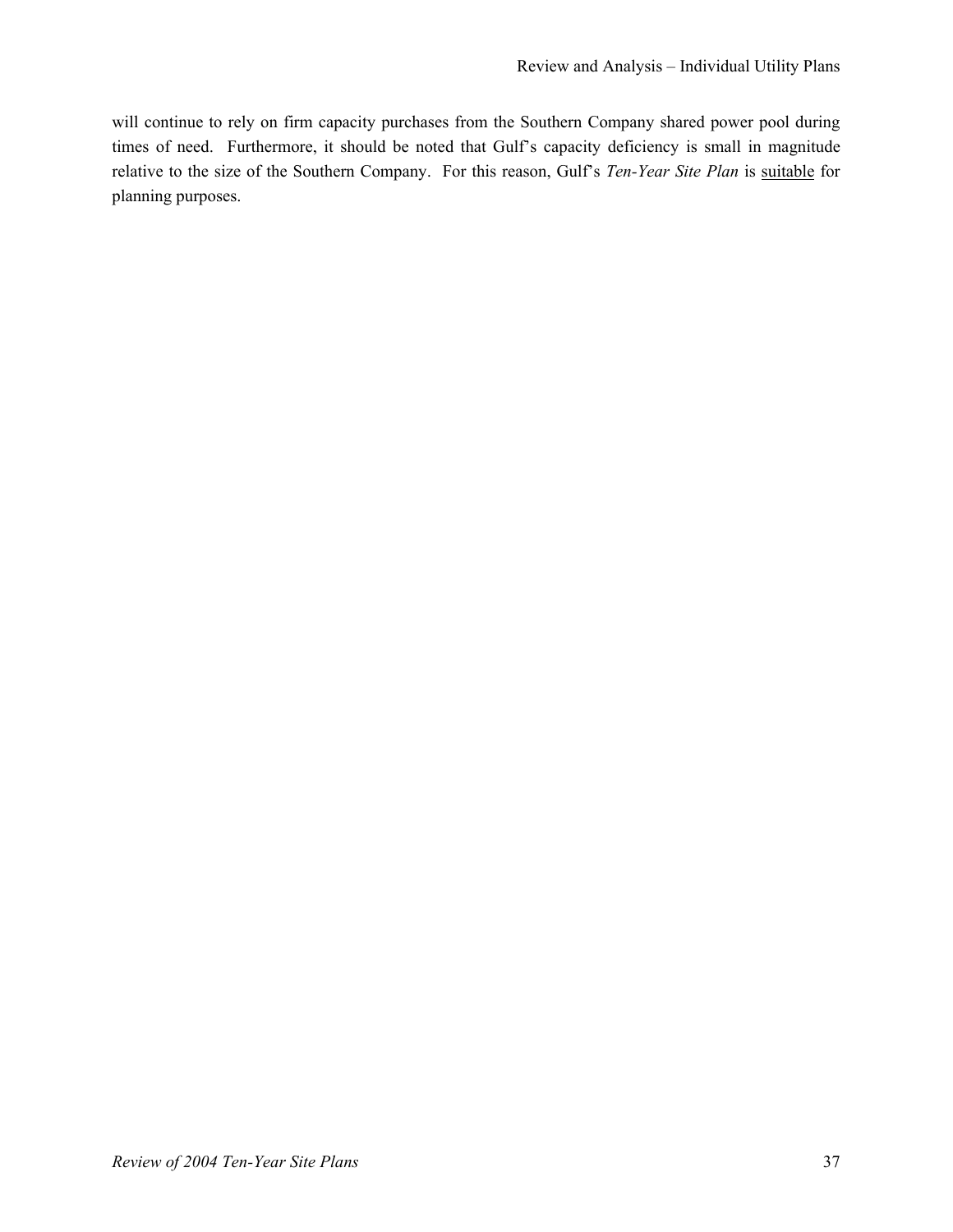# *TAMPA ELECTRIC COMPANY (TECO)*

#### *Load and Energy Forecast*

In the past year, TECO made significant changes to its forecasting tools and methodology. TECO's retail customer demand and energy forecast is the result of six separate forecasting analyses: economic, customer, energy, peak demand, phosphate, and conservation programs. TECO's energy models are based on Statistical Adjusted Engineering, which specifies end-use variables such as heating, cooling, and base use appliances and equipment. Phosphate demand and energy is forecast separately and then combined in the final forecast. TECO's methodology is detailed. TECO also tested high- and lowcase sensitivities using an explicit assumption of 0.5%+/- expected change in growth in the number of customers, employment, and income.

TECO's base-case summer peak demand is projected to increase at an average annual growth rate (AAGR) of 3.02%, which is slightly lower than the summer peak historical growth rate of 3.54%. TECO's base-case winter peak demand is projected to increase at an AAGR of 2.91%, much lower than the winter historical growth rate of 4.61%. However, TECO projects slower population growth of 1.6%.

TECO's 1999-2003 retail sales forecasts have an absolute percent error of 0.76%, which is lower than the numeric average of 1.40% for the nine reporting utilities with sufficient historical data. For the same five-year period, TECO's retail sales forecasts have an average forecast error of -0.76%, which reflects a history of slightly under-forecasting.

#### *Demand-Side Management*

TECO is subject to FEECA's requirement to meet Commission-prescribed numeric conservation goals. The Commission set new conservation goals for TECO in 2004, resulting in a significant reduction in demand and energy goals from prior levels. Over the next ten years, cumulative goals include reductions of 30.5 MW in summer demand, 28.3 MW in winter demand, and 85 GWh of energy consumption. Revisions to the Florida State Energy Code will take effect in 2005, resulting in increases in minimum energy efficiency levels. These new requirements are expected to reduce potential demand and energy savings attributable to TECO's DSM programs. Additionally, some of TECO's DSM programs have reached saturation, such that future participation is not expected.

TECO will submit a new DSM Plan by the end of 2004. TECO's current DSM plan, approved by the Commission in 2000, contains eight residential programs, eight commercial/industrial programs, and a research and development program for study of potential DSM programs.

# *Reliability Criteria*

TECO's sole reliability criterion is reserve margin, and TECO has traditionally been a summerpeaking utility. However, winter peak demands are a primary concern to utilities in Florida. Effective Summer, 2004, TECO's summer and winter peak reserve margin criteria increased from 15% to 20%. A subcomponent of this criterion is a 7% summer supply-side requirement. The supply-side component will require a minimum level of supply-side reserves while not limiting the contributions of non-firm resources. The Commission has not formally approved TECO's 7% summer supply-side reserve margin component. Forecasted reserve margins, as shown in TECO's *Ten-Year Site Plan*, are expected to meet or exceed the reliability criteria in each year of the planning horizon.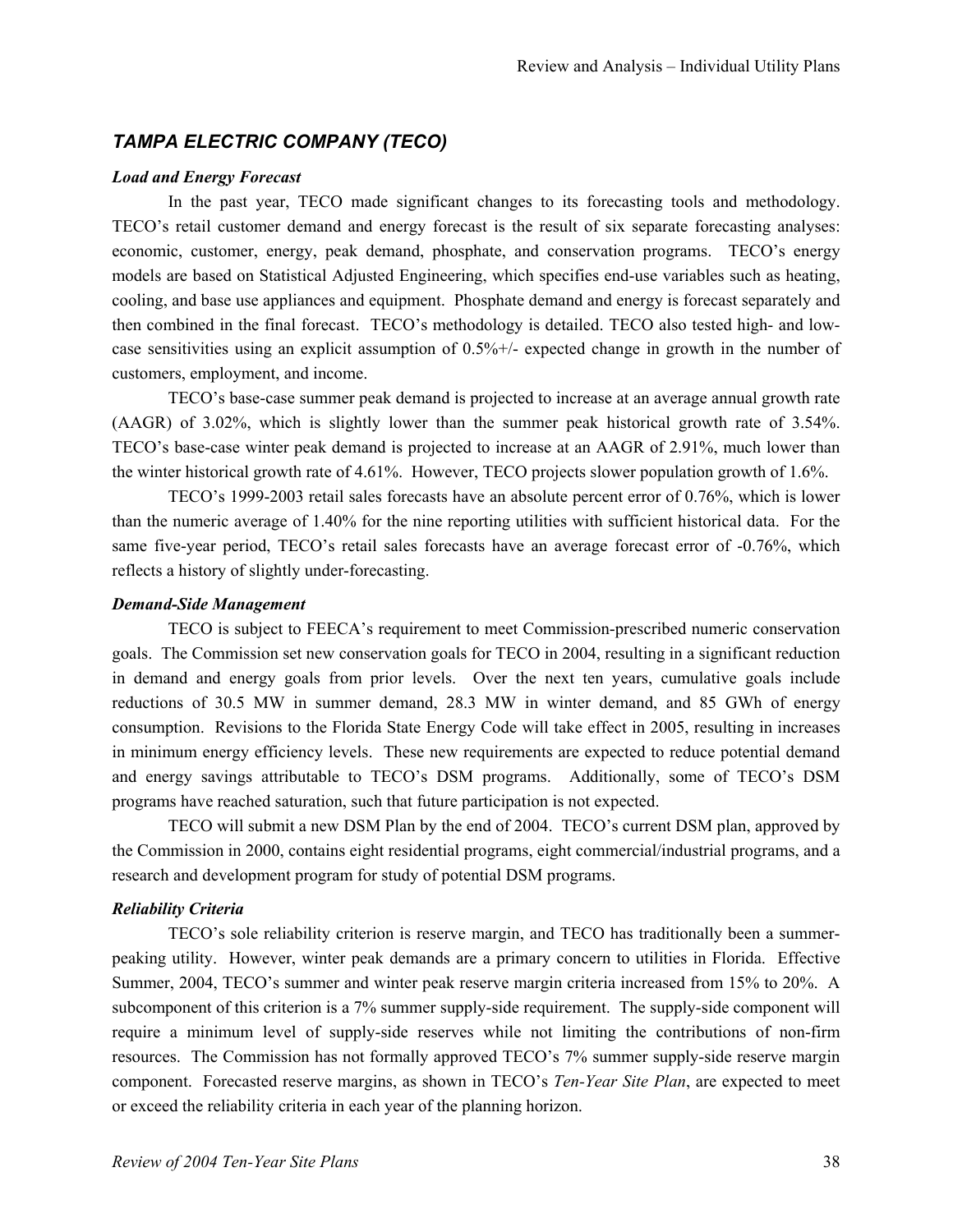#### *Fuel Forecast*

For the period 2004-2013, TECO provided price forecasts for coal, residual oil, distillate oil, and natural gas. The Commission evaluated TECO's price forecasts against comparable EIA forecasts, TECO's 2003-2012 price forecasts, and comparable forecasts made by other reporting utilities.

TECO expects its coal price to increase by 1.6% annually until 2007, then increase by 1.7% annually for the remainder of the forecast horizon. TECO expects its coal price will be \$2.17 per MMBtu in 2013. EIA forecasted coal prices to increase by 2.4% annually until 2007, and increase by 2.6% annually for the remainder of the forecast horizon. EIA expects coal to be \$1.67 per MMBtu in 2013. Last year, TECO expected its coal prices to increase by 0.8% annually from 2003 through 2012. The reporting utilities forecast coal prices to remain flat until 2007, then increase by 1.8% annually for the remainder of the forecast horizon.

TECO expects its residual oil price to decrease by 4.1% annually until 2007, then decrease by 0.2% annually for the remainder of the forecast horizon. TECO expects its residual oil price will be \$4.17 per MMBtu in 2013. EIA forecasted residual oil prices to increase by 2.7% until 2007, and increase by 3.2% for the remainder of the forecast horizon. EIA expects residual oil to be \$5.55 per MMBtu in 2013. Last year, TECO expected its residual oil prices to remain unchanged through 2012. The reporting utilities forecast residual oil prices to decrease by an average of 1.8% annually until 2007, then increase by 2.5% annually for the remainder of the forecast horizon.

TECO expects its distillate oil price to decrease by 5.9% annually until 2007, then increase by 0.8% annually for the remainder of the forecast horizon. TECO expects its distillate oil price will be \$5.44 per MMBtu in 2013. EIA forecasted distillate oil prices to increase by 1.3% until 2007, and increase by 2.5% for the remainder of the forecast horizon. EIA expects distillate oil to be \$6.88 per MMBtu in 2013. Last year, TECO expected its distillate oil prices to decrease by 3.4% annually from 2003 through 2012. The reporting utilities forecast distillate oil prices to decrease by an average of 1.0% annually until 2007, then increase by 2.5% annually for the remainder of the forecast horizon.

TECO expects its natural gas price to increase by 1.6% annually until 2007, then remain unchanged for the remainder of the forecast horizon. TECO expects its natural gas price will be \$5.62 per MMBtu in 2013. EIA forecasted natural gas prices to increase by 3.8% annually until 2007, and increase by 5.1% annually for the remainder of the forecast horizon. EIA expects natural gas to be \$6.14 per MMBtu in 2013. Last year, TECO expected its natural gas prices to increase by 0.1% annually from 2003 through 2012. The reporting utilities forecast natural gas prices to decrease by an average of 2.4% annually until 2007, then increase by 1.9% annually for the remainder of the forecast horizon.

#### *Generation Selection*

TECO's system winter capacity is currently 4,832 MW. Of this total, 4,323 MW comes from TECO-owned generation. TECO currently purchases 449 MW from other utilities and 60 MW from nonutility generators. Over the last few years, TECO has moved away from coal-fired generation. All coalfired generation at the Gannon site was discontinued by 2003, and the steam boilers from Gannon Units 5 and 6 were repowered into two new gas-fired CC units, Bayside 1 and 2. Bayside Unit 1, with a winter capacity of 779 MW, entered service in 2003. Bayside Unit 2, with a winter capacity of 1,040 MW,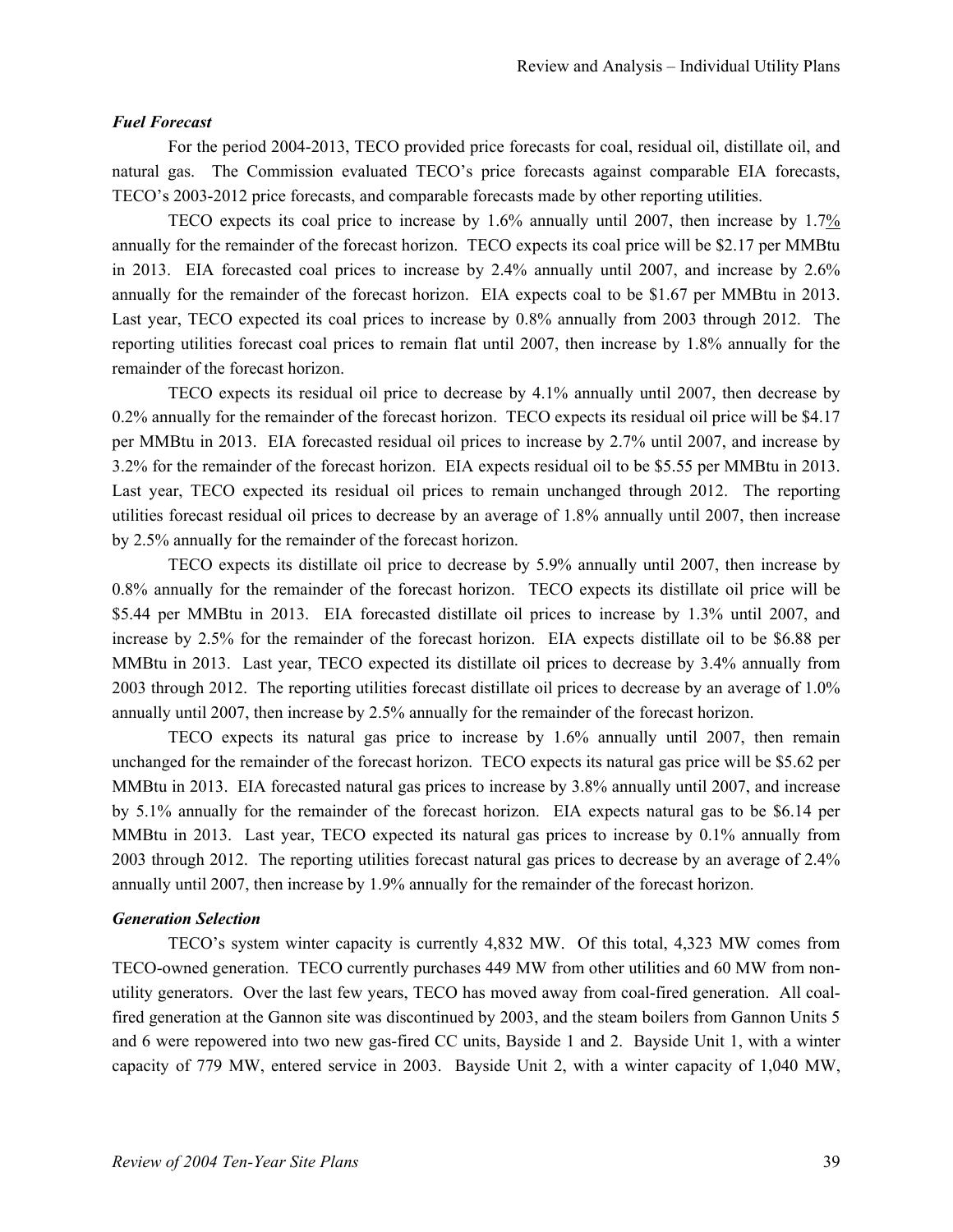entered service in January of this year. The remaining four Gannon units were retired in January of this year. Table 10 shows TECO's winter capacity by fuel type.

TECO forecasts a decrease of 39 MW from non-utility generators within the planning horizon, due to the expiration of a cogeneration contract. TECO also forecasts that firm capacity will increase by 200 MW but has yet to determine a supplier. TECO issued an RFP for this capacity in July 2003, but its *Ten-Year Site Plan* does not contain any additional information. Planned additions include two 180 MW CT units at Bayside (in 2006 and 2007) and three 180 MW CT units at Polk (in 2010, 2011, and 2013). TECO also plans to add a 502 MW gas-fired CC unit, at a yet-to-be determined site, in 2013. An 80 MW CT unit at Big Bend, currently on cold standby, is expected to return to service in 2006.

| UNIT TYPE                                   | <b>EXISTING</b><br>CAPACITY (MW) | <b>PROPOSED</b><br><b>ADDITIONS (MW)</b> |
|---------------------------------------------|----------------------------------|------------------------------------------|
| Coal                                        | 1,759                            | 0                                        |
| Firm Imports                                | 449                              | $-249$                                   |
| Integrated Coal Gasification Combined Cycle | 260                              | 0                                        |
| <b>Non-Utility Generation</b>               | 60                               | $-39$                                    |
| <b>Combined Cycle</b>                       | 779                              | 1,550                                    |
| <b>Combustion Turbine</b>                   | 485                              | 980                                      |
| <b>TOTAL</b>                                | 3,792                            | 2,242                                    |

*Table 10. TECO – Winter Capacity By Fuel Type* 

# *State, Regional, and Local Agency Comments*

Department of Environmental Protection – TECO's *Ten-Year Site Plan* is suitable.

Hillsborough County -- TECO's *Ten-Year Site Plan* is suitable as a general planning document and is consistent with local efforts to improve air quality.

Southwest Florida Water Management District -- The District recommends use of any available means to help conserve groundwater. Particularly mentioned are sited power plant expansions, or possibly some planned and currently un-sited expansions, that fall within the Most Impacted Area or the Southern Water Use Caution Area. Resource constraints may pose significant permitting challenges, and surface water, storm water, or reclaimed water should be used in any application where feasible.

Tampa Bay Regional Planning Council -- The conversion of Gannon to Bayside will have a net positive effect to air and water quality in the region. Although the Polk Power Station is not located in the Region, expansion or change in fuel used there may adversely impact the Tampa Bay Region; the Council recommends that it be notified of future actions and related transmission line construction.

#### *Suitability*

TECO's Ten-Year Site Plan is suitable for planning purposes.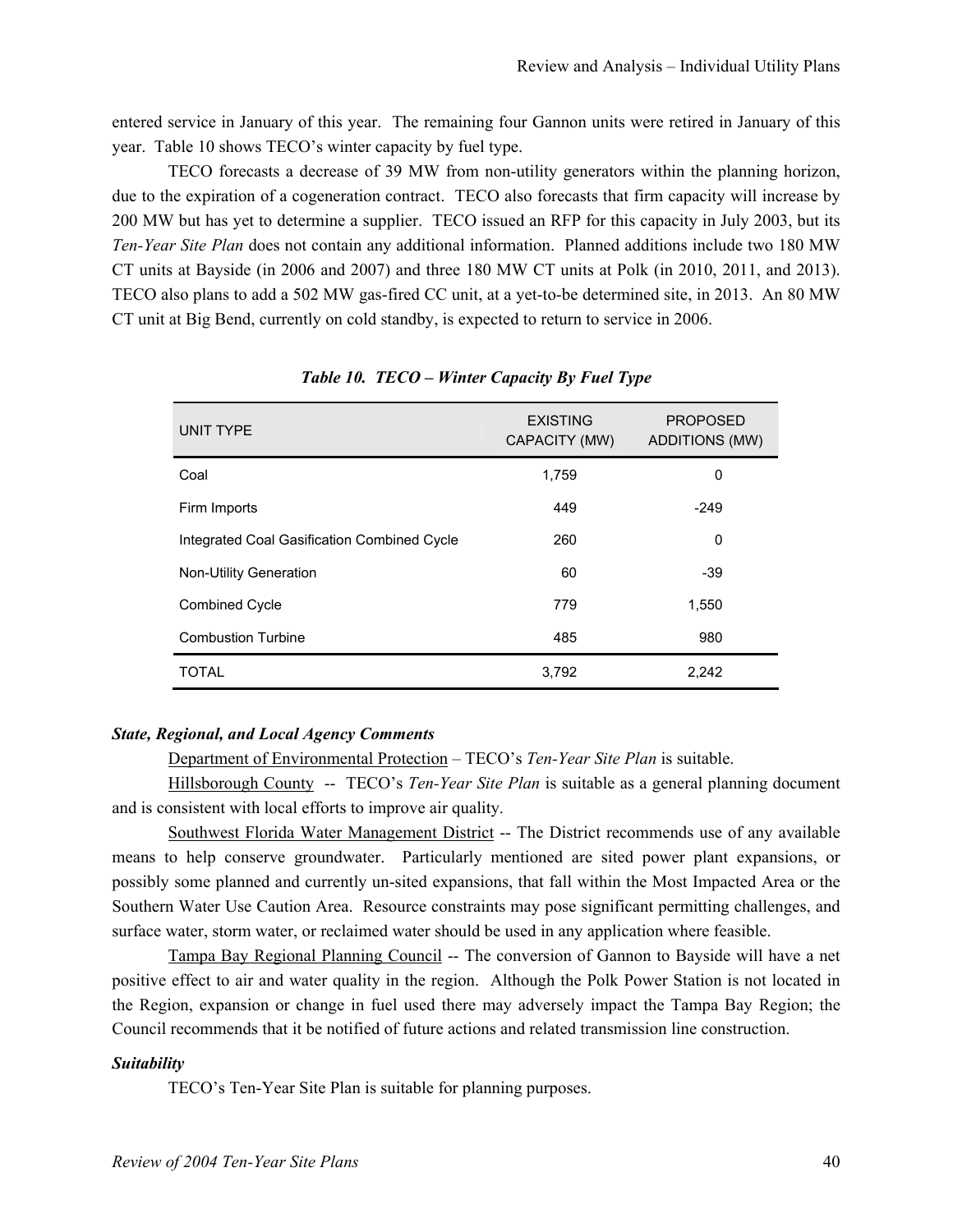# *FLORIDA MUNICIPAL POWER AGENCY (FMPA)*

FMPA is an organization that jointly manages and operates the activities of 29 municipal electric utilities. Fifteen of these utilities currently comprise FMPA's All-Requirements Project, meaning that FMPA plans for, and supplies, all power requirements for these 15 members. Member cities not involved in the All-Requirements Project are responsible for planning their own generation needs.

#### *Load and Energy Forecast*

To estimate the energy needs for its All-Requirements Project members, FMPA uses standardized techniques including: econometric modeling of customer class requirements, statistical analysis, incremental load analysis, and informed judgment. Some general economic and demographic assumptions are identified, but only one data source is identified. Applying generalized economic assumptions across all relevant member systems may not best represent the load characteristics for these geographically-dispersed municipalities. FMPA has insufficient historical forecast data to enable the Commission to compare FMPA's forecast accuracy to other utilities.

For the 1994-2003 period, FMPA's base-case summer peak demand increased at an average annual growth rate (AAGR) of 12.78% and 11.97% winter peak demand, due primarily to the addition of new member utilities. The projected AAGR for summer peak demand for the next ten years is 2.38%. For the ten year planning horizon, FMPA forecasts winter peak demand to increase at an AAGR of 2.36%.

#### *Demand-Side Management*

Neither FMPA nor any of its All-Requirements Project members are subject to FEECA's requirement to meet Commission-prescribed numeric conservation goals. However, FMPA assists member utilities in promoting conservation programs to retail customers and evaluating new programs to ensure cost effectiveness. Five residential DSM programs and two commercial DSM programs are available to the All-Requirements Project participants. FMPA also participates in a utility partnership formed to assist in the development of photovoltaic systems as renewable energy sources.

# *Reliability Criteria*

FMPA's sole reliability criterion is reserve margin, and FMPA has historically been a summerpeaking entity. As a result, FMPA utilizes summer reserve margin criterion of 18%. Forecasted reserve margins, as shown in FMPA's *Ten-Year Site Plan*, are expected to meet or exceed the reserve margin criterion in each year of the planning horizon.

#### *Fuel Forecast*

For the period 2004-2013, FMPA provided price forecasts for coal, residual oil, distillate oil, natural gas, and nuclear energy. The Commission evaluated FMPA's price forecasts against comparable EIA forecasts, FMPA's 2003-2012 price forecasts, and comparable forecasts made by other reporting utilities.

FMPA expects its coal price to increase by 2.5% annually until 2007, then increase by 1.9% annually for the remainder of the forecast horizon. FMPA expects its coal price will be \$2.32 per MMBtu in 2013. EIA forecasted coal prices to increase by 2.4% annually until 2007, and increase by 2.6%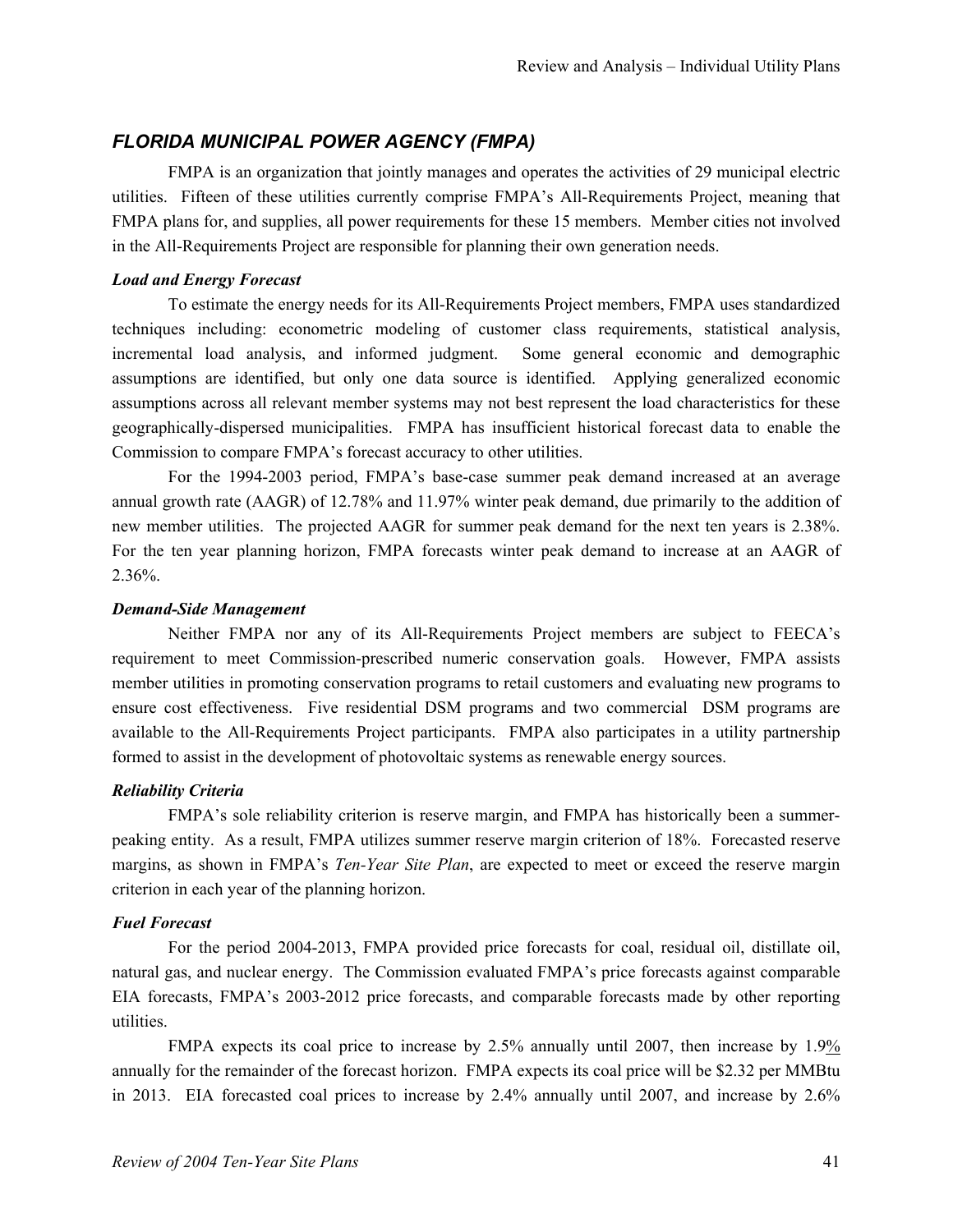annually for the remainder of the forecast horizon. EIA expects coal to be \$1.67 per MMBtu in 2013. Last year, FMPA expected its coal prices to increase by 1.3% annually from 2003 through 2012. The reporting utilities forecast coal prices to remain flat until 2007, then increase by 1.8% annually for the remainder of the forecast horizon.

FMPA expects its residual oil price to increase by 3.2% annually until 2007, then increase by 3.5% annually for the remainder of the forecast horizon. FMPA expects its residual oil price will be \$4.27 per MMBtu in 2013. EIA forecasted residual oil prices to increase by 2.7% until 2007, and increase by 3.2% for the remainder of the forecast horizon. EIA expects residual oil to be \$5.55 per MMBtu in 2013. Last year, FMPA expected its residual oil prices to increase by 3.0% annually from 2003 through 2012. The reporting utilities forecast residual oil prices to decrease by an average of 1.8% annually until 2007, then increase by 2.5% annually for the remainder of the forecast horizon.

FMPA expects its distillate oil price to increase by 2.9% annually until 2007, then increase by 3.1% annually for the remainder of the forecast horizon. FMPA expects its distillate oil price will be \$7.10 per MMBtu in 2013. EIA forecasted distillate oil prices to increase by 1.3% until 2007, and increase by 2.5% for the remainder of the forecast horizon. EIA expects distillate oil to be \$6.88 per MMBtu in 2013. Last year, FMPA expected its distillate oil prices to increase by 2.9% annually from 2003 through 2012. Florida utilities forecast distillate oil prices to decrease by 0.9% annually until 2007, and increase by 2.5% annually for the remainder of the forecast horizon.

FMPA expects its natural gas price to decrease by 6.7% annually until 2007, then increase by 4.3% annually for the remainder of the forecast horizon. FMPA expects its natural gas price will be \$4.88 per MMBtu in 2013. EIA forecasted natural gas prices to increase by 3.8% annually until 2007, and increase by 5.1% annually for the remainder of the forecast horizon. EIA expects natural gas to be \$6.14 per MMBtu in 2013. Last year, FMPA expected its natural gas prices to increase by 2.7% annually from 2003 through 2012. The reporting utilities forecast natural gas prices to decrease by an average of 2.4% annually until 2007, then increase by 1.9% annually for the remainder of the forecast horizon.

FMPA expects its nuclear energy price to increase by 2.6% annually until 2007, then increase by 2.3% annually for the remainder of the forecast horizon. FMPA expects its nuclear energy price will be \$0.78 per MMBtu in 2013. EIA does not provide a price forecast for nuclear energy. Last year, FMPA expected its nuclear energy prices to increase by 2.3% annually from 2003 through 2012. The reporting utilities forecast nuclear energy prices to increase by an average of 0.3% until 2007, then increase by 1.8% for the remainder of the forecast horizon.

#### *Generation Selection*

FMPA's All-Requirements Project currently has a winter system generating capacity of 1,742 MW. However, the combined generation of FMPA's members, currently 1,437 MW, is insufficient to meet aggregate load. To serve load that exceeds generation, FMPA currently purchases 305 MW of capacity from other utilities. FMPA does not export any capacity. FMPA has partial requirements contracts with PEF and FPL, who serve FMPA's load within their regions that exceeds FMPA's own generation and capacity purchases. Table 11 shows FMPA's winter capacity by fuel type.

FMPA plans to add a net of 522 MW of capacity during the planning period. Current plans call for the addition of 22 MW CT units in Key West in 2006 and 2012, 175 MW CT units at Cane Island in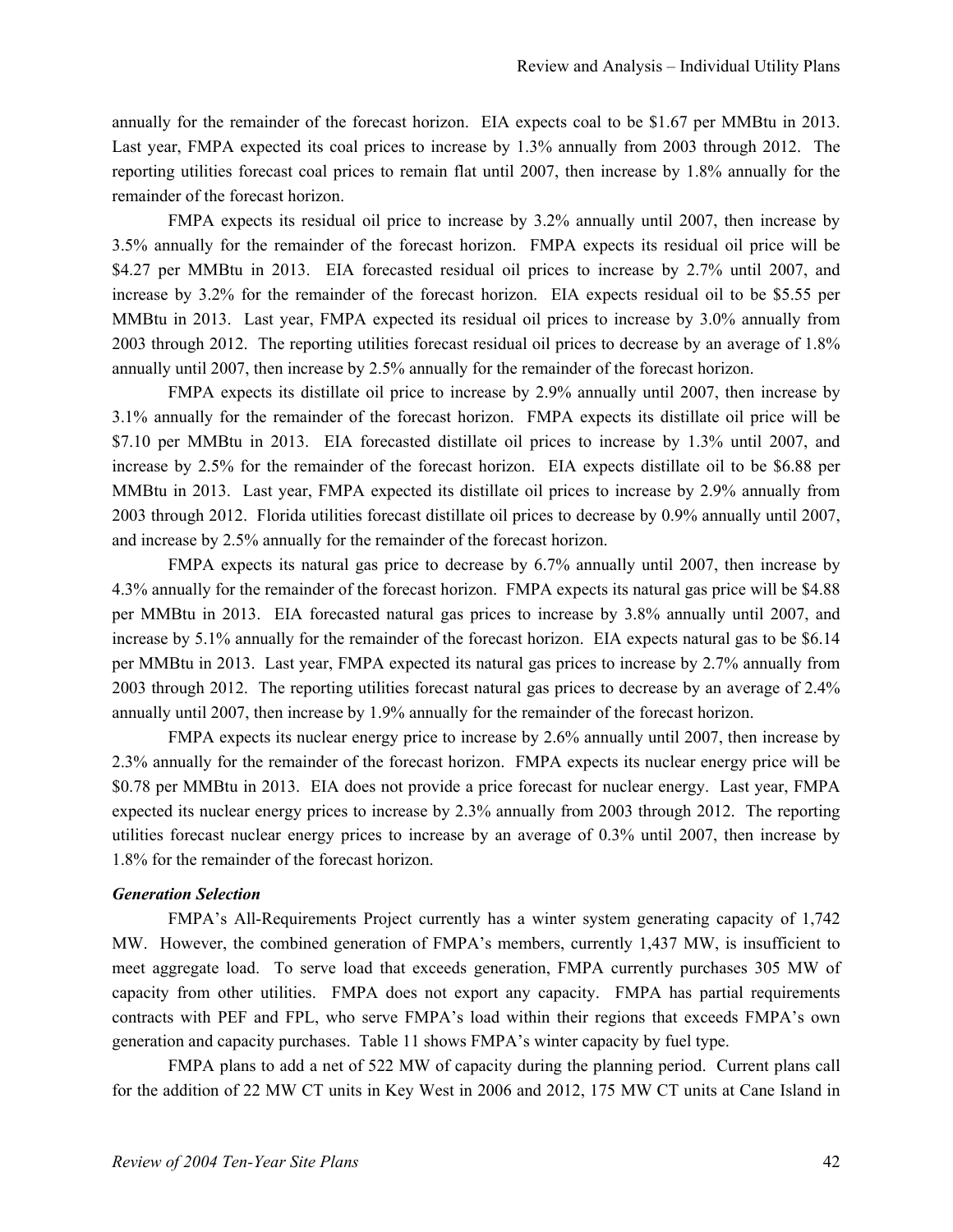2008 and 2010, and 97 MW CT units at Ft. Pierce in 2008 and 2013, Lake Worth in 2008, and Vero Beach in 2011. Firm imports are forecasted to decrease to 45 MW by 2012.

| <b>UNIT TYPE</b>          | <b>EXISTING</b><br>CAPACITY (MW) | <b>PROPOSED</b><br><b>ADDITIONS (MW)</b> |
|---------------------------|----------------------------------|------------------------------------------|
| Nuclear                   | 75                               | 0                                        |
| Coal                      | 245                              | $\Omega$                                 |
| Firm Imports              | 305                              | $-260$                                   |
| Member-Owned Capacity     | 764                              | 0                                        |
| <b>Combined Cycle</b>     | 206                              | 0                                        |
| <b>Combustion Turbine</b> | 147                              | 782                                      |
| <b>TOTAL</b>              | 1,742                            | 522                                      |

*Table 11. FMPA – Winter Capacity By Fuel Type* 

# *State, Regional, and Local Agency Comments*

Department of Environmental Protection – FMPA's *Ten-Year Site Plan* is suitable.

East Central Florida Regional Planning Council -- No additional facilities are planned within the region.

Monroe County – Is interested in the possibility of renewable energy as a possible alternative to the CT units proposed for Stock Island.

South Florida Water Management District -- Does not have any adverse comments regarding the suitability of the proposed sites.

#### *Suitability*

FMPA's *Ten-Year Site Plan* is suitable for planning purposes.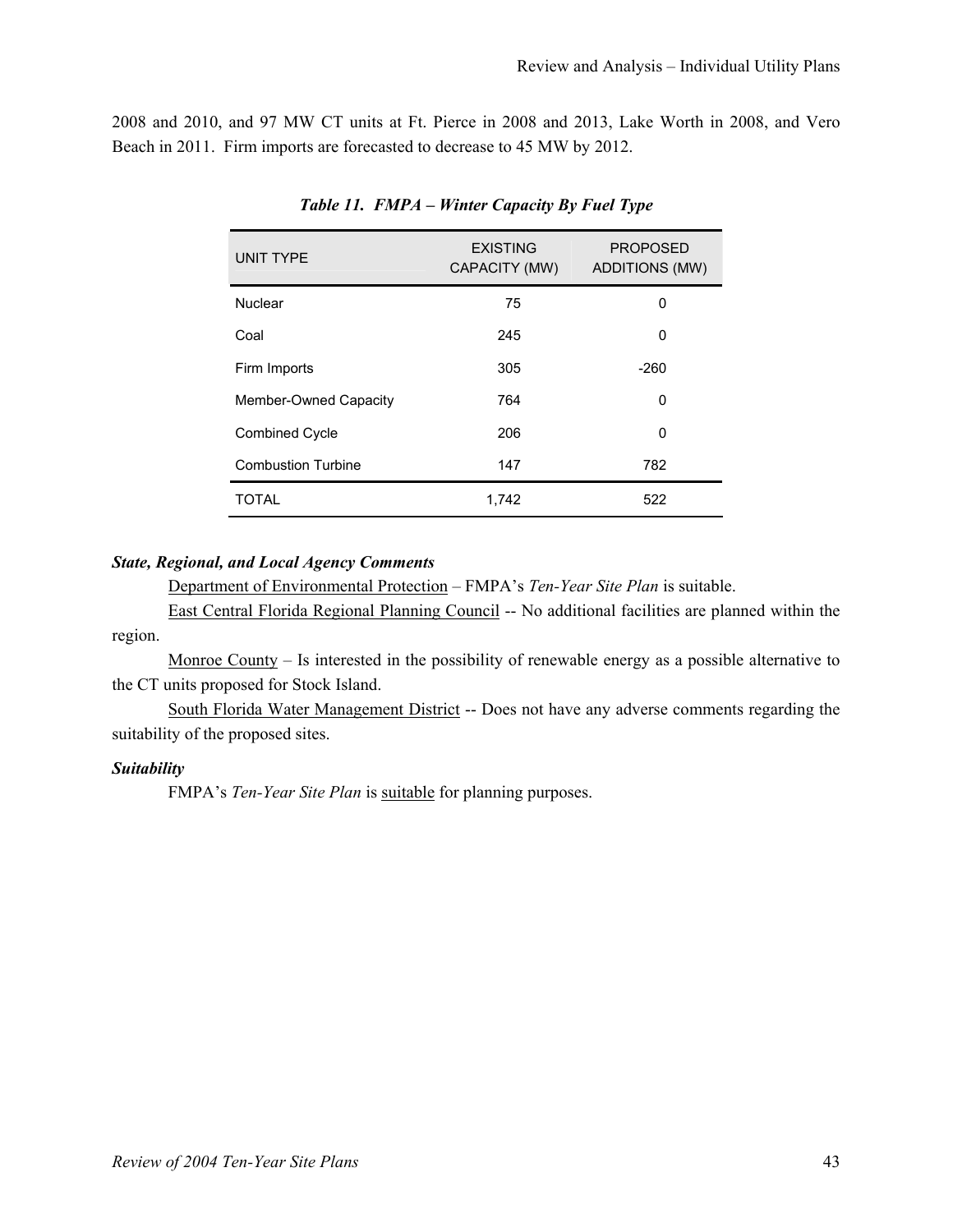# *GAINESVILLE REGIONAL UTILITIES (GRU)*

#### *Load and Energy Forecast*

GRU uses a series of linear multiple regression models to forecast energy consumption. GRU's historical data have been obtained from reputable sources, and GRU outlined the key assumptions of its forecast. The assumptions include normal weather conditions, prices adjusted for inflation, a 3% average annual inflation rate throughout the forecast, and declining real electricity prices.

Under base-case assumptions, GRU forecasts that summer peak demand will increase at an average annual growth rate (AAGR) of 2.33% , somewhat less than the 2.60% AAGR for the 1994-2003 period. Under base-case conditions, GRU forecasts that winter peak demand will increase at an AAGR of 2.49%, which is above the previous ten year period of 1.21%.

GRU's 1999-2003 retail sales forecasts have an absolute percent error of 1.42%, higher than the average of 1.40% for the nine reporting utilities with sufficient available historical data. For the same period, GRU's retail sales forecasts have an average forecast error of -1.42%, which reflects a history of under-forecasting.

# *Demand-Side Management*

GRU is not subject to FEECA's requirement to meet Commission-prescribed numeric conservation goals. However, GRU offers energy audits, low income household weatherization and natural gas extension, promotion of natural gas in residential construction, natural gas displacement of electric space heating and water heating, promotion of solar water heating, and commercial lighting efficiency and maintenance services.

GRU is promoting renewable energy with a 10 KW photovoltaic project funded by customer contributions and grants from state and federal government. GRU plans to implement a green pricing program, under which energy produced at a local landfill may be packaged with other renewable sources and marketed to GRU's residential and commercial customers.

# *Reliability Criteria*

GRU's sole reliability criterion is reserve margin, and GRU has historically been a summerpeaking utility. GRU utilizes a summer and winter peak reserve margin criteria of 15%. Forecasted reserve margins, as shown in GRU's *Ten-Year Site Plan*, are expected to meet or exceed the reserve margin criterion in each year of the planning horizon.

#### *Fuel Forecast*

For the period 2004-2013, GRU provided price forecasts for coal, residual oil, distillate oil, natural gas, and nuclear energy. The Commission evaluated GRU's price forecasts against comparable EIA forecasts, GRU's 2003-2012 price forecasts, and comparable forecasts made by other reporting utilities.

GRU expects its coal price to decrease by 7.9% annually until 2007, then increase by 1.8% annually for the remainder of the forecast horizon. GRU expects its coal price will be \$2.15 per MMBtu in 2013. EIA forecasted coal prices to increase by 2.4% annually until 2007, and increase by 2.6% annually for the remainder of the forecast horizon. EIA expects coal to be \$1.67 per MMBtu in 2013.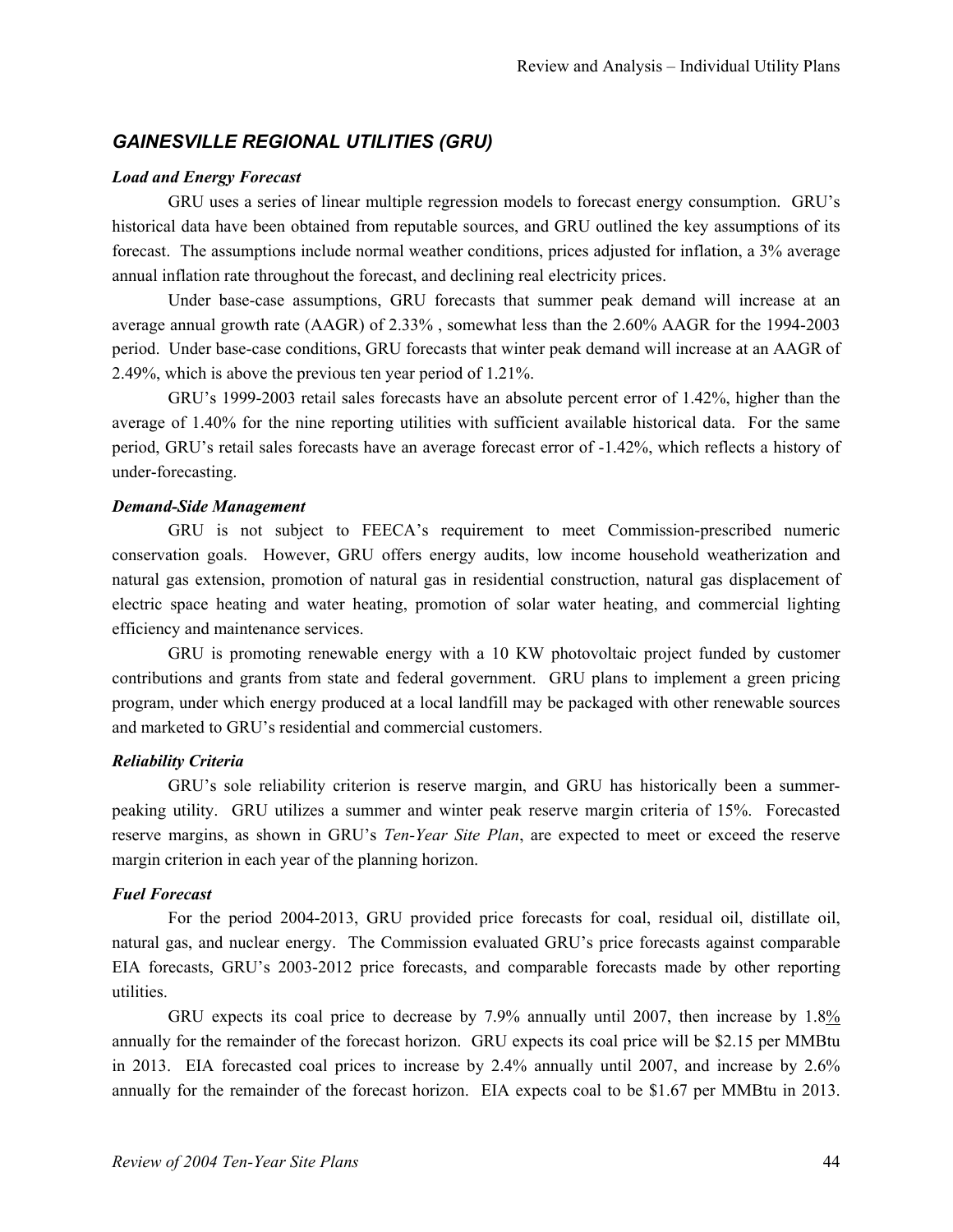Last year, GRU expected its coal prices to increase by 1.2% annually from 2003 through 2012. The reporting utilities forecast coal prices to remain flat until 2007, then increase by 1.8% annually for the remainder of the forecast horizon.

GRU expects its residual oil price to decrease by 0.7% annually until 2007, then increase by 3.1% annually for the remainder of the forecast horizon. GRU expects its residual oil price will be \$5.97 per MMBtu in 2013. EIA forecasted residual oil prices to increase by 2.7% until 2007, and increase by 3.2% for the remainder of the forecast horizon. EIA expects residual oil to be \$5.55 per MMBtu in 2013. Last year, GRU expected its residual oil prices to increase by 2.0% annually from 2003 through 2012. The reporting utilities forecast residual oil prices to decrease by an average of 1.8% annually until 2007, then increase by 2.5% annually for the remainder of the forecast horizon.

GRU expects its distillate oil price to increase by 0.6% annually until 2007, then increase by 2.7% annually for the remainder of the forecast horizon. GRU expects its distillate oil price will be \$8.61 per MMBtu in 2013. EIA forecasted distillate oil prices to increase by 1.3% until 2007, and increase by 2.5% for the remainder of the forecast horizon. EIA expects distillate oil to be \$6.88 per MMBtu in 2013. Last year, GRU expected its distillate oil prices to increase by 4.0% annually from 2003 through 2012. The reporting utilities forecast distillate oil prices to decrease by an average of 1.0% annually until 2007, then increase by 2.5% annually for the remainder of the forecast horizon.

GRU expects its natural gas price to increase by 1.6% annually until 2007, then increase by 4.1% annually for the remainder of the forecast horizon. GRU expects its natural gas price will be \$7.66 per MMBtu in 2013. EIA forecasted natural gas prices to increase by 3.8% annually until 2007, and increase by 5.1% annually for the remainder of the forecast horizon. EIA expects natural gas to be \$6.14 per MMBtu in 2013. Last year, GRU expected its natural gas prices to increase by 3.9% annually from 2003 through 2012. The reporting utilities forecast natural gas prices to decrease by an average of 2.4% annually until 2007, then increase by 1.9% annually for the remainder of the forecast horizon.

GRU expects its nuclear energy price to decrease by 1.0% annually until 2007, then increase by 1.3% annually for the remainder of the forecast horizon. GRU expects its nuclear energy price will be \$0.45 per MMBtu in 2013. EIA does not provide a price forecast for nuclear energy. Last year, GRU expected its nuclear energy prices to decrease by 0.2% annually from 2003 through 2012. The reporting utilities forecast nuclear energy prices to increase by an average of 0.3% until 2007, then increase by 1.8% for the remainder of the forecast horizon.

#### *Generation Selection*

GRU has a net system winter capacity of 628 MW. GRU owns 631 MW of capacity but exports 3 MW to other utilities. GRU does not import any capacity. Table 12 shows GRU's winter capacity by fuel type.

GRU is currently evaluating options to meet future capacity needs. Although not yet approved by GRU's governing board, a new 220 MW generating unit, burning coal and a mix of other solid fuels, is planned for 2011. GRU plans to retire J.R. Kelly Unit 7, a 23 MW steam turbine unit, in 2011. Firm exports are forecasted to go to zero during the planning horizon.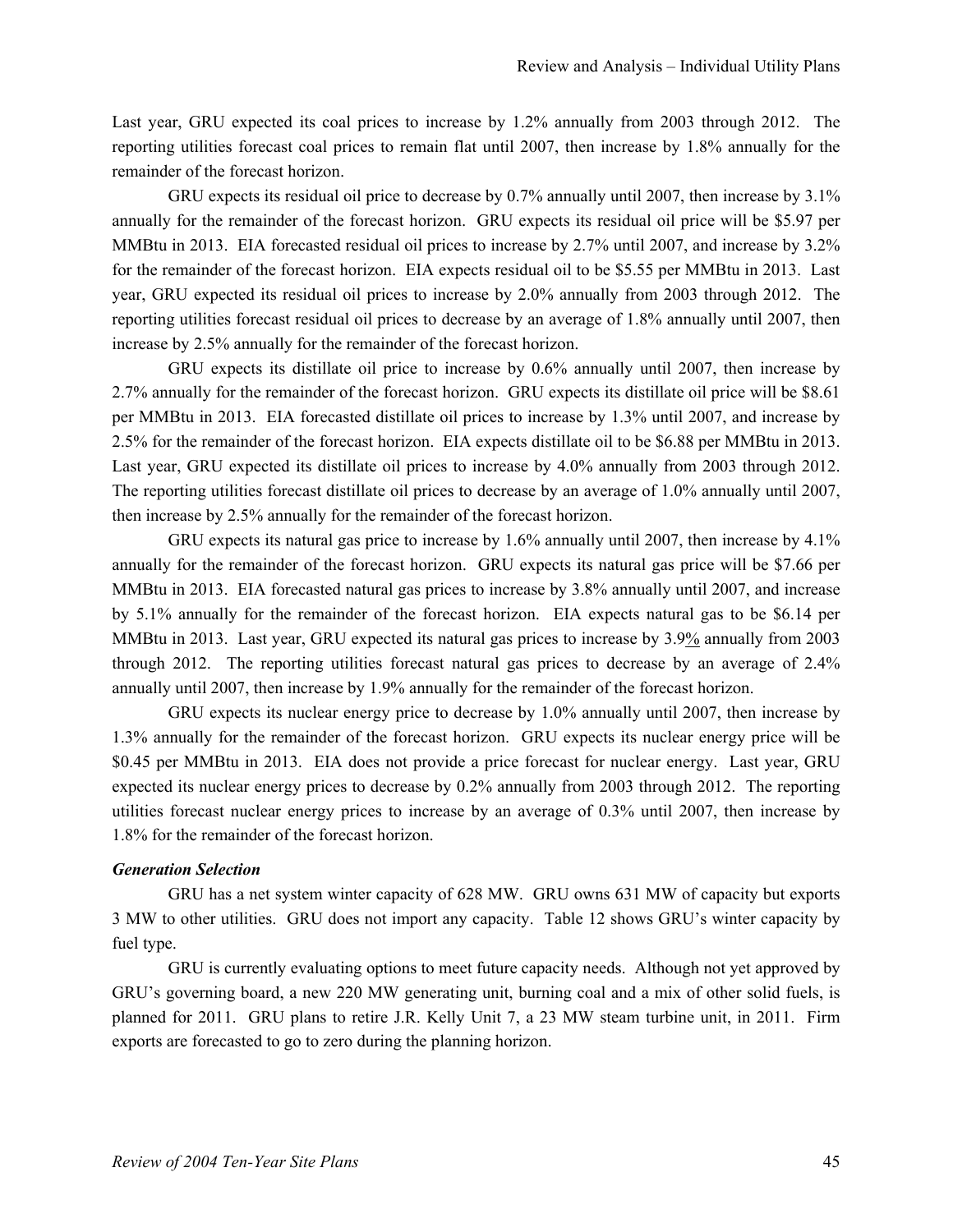| <b>UNIT TYPE</b>          | <b>EXISTING</b><br>CAPACITY (MW) | <b>PROPOSED</b><br><b>ADDITIONS (MW)</b> |
|---------------------------|----------------------------------|------------------------------------------|
| <b>Nuclear</b>            | 11                               | 0                                        |
| Coal                      | 228                              | 220                                      |
| Firm Exports              | -3                               | 3                                        |
| <b>Combined Cycle</b>     | 118                              | $\Omega$                                 |
| Fossil Steam              | 106                              | $-23$                                    |
| <b>Combustion Turbine</b> | 168                              | 0                                        |
| <b>TOTAL</b>              | 628                              | 200                                      |

# *Table 12. GRU – Winter Capacity By Fuel Type*

# *State, Regional, and Local Agency Comments*

Department of Environmental Protection – GRU's *Ten-Year Site Plan* is suitable.

North Central Florida Regional Planning Council – Offers no comment.

St Johns River Water Management District – Mentions that the only proposal for generation expansion would use potable water sources wholly located within the Suwannee River Water Management District.

# *Suitability*

GRU's *Ten-Year Site Plan* is **suitable** for planning purposes.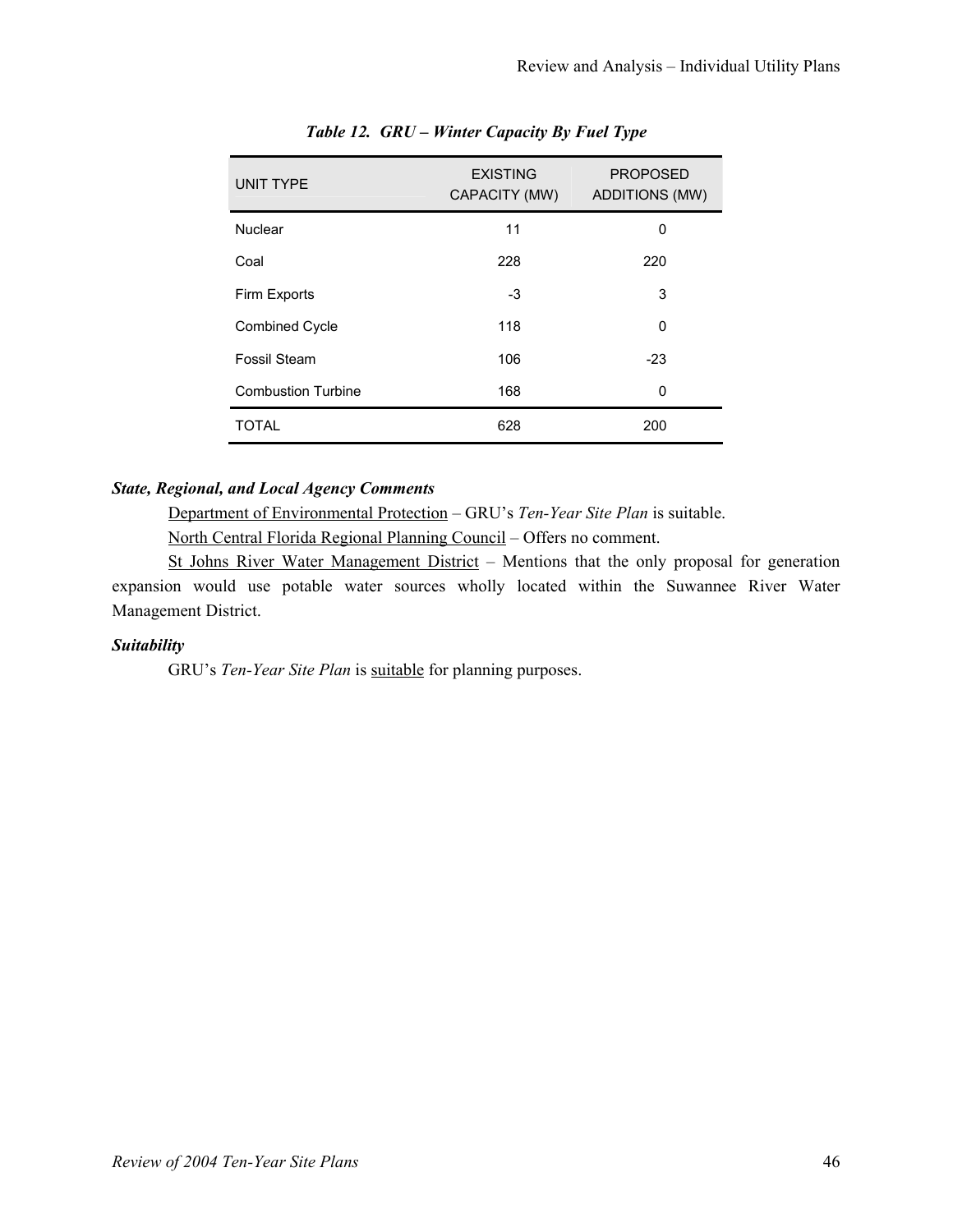# *JEA*

#### *Load and Energy Forecast*

JEA's base-case forecast uses trend analysis based on weather normalized historical data. JEA states that trend analysis methodology has dramatically increased the accuracy of its forecasts. However, trend analysis does not explicitly capture the impact of projected growth in personal income, population, or other variables related to electricity usage. JEA's trending results over the last five years have improved significantly. The methodology used to review forecasting error incorporates past years' higher error rates. Although still declining, JEA's forecast error averages are still higher than other utilities.

JEA's 1999-2003 retail sales forecasts covering the previous 3-5 years forecast averages, have an absolute percent error of 2.79%, higher than the average of 1.40% for the state's reporting utilities and the highest among all utilities. For the same period, JEA's retail sales forecasts have an average forecast error of -1.95%, which shows a tendency to under-forecast.

JEA's base-case winter peak demand forecast reflects an average annual growth rate (AAGR) of 2.73% over the planning horizon, which is lower than the historical winter peak AAGR of 5.16%. The base-case summer peak demand forecast shows an AAGR of 2.12%, which is lower than the historical summer peak AAGR of 2.92%.

# *Demand-Side Management*

JEA is subject to FEECA's requirement to meet Commission-prescribed numeric conservation goals. The Commission set numeric conservation goals of zero for JEA in 2004 because no DSM measure was cost-effective for JEA. JEA's prior numeric conservation goals, set by the Commission in 2000, were also zero. However, JEA has continued its existing DSM programs including energy audits (required by FEECA), public information and education programs, and home fix-up programs. JEA does not currently have a load management program. Nearly all forecasted demand savings that can be documented are expected to come from JEA's interruptible tariffs.

JEA has a Green Power program and a Clean Power Capacity program to encourage the application of renewable energy technology and use of renewable energy resources. A component of the Green Power program is a solar reimbursement program, under which JEA reimburses customers for a portion of the installation cost of solar photovoltaic and solar hot water systems. JEA has installed over 600 solar photovoltaic modules around Jacksonville.

#### *Reliability Criteria*

JEA's sole reliability criterion is reserve margin. Peak demand has historically occurred nearly split between the summer and winter seasons. However, JEA forecasts that winter peak demand will exceed summer peak demand for each year of the planning horizon. Because of these seasonal variations, JEA utilizes a summer and winter peak reserve margin criteria of 15%.

JEA's *Ten-Year Site Plan* includes unspecified capacity purchases, starting at 100 MW in 2007 and escalating to 200 MW by 2010, from renewable sources. If unable to secure the renewable capacity, The Energy Authority should be able to timely secure the needed capacity from outside the FRCC region. Otherwise, forecasted reserve margins, as shown in JEA's *Ten-Year Site Plan*, are expected to meet or exceed the 15% reserve margin criterion in each year of the planning horizon.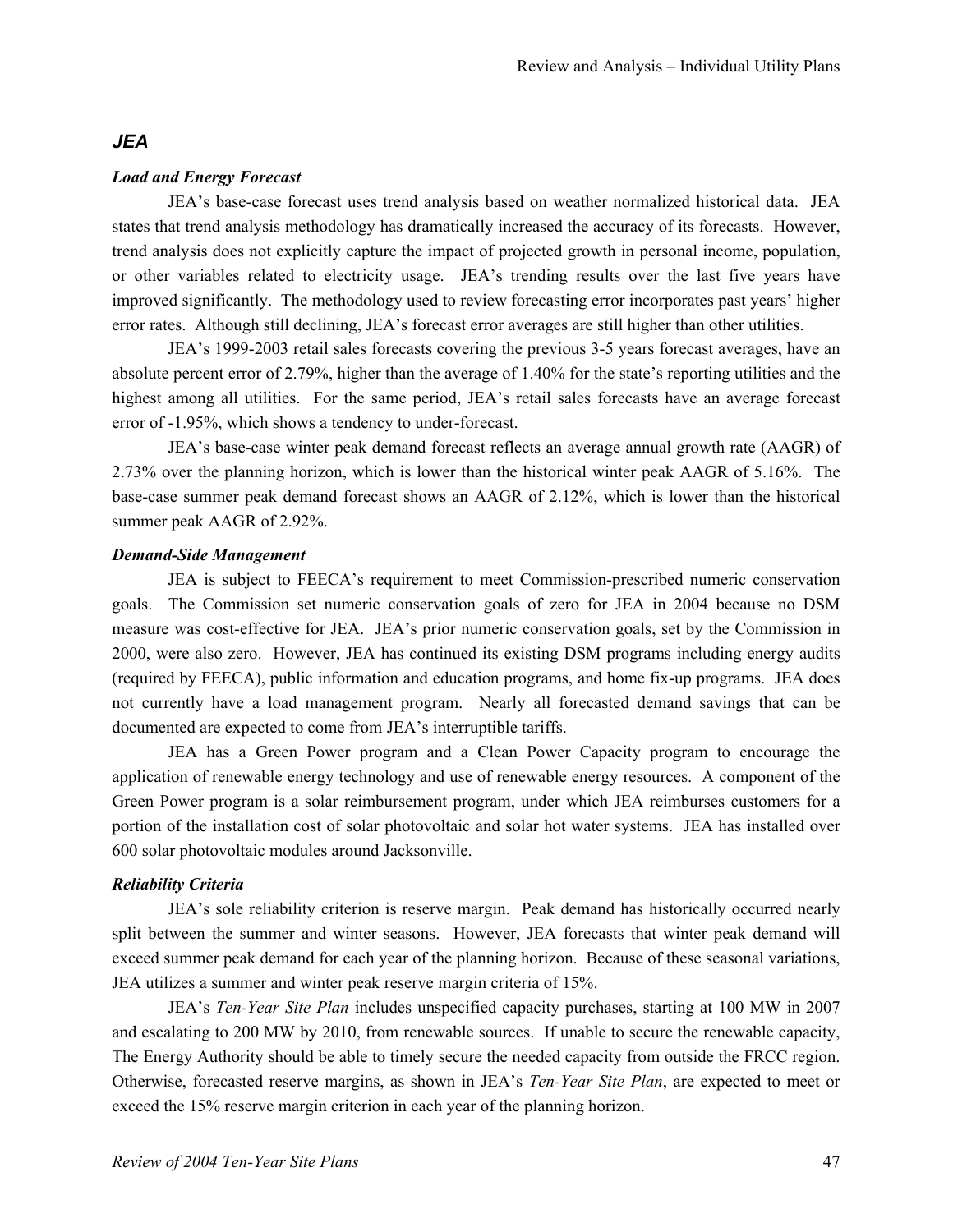#### *Fuel Forecast*

For the period 2004-2013, JEA provided price forecasts for coal, residual oil, distillate oil, and natural gas. The Commission evaluated JEA's price forecasts against comparable EIA forecasts, JEA's 2003-2012 price forecasts, and comparable forecasts made by other reporting utilities.

JEA expects its coal price to increase by 0.1% annually until 2007, then increase by 2.3% annually for the remainder of the forecast horizon. JEA expects its coal price will be \$1.85 per MMBtu in 2013. EIA forecasted coal prices to increase by 2.4% annually until 2007, and increase by 2.6% annually for the remainder of the forecast horizon. EIA expects coal to be \$1.67 per MMBtu in 2013. Last year, JEA expected its coal prices to increase by 1.4% annually from 2003 through 2012. The reporting utilities forecast coal prices to remain flat until 2007, then increase by 1.8% annually for the remainder of the forecast horizon.

JEA expects its residual oil price to increase by 1.4% annually until 2007, then increase by 2.7% annually for the remainder of the forecast horizon. JEA expects its residual oil price will be \$4.28 per MMBtu in 2013. EIA forecasted residual oil prices to increase by 2.7% until 2007, and increase by 3.2% for the remainder of the forecast horizon. EIA expects residual oil to be \$5.55 per MMBtu in 2013. Last year, JEA expected its residual oil prices to increase by 1.3% annually from 2003 through 2012. The reporting utilities forecast residual oil prices to decrease by an average of 1.8% annually until 2007, then increase by 2.5% annually for the remainder of the forecast horizon.

JEA expects its distillate oil price to increase by 1.2% annually until 2007, then increase by 2.5% annually for the remainder of the forecast horizon. JEA expects its distillate oil price will be \$6.30 per MMBtu in 2013. EIA forecasted distillate oil prices to increase by 1.3% until 2007, and increase by 2.5% for the remainder of the forecast horizon. EIA expects distillate oil to be \$6.88 per MMBtu in 2013. Last year, JEA expected its distillate oil prices to increase by 1.3% annually from 2003 through 2012. The reporting utilities forecast distillate oil prices to decrease by an average of 1.0% annually until 2007, then increase by 2.5% annually for the remainder of the forecast horizon.

JEA expects its natural gas price to decrease by 4.2% annually until 2007, then increase by 1.8% annually for the remainder of the forecast horizon. JEA expects its natural gas price will be \$6.05 per MMBtu in 2013. EIA forecasted natural gas prices to increase by 3.8% annually until 2007, and increase by 5.1% annually for the remainder of the forecast horizon. EIA expects natural gas to be \$6.14 per MMBtu in 2013. Last year, JEA expected its natural gas prices to decrease by 2.3% annually from 2003 through 2012. The reporting utilities forecast natural gas prices to decrease by an average of 2.4% annually until 2007, then increase by 1.9% annually for the remainder of the forecast horizon.

#### *Generation Selection*

JEA has a net winter capacity of 3,238 MW. JEA owns 3,476 MW of capacity but exports 445 MW to other utilities and imports 207 MW. Table 13 shows JEA's winter capacity by fuel type.

JEA plans approximately 900 MW of net winter capacity additions over the planning horizon. JEA plans to add a 191 MW heat recovery steam generator to two existing 191 MW CT units at the Brandy Branch site. The resulting 573 MW CC unit is expected to enter service in May 2005. JEA also plans to add two 86 MW CT units in 2010 at a yet-to-be determined site. JEA plans to add two 250 MW fluidized bed coal units, in 2011 and 2013, respectively, at greenfield sites to be determined.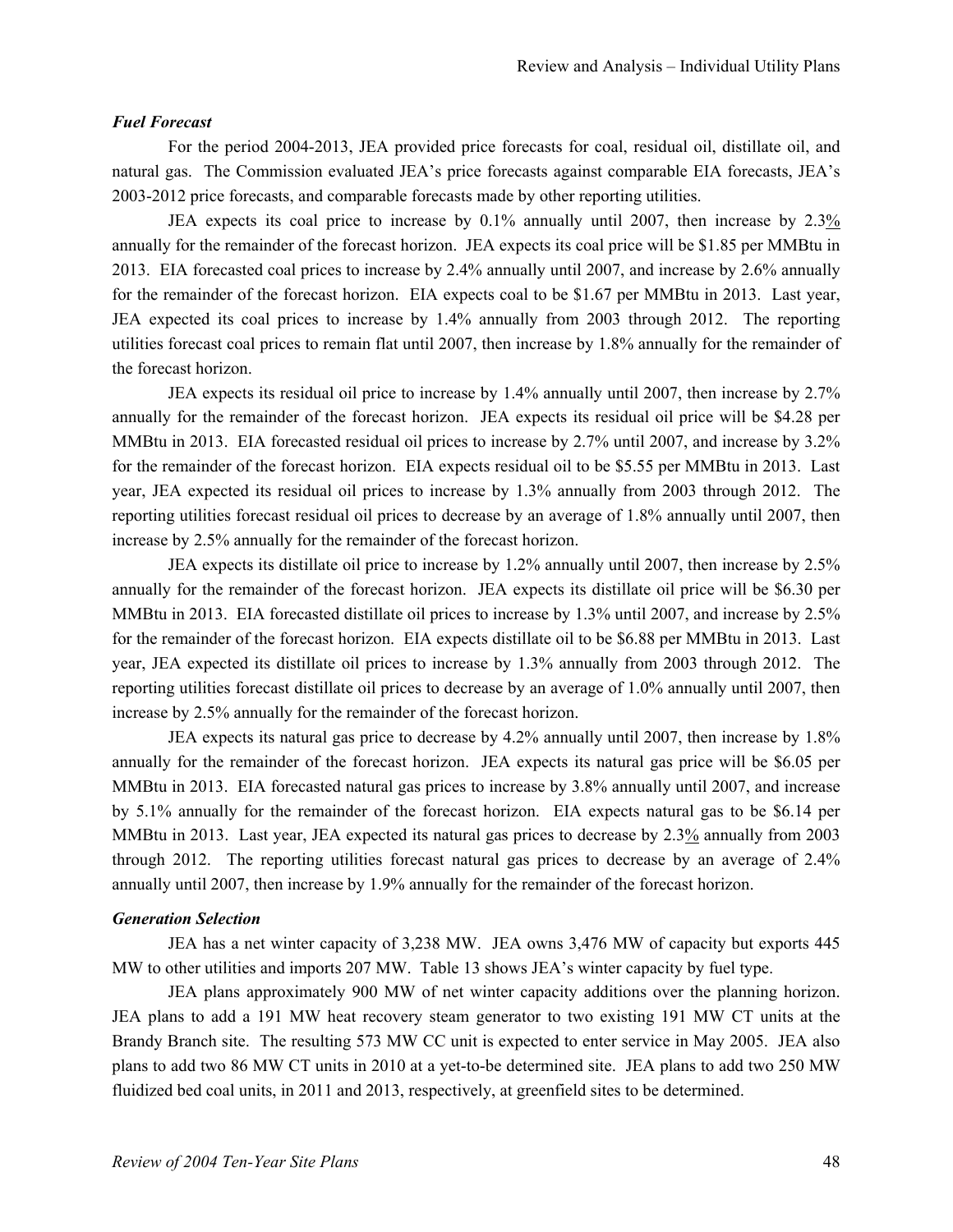Both imports and exports are expected to show net decreases during the planning period. JEA forecasts that firm exports will decrease to 383 MW. Firm purchases are expected to decrease by a net of 7 MW, to 200 MW. This value incorporates the expiration of a 207 MW purchased power agreement with Southern Company in 2010, plus the addition of 200 MW of renewable generation under JEA's Clean Power Capacity program during the planning horizon.

| <b>UNIT TYPE</b>          | <b>EXISTING</b><br>CAPACITY (MW) | <b>PROPOSED</b><br><b>ADDITIONS (MW)</b> |
|---------------------------|----------------------------------|------------------------------------------|
| Coal                      | 1,771                            | 500                                      |
| Firm Imports              | 207                              | $-7$                                     |
| Firm Exports              | -445                             | 62                                       |
| <b>Combined Cycle</b>     | 0                                | 573                                      |
| Fossil Steam              | 505                              | 0                                        |
| <b>Combustion Turbine</b> | 1,200                            | $-211$                                   |
| <b>TOTAL</b>              | 3,238                            | 917                                      |

*Table 13. JEA – Winter Capacity By Fuel Type* 

# *State, Regional, and Local Agency Comments*

Department of Environmental Protection – JEA's *Ten-Year Site Plan* is suitable. Jacksonville – Duval County – JEA's *Ten-Year Site Plan* is a suitable planning document. St Johns River Water Management District – Provides no comment.

# *Suitability*

JEA's *Ten-Year Site Plan* is suitable for planning purposes.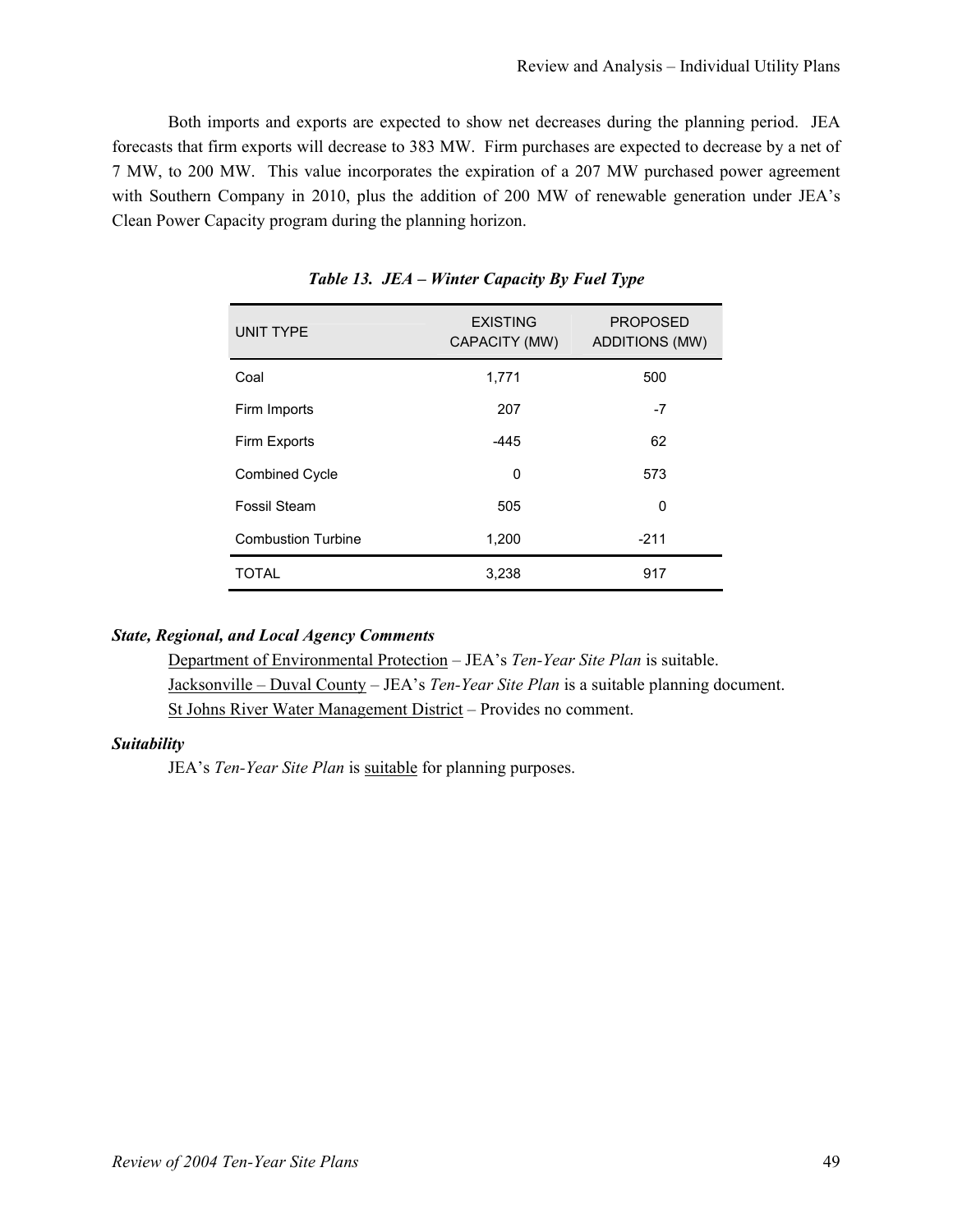# *CITY OF LAKELAND (LAK)*

#### *Load and Energy Forecast*

LAK's load forecast methodology includes econometric and multiple regression modeling, study of historical relationships and growth rates, trend analysis, and exponential smoothing. The winter peak demand forecast model uses various independent variables including temperature at time of winter peak, annual minimum temperature, and minimum temperature of week prior to winter peak. The summer peak demand model forecast uses annual maximum temperature, temperature at time of summer peak, and Polk County population.

Under base case conditions, winter peak demand is projected to increase at an average annual growth rate (AAGR) of 2.36% over the next ten years, which is less than half the 5.06% AAGR for the 1994-2003 period. Summer peak demand is projected to increase at an AAGR of 2.11%, lower than the 2.71% AAGR for the 1994-2003 period.

LAK's 1999-2003 retail sales forecasts have an absolute percent error of 1.48%, higher than the numeric average of 1.40% for the nine reporting utilities with sufficient available historical data. For the same period, LAK's retail sales forecasts have an average forecast error of 1.48%.

#### *Demand-Side Management*

LAK is not subject to FEECA's requirement to meet Commission-prescribed numeric conservation goals. However, LAK offers energy audits, a residential load management program, a residential loan program, a commercial lighting program, and thermal energy storage. LAK also offers an interruptible service tariff. LAK is also involved in several renewable energy program activities such as a solar street light program, a solar thermal water heating project, residential photovoltaic systems, and a green pricing program.

# *Reliability Criteria*

LAK's sole reliability criterion is reserve margin, and LAK has historically been a winter-peaking utility. LAK utilizes a reserve margin criterion of 20% summer peak / 22% winter peak. Forecasted reserve margins, as shown in LAK's *Ten-Year Site Plan*, are expected to meet or exceed the reserve margin criterion in each year of the planning horizon.

#### *Fuel Forecast*

For the period 2004-2013, LAK provided price forecasts for coal, residual oil, distillate oil, and natural gas. The Commission evaluated LAK's price forecasts against comparable EIA forecasts, LAK's 2003-2012 price forecasts, and comparable forecasts made by other reporting utilities.

LAK expects its coal price to increase by 5.3% annually until 2007, then increase by 3.9% annually for the remainder of the forecast horizon. LAK expects its coal price will be \$3.09 per MMBtu in 2013. EIA forecasted coal prices to increase by 2.4% annually until 2007, and increase by 2.6% annually for the remainder of the forecast horizon. EIA expects coal to be \$1.67 per MMBtu in 2013. Last year, LAK expected its coal prices to increase by 1.0% annually from 2003 through 2012. The reporting utilities forecast coal prices to remain flat until 2007, then increase by 1.8% annually for the remainder of the forecast horizon.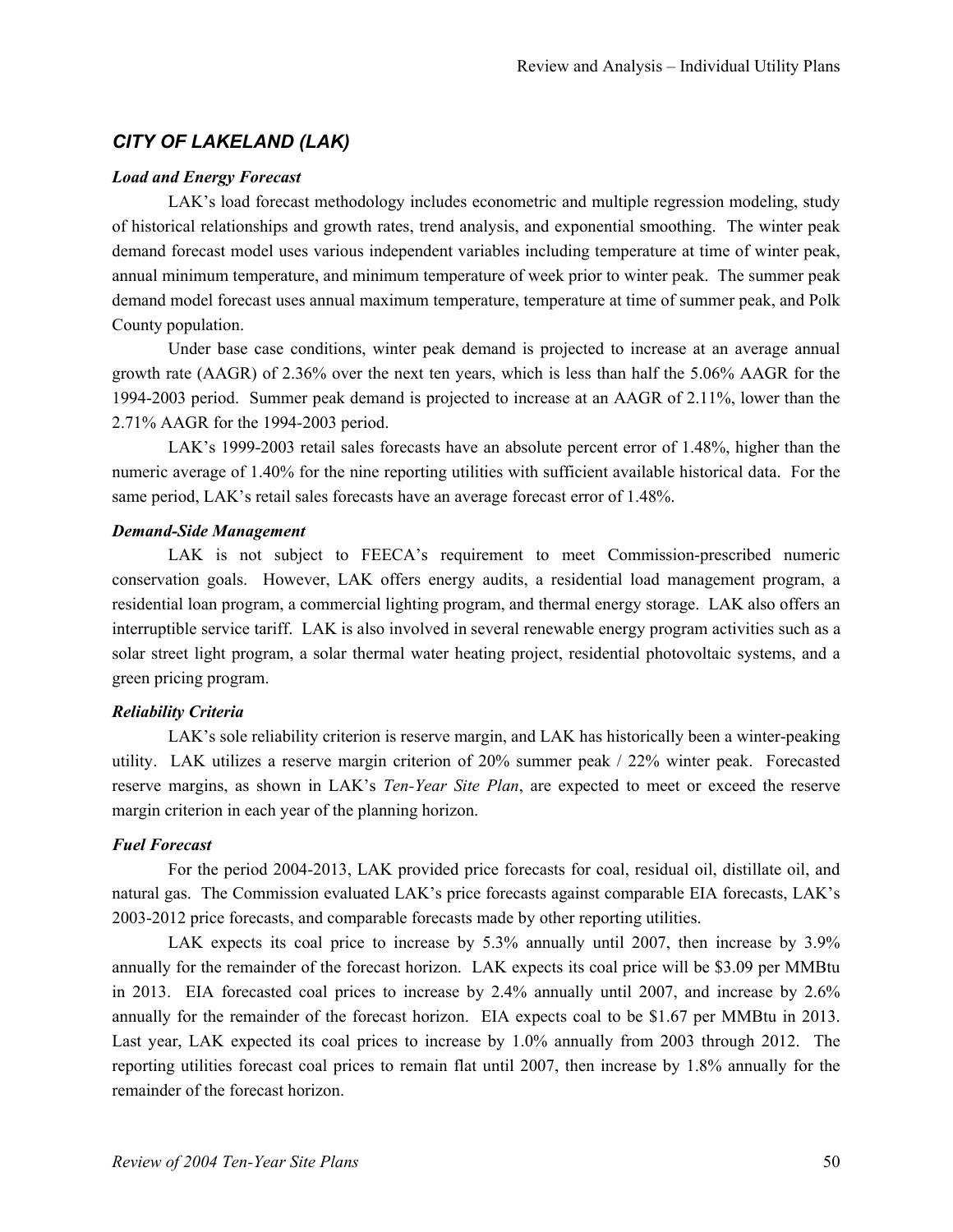LAK expects its residual oil price to decrease by 0.1% annually until 2007, then increase by 4.0% annually for the remainder of the forecast horizon. LAK expects its residual oil price will be \$7.23 per MMBtu in 2013. EIA forecasted residual oil prices to increase by 2.7% until 2007, and increase by 3.2% for the remainder of the forecast horizon. EIA expects residual oil to be \$5.55 per MMBtu in 2013. Last year, LAK expected its residual oil prices to decrease by 0.9% annually from 2003 through 2012. The reporting utilities forecast residual oil prices to decrease by an average of 1.8% annually until 2007, then increase by 2.5% annually for the remainder of the forecast horizon.

LAK expects its distillate oil price to increase by 3.6% annually until 2007, then increase by 3.2% annually for the remainder of the forecast horizon. LAK expects its distillate oil price will be \$9.56 per MMBtu in 2013. EIA forecasted distillate oil prices to increase by 1.3% until 2007, and increase by 2.5% for the remainder of the forecast horizon. EIA expects distillate oil to be \$6.88 per MMBtu in 2013. Last year, LAK expected its distillate oil prices to decrease by 1.4% annually from 2003 through 2012. The reporting utilities forecast distillate oil prices to decrease by an average of 1.0% annually until 2007, then increase by 2.5% annually for the remainder of the forecast horizon.

LAK expects its natural gas price to increase by 2.1% annually until 2007, then increase by 3.9% annually for the remainder of the forecast horizon. LAK expects its natural gas price will be \$8.43 per MMBtu in 2013. EIA forecasted natural gas prices to increase by 3.8% annually until 2007, and increase by 5.1% annually for the remainder of the forecast horizon. EIA expects natural gas to be \$6.14 per MMBtu in 2013. Last year, LAK expected its natural gas prices to decrease by 0.2% annually from 2003 through 2012. The reporting utilities forecast natural gas prices to decrease by an average of 2.4% annually until 2007, then increase by 1.9% annually for the remainder of the forecast horizon.

#### *Generation Selection*

LAK has a winter system capacity of 945 MW. LAK owns 1,045 MW of generating units but exports 100 MW of firm capacity to FMPA. LAK does not plan to add any new generation during the planning horizon. The 100 MW capacity export to FMPA is scheduled to expire in 2010. Table 14 shows LAK's winter capacity by fuel type.

| UNIT TYPE                 | <b>EXISTING</b><br>CAPACITY (MW) | <b>PROPOSED</b><br><b>ADDITIONS (MW)</b> |
|---------------------------|----------------------------------|------------------------------------------|
| Coal                      | 205                              | 0                                        |
| Firm Exports              | $-100$                           | 100                                      |
| <b>Combined Cycle</b>     | 495                              | 0                                        |
| Fossil Steam              | 243                              | 0                                        |
| <b>Combustion Turbine</b> | 102                              | 0                                        |
| <b>TOTAL</b>              | 945                              | 100                                      |

*Table 14. LAK – Winter Capacity By Fuel Type*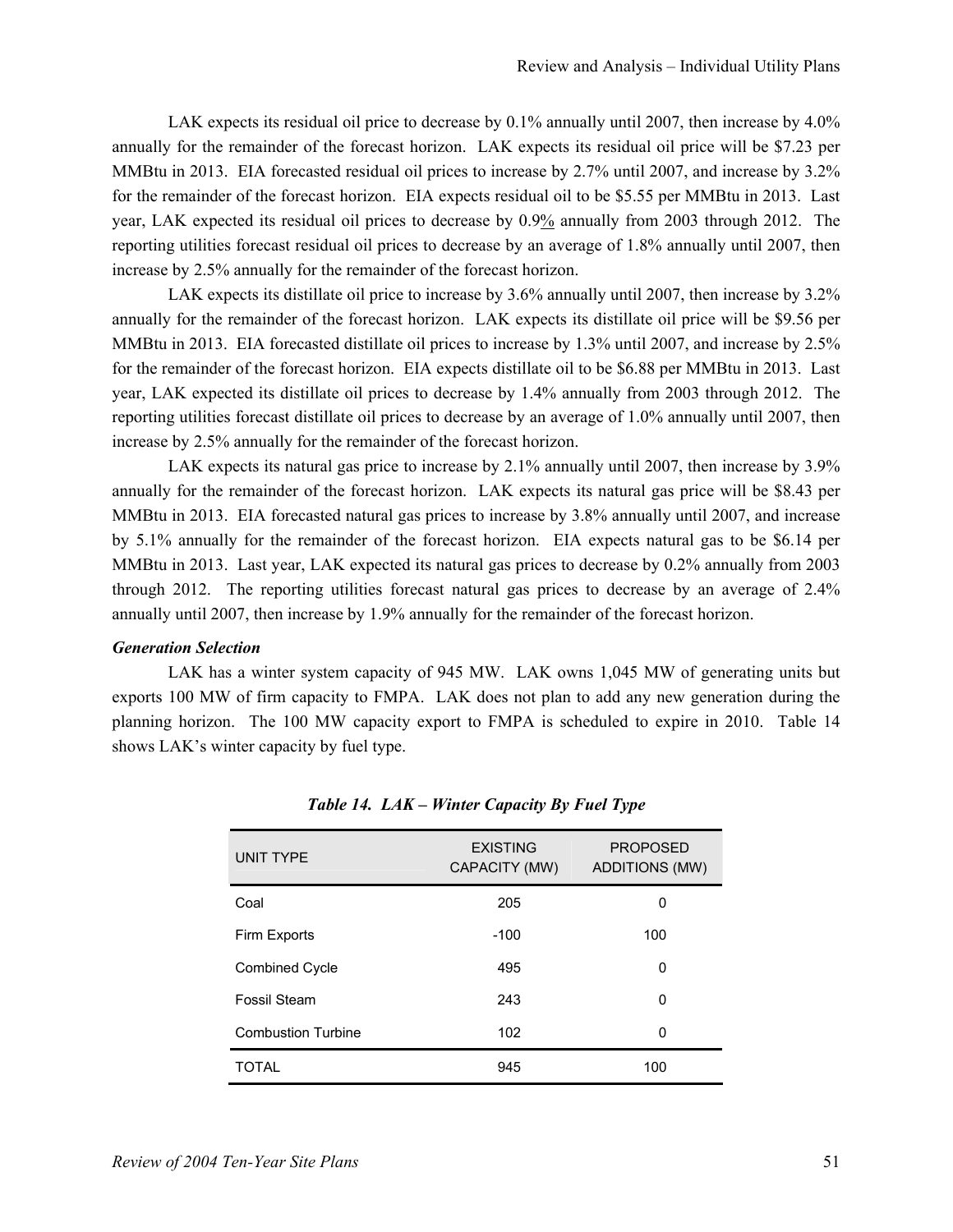# *State, Regional, and Local Agency Comments*

Department of Environmental Protection – LAK's *Ten-Year Site Plan* is suitable.

# *Suitability*

LAK's *Ten-Year Site Plan* is **suitable** for planning purposes.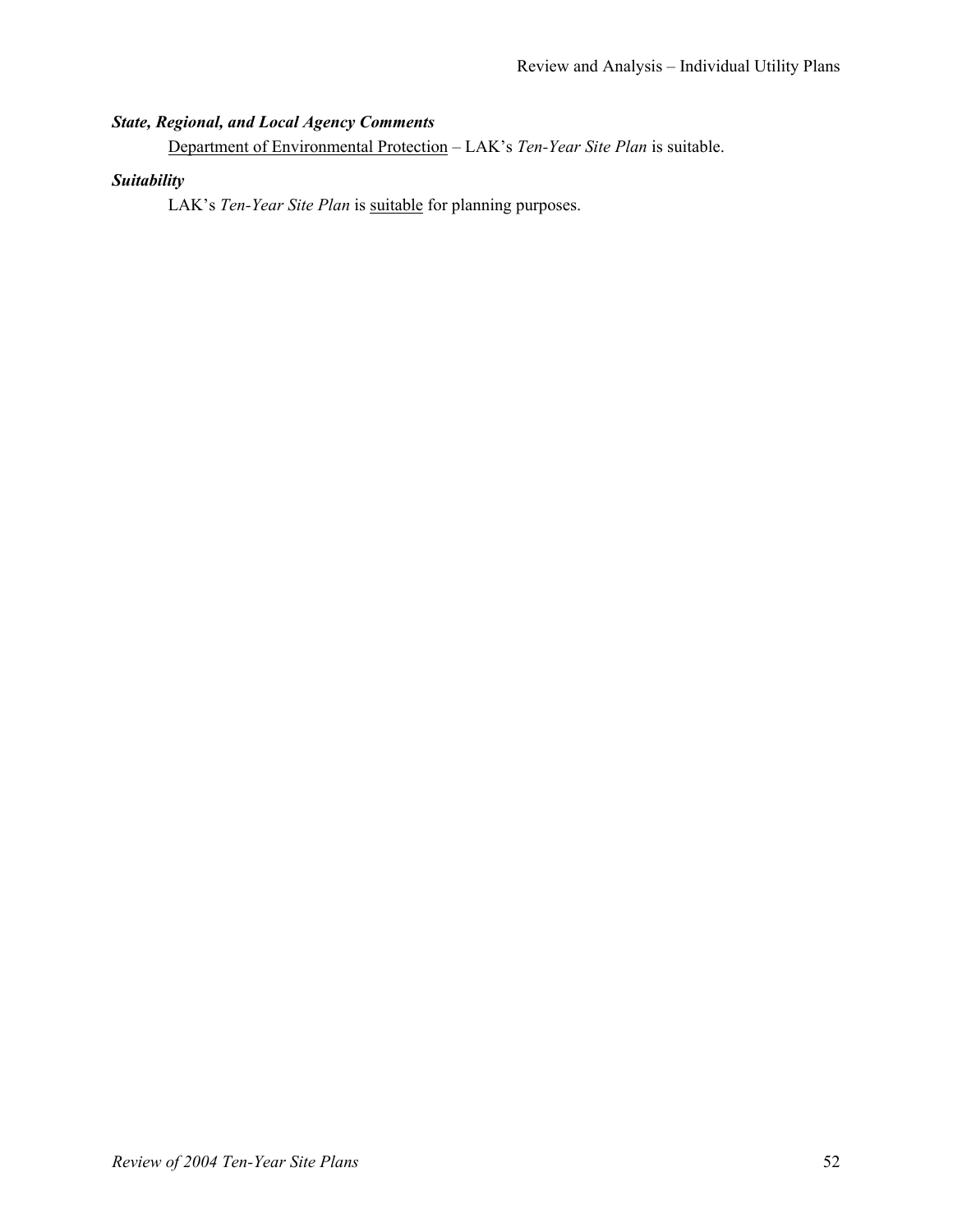# *ORLANDO UTILITIES COMMISSION (OUC)*

# *Load and Energy Forecast*

OUC uses linear regression sales models as its forecasting methodology. OUC uses the Statistically Adjusted Engineering (SAE) model to which entails specifying end-use variables of heating, cooling, and base use for the sales regression models. OUC's methodology and assumptions are appropriate. There were insufficient data to measure the absolute percent error of OUC's 1999-2003 retail sales forecasts.

Under base case conditions, summer peak demand is projected to increase at an average annual growth rate (AAGR) of 1.50% over the forecast period, much lower than the 6.13% AAGR actually experienced during the 1994-2003 period. Winter peak demand is forecast to increase at an AAGR of 2.00%, lower than the historical AAGR of 5.51%.

# *Demand-Side Management*

OUC is subject to FEECA's requirement to meet Commission-prescribed numeric conservation goals. The Commission set numeric conservation goals of zero for OUC in 2004 because no DSM measure was cost-effective for OUC. OUC's prior numeric conservation goals, set by the Commission in 2000, were also zero. However, OUC has continued its existing DSM programs including energy audits, heat pump replacement, water heating, weatherization, and home energy fix-up. OUC has an interruptible service tariff but no load management program.

#### *Reliability Criteria*

OUC's sole reliability criterion is reserve margin, and OUC is primarily a summer-peaking utility. OUC utilizes a summer and winter peak reserve margin criteria of 15%. Forecasted reserve margins, as shown in OUC's *Ten-Year Site Plan*, are expected to meet or exceed the reserve margin criterion in each year of the planning horizon.

# *Fuel Forecast*

For the period 2004-2013, OUC provided price forecasts for coal, residual oil, distillate oil, natural gas, and nuclear energy. The Commission evaluated OUC's price forecasts against comparable EIA forecasts, OUC's 2003-2012 price forecasts, and comparable forecasts made by other reporting utilities.

OUC expects its coal price to increase by 2.6% annually until 2007, then increase by 3.7% annually for the remainder of the forecast horizon. OUC expects its coal price will be \$2.67 per MMBtu in 2013. EIA forecasted coal prices to increase by 2.4% annually until 2007, and increase by 2.6% annually for the remainder of the forecast horizon. EIA expects coal to be \$1.67 per MMBtu in 2013. Last year, OUC expected its coal prices to increase by 4.8% annually from 2003 through 2012. The reporting utilities forecast coal prices to remain flat until 2007, then increase by 1.8% annually for the remainder of the forecast horizon.

OUC expects its residual oil price to decrease by 1.8% annually until 2007, then increase by 1.7% annually for the remainder of the forecast horizon. OUC expects its residual oil price will be \$4.83 per MMBtu in 2013. EIA forecasted residual oil prices to increase by 2.7% until 2007, and increase by 3.2%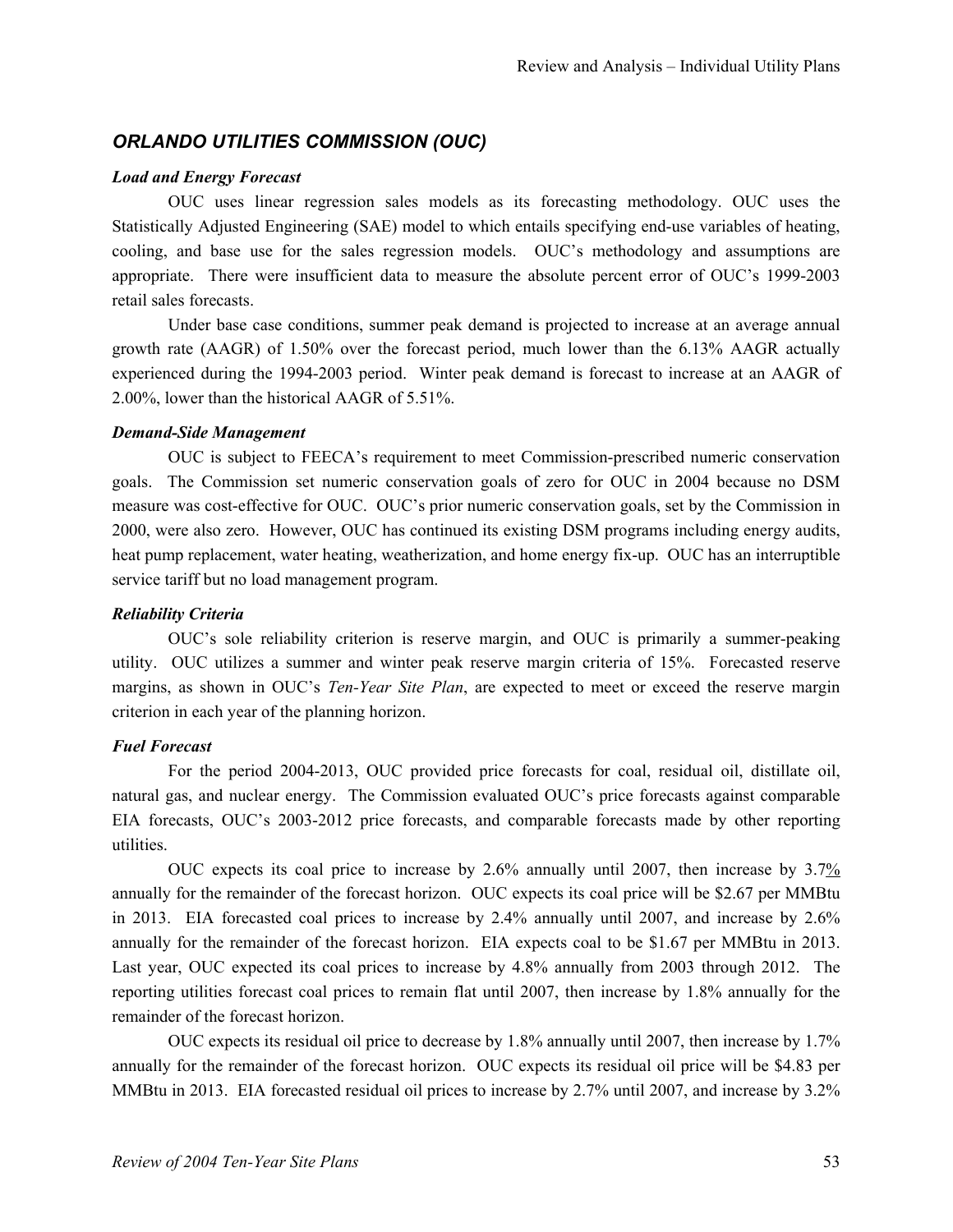for the remainder of the forecast horizon. EIA expects residual oil to be \$5.55 per MMBtu in 2013. Last year, OUC expected its residual oil prices to increase by 1.5% annually from 2003 through 2012. The reporting utilities forecast residual oil prices to decrease by an average of 1.8% annually until 2007, then increase by 2.5% annually for the remainder of the forecast horizon.

OUC expects its distillate oil price to decrease by 2.1% annually until 2007, then increase by 1.9% annually for the remainder of the forecast horizon. OUC expects its distillate oil price will be \$6.27 per MMBtu in 2013. EIA forecasted distillate oil prices to increase by 1.3% until 2007, and increase by 2.5% for the remainder of the forecast horizon. EIA expects distillate oil to be \$6.88 per MMBtu in 2013. The reporting utilities forecast distillate oil prices to decrease by an average of 1.0% annually until 2007, then increase by 2.5% annually for the remainder of the forecast horizon.

OUC expects its natural gas price to decrease by 1.7% annually until 2007, then increase by 0.8% annually for the remainder of the forecast horizon. OUC expects its natural gas price will be \$5.67 per MMBtu in 2013. EIA forecasted natural gas prices to increase by 3.8% annually until 2007, and increase by 5.1% annually for the remainder of the forecast horizon. EIA expects natural gas to be \$6.14 per MMBtu in 2013. Last year, OUC expected its natural gas prices to increase by 1.0% annually from 2003 through 2012. The reporting utilities forecast natural gas prices to decrease by an average of 2.4% annually until 2007, then increase by 1.9% annually for the remainder of the forecast horizon.

OUC expects its nuclear energy price to increase by 2.4% annually until 2007, then increase by 2.5% annually for the remainder of the forecast horizon. OUC expects its nuclear energy price will be \$0.51 per MMBtu in 2013. EIA does not provide a price forecast for nuclear energy. Last year, OUC expected its nuclear energy prices to increase by 2.5% annually from 2003 through 2012. The reporting utilities forecast nuclear energy prices to increase by an average of 0.3% until 2007, then increase by 1.8% for the remainder of the forecast horizon.

#### *Generation Selection*

OUC has a winter system capacity of 1,814 MW. Of this total, 1,256 MW comes from OUCowned generation and another 21 MW from the City of St. Cloud generating units which are operated and managed by OUC. Currently, OUC imports 656 MW and exports 119 MW to other utilities. Table 15 shows OUC's winter capacity by fuel type.

OUC plans to add 323 MW of net winter capacity over the planning horizon. Four 175 MW CT units are planned for a yet-to-be determined site, one each in 2007, 2009, 2011, and 2012, respectively. The St. Cloud units are scheduled for retirement in 2006. Over the planning period, OUC expects to decrease imports to 181 MW by 2013, while exports are expected to decrease to zero by 2007.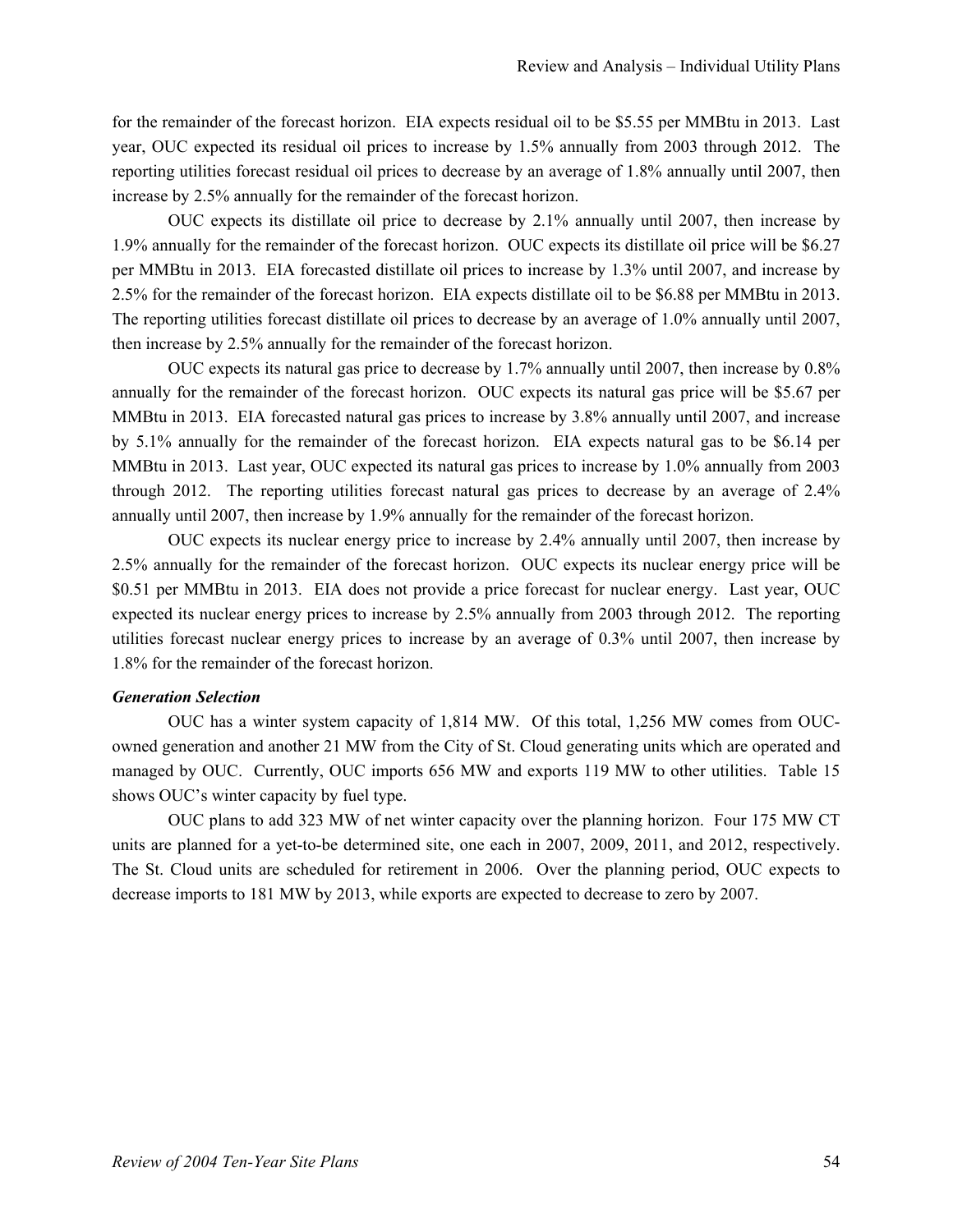| <b>UNIT TYPE</b>          | <b>EXISTING</b><br>CAPACITY (MW) | <b>PROPOSED</b><br><b>ADDITIONS (MW)</b> |
|---------------------------|----------------------------------|------------------------------------------|
| Nuclear                   | 65                               | 0                                        |
| Coal                      | 759                              | 0                                        |
| Firm Imports              | 656                              | -475                                     |
| Firm Exports              | $-119$                           | 119                                      |
| <b>Combined Cycle</b>     | 184                              | 0                                        |
| <b>Combustion Turbine</b> | 269                              | 679                                      |
| <b>TOTAL</b>              | 1,814                            | 323                                      |

# *Table 15. OUC – Winter Capacity By Fuel Type*

# *State, Regional, and Local Agency Comments*

Department of Environmental Protection – OUC's *Ten-Year Site Plan* is suitable.

East Central Florida Regional Planning Council -- No additional facilities are planned within the region.

St Johns River Water Management District – Provides no comment.

# *Suitability*

OUC's *Ten-Year Site Plan* is suitable for planning purposes.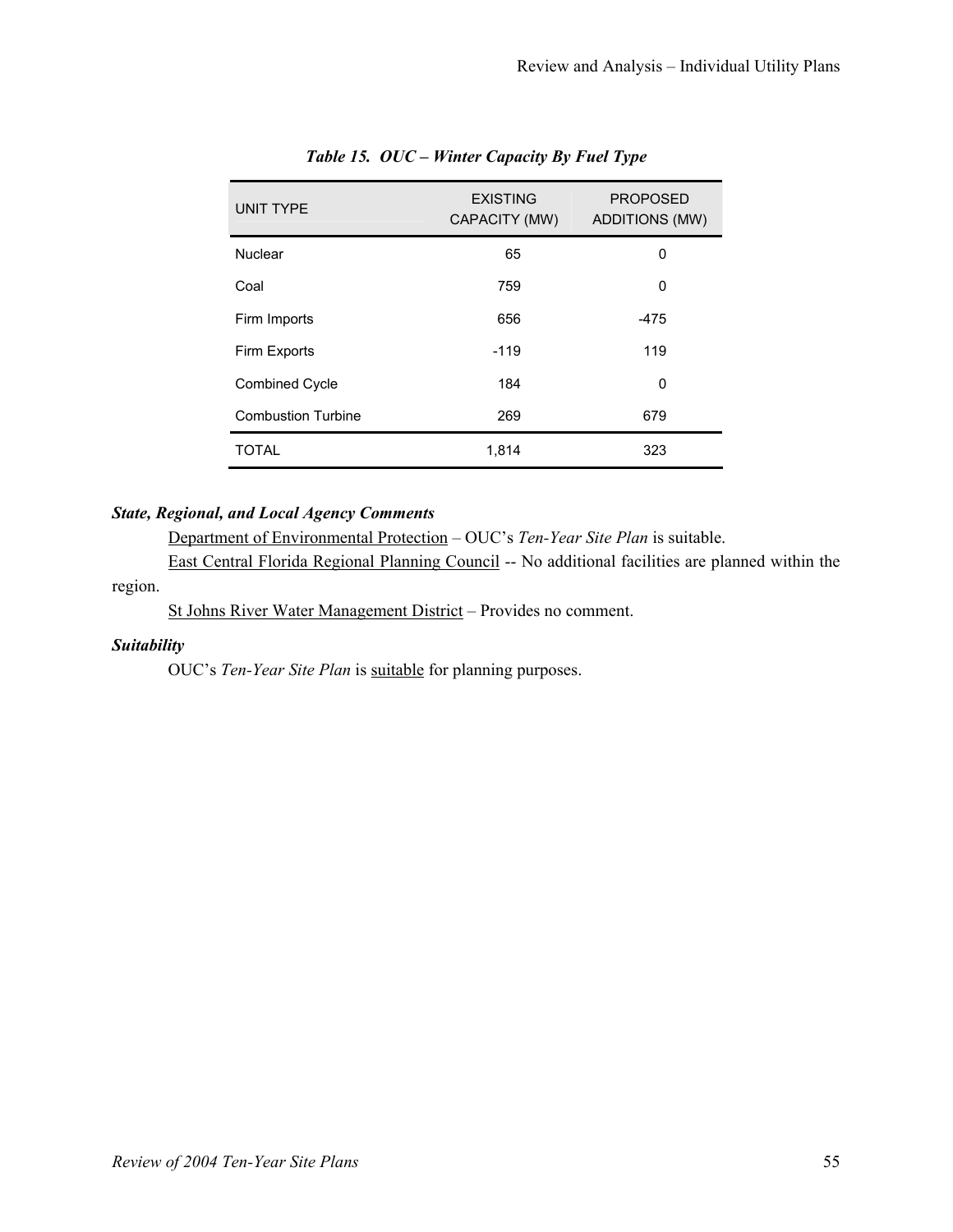# *CITY OF TALLAHASSEE (TAL)*

#### *Load and Energy Forecast*

TAL uses a series of multi-variable linear regression forecasting models to develop its energy forecasts. These models rely upon an analysis of the system's historical growth, usage patterns, and population statistics. TAL lists data sources and tests its load forecast sensitivities for high load growth and low load growth cases.

Under base-case conditions, summer peak demand is projected to increase at an average annual growth rate (AAGR) of 1.57% over the forecast period, lower than the 2.67% AAGR actually experienced during the 1994-2003 period. Under base-case assumptions, TAL forecasts winter peak demand to increase at an AAGR of 1.81%, compared to an historical AAGR of 1.20%.

TAL's 1999-2003 retail sales forecasts have an absolute percent error of 0.55%, which is lower than the 1.40% numeric average for the nine reporting utilities with sufficient available historical data. For the same period, TAL's retail sales forecasts have an average forecast of 0.33%, which reflects a history of very slightly over-forecasting.

#### *Demand-Side Management*

TAL is not subject to FEECA's requirement to meet Commission-prescribed numeric conservation goals. However, TAL offers energy audits, five residential DSM programs, and five commercial DSM programs. These programs include loans and rebates, non-dispatchable conservation programs, public information and education programs, and home improvement programs. TAL does not have an interruptible service tariff or a load management program. TAL is preparing a new DSM plan in conjunction with an updated integrated resource plan study.

TAL promotes the use of renewable energy. TAL has an 11 MW hydroelectric generator on Lake Talquin. In addition, there are currently 40 KW of photovoltaic projects in TAL's service area, with plans for additional installations. TAL also promotes solar pool heating and solar water heating projects, and has a green pricing program.

# *Reliability Criteria*

TAL's sole reliability criterion is reserve margin, and TAL is primarily a summer-peaking utility. TAL utilizes a summer reserve margin criterion of 17%. Forecasted reserve margins, as shown in TAL's *Ten-Year Site Plan*, are expected to meet or exceed the reserve margin criterion in each year of the planning horizon.

# *Fuel Forecast*

For the period 2004-2013, TAL provided price forecasts for coal, residual oil, distillate oil, and natural gas. The Commission evaluated TAL's price forecasts against comparable EIA forecasts, TAL's 2003-2012 price forecasts, and comparable forecasts made by other reporting utilities.

TAL expects its coal price to decrease by 4.4% annually until 2007, then decrease by 0.4% annually for the remainder of the forecast horizon. TAL expects its coal price will be \$1.90 per MMBtu in 2013. EIA forecasted coal prices to increase by 2.4% annually until 2007, and increase by 2.6% annually for the remainder of the forecast horizon. EIA expects coal to be \$1.67 per MMBtu in 2013.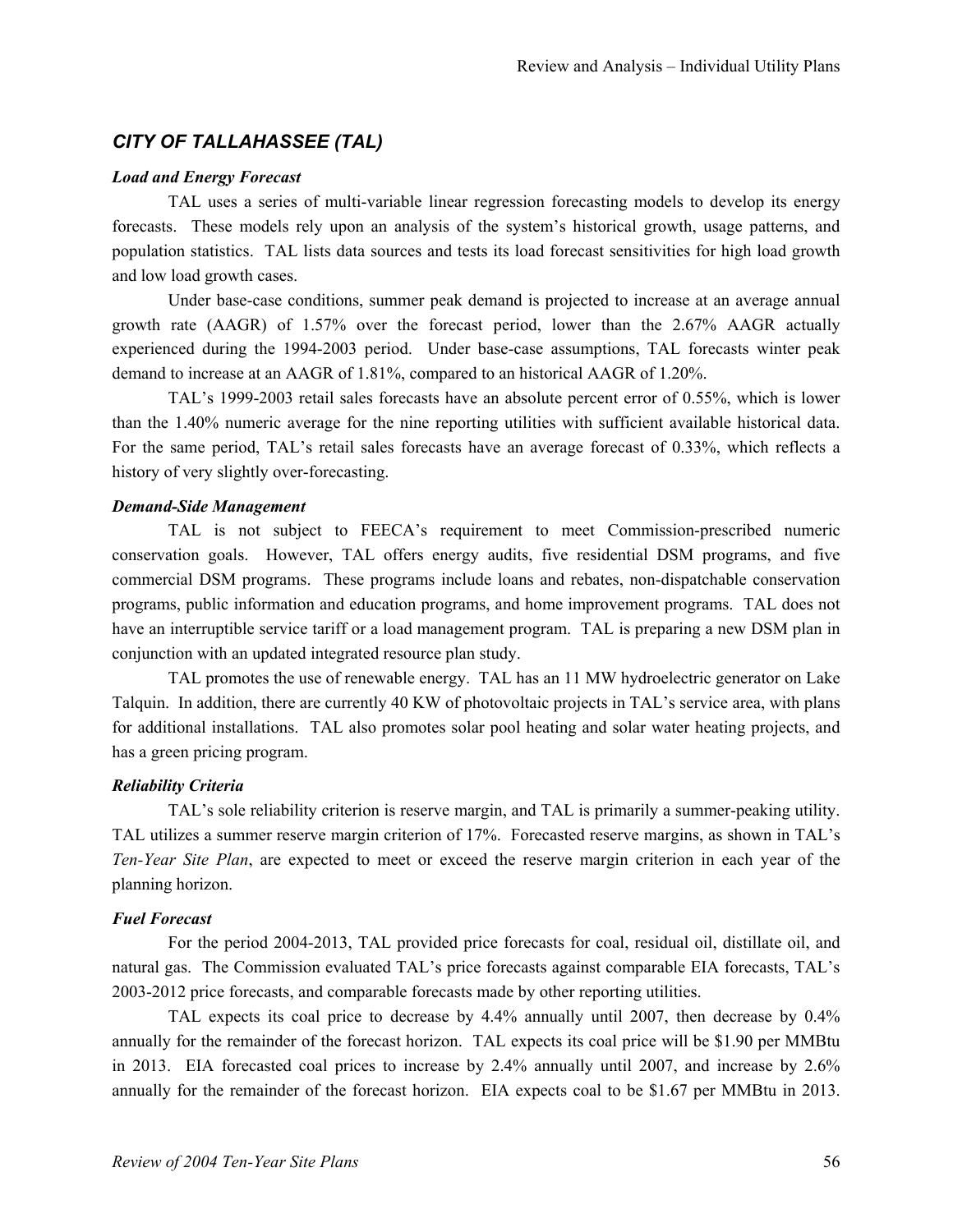Last year, TAL expected its coal prices to increase by 1.6% annually from 2003 through 2012. The reporting utilities forecast coal prices to remain flat until 2007, then increase by 1.8% annually for the remainder of the forecast horizon.

TAL expects its residual oil price to decrease by 1.4% annually until 2007, then increase by 3.1% annually for the remainder of the forecast horizon. TAL expects its residual oil price will be \$6.16 per MMBtu in 2013. EIA forecasted residual oil prices to increase by 2.7% until 2007, and increase by 3.2% for the remainder of the forecast horizon. EIA expects residual oil to be \$5.55 per MMBtu in 2013. Last year, TAL expected its residual oil prices to increase by 1.6% annually from 2003 through 2012. The reporting utilities forecast residual oil prices to decrease by an average of 1.8% annually until 2007, then increase by 2.5% annually for the remainder of the forecast horizon.

TAL expects its distillate oil price to decrease by 5.5% annually until 2007, then increase by 4.9% annually for the remainder of the forecast horizon. TAL expects its distillate oil price will be \$8.12 per MMBtu in 2013. EIA forecasted distillate oil prices to increase by 1.3% until 2007, and increase by 2.5% for the remainder of the forecast horizon. EIA expects distillate oil to be \$6.88 per MMBtu in 2013. Last year, TAL expected its distillate oil prices to increase by 1.1% annually from 2003 through 2012. The reporting utilities forecast distillate oil prices to decrease by an average of 1.0% annually until 2007, then increase by 2.5% annually for the remainder of the forecast horizon.

TAL expects its natural gas price to decrease by 4.2% annually until 2007, then increase by 0.8% annually for the remainder of the forecast horizon. TAL expects its natural gas price will be \$6.06 per MMBtu in 2013. EIA forecasted natural gas prices to increase by 3.8% annually until 2007, and increase by 5.1% annually for the remainder of the forecast horizon. EIA expects natural gas to be \$6.14 per MMBtu in 2013. Last year, TAL expected its natural gas prices to decrease by 0.8% annually from 2003 through 2012. The reporting utilities forecast natural gas prices to decrease by an average of 2.4% annually until 2007, then increase by 1.9% annually for the remainder of the forecast horizon.

#### *Generation Selection*

TAL has a winter system capacity of 710 MW. Of this total, 699 MW comes from TAL's owned generation, while 11 MW comes from a firm capacity purchase. Table 16 shows TAL's winter capacity by fuel type.

TAL plans to add a 50 MW CT unit at the Hopkins site in 2005. At the same time, TAL also plans to add 51 MW of distributed generation from nine quick-start turbines, six at the Hopkins site and three at the Substation 12 site. TAL is currently performing an integrated resource planning process to determine future needs. At the current time, TAL plans to add CC capacity, through shared ownership or purchase, in the following increments: 25 MW in 2009, 25 MW in 2010, 50 MW in 2011, and 25 MW in 2013. TAL also plans to retire 70 MW of capacity at the Purdom site between 2008 and 2011.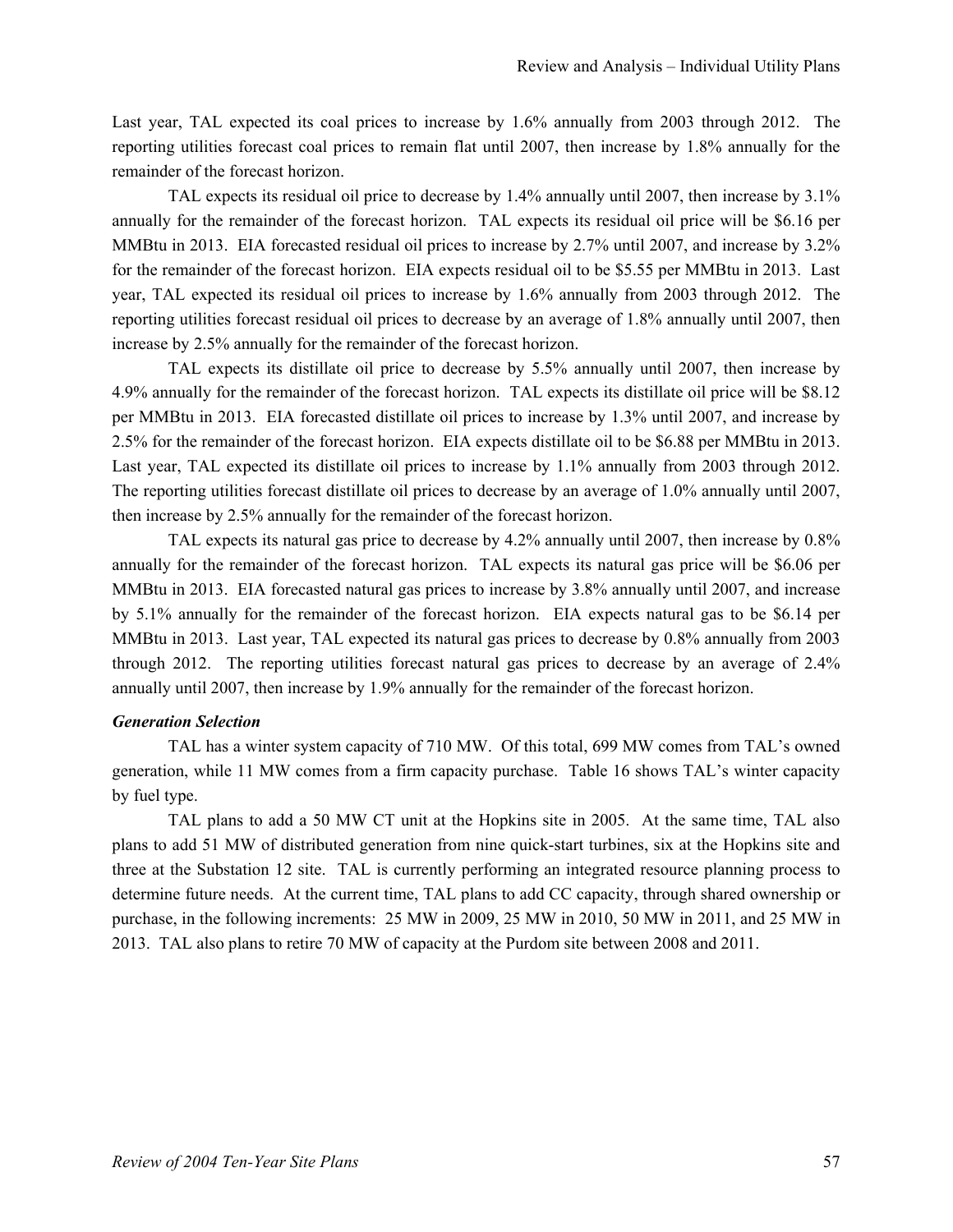| <b>UNIT TYPE</b>          | <b>EXISTING</b><br>CAPACITY (MW) | <b>PROPOSED</b><br><b>ADDITIONS (MW)</b> |
|---------------------------|----------------------------------|------------------------------------------|
| Firm Imports              | 11                               | 0                                        |
| <b>Combined Cycle</b>     | 262                              | 125                                      |
| Fossil Steam              | 366                              | -50                                      |
| Hydroelectric             | 11                               | 0                                        |
| <b>Combustion Turbine</b> | 60                               | 81                                       |
| TOTAL                     | 710                              | 156                                      |

# *Table 16. TAL – Winter Capacity By Fuel Type*

# *State, Regional, and Local Agency Comments*

Department of Environmental Protection – TAL's *Ten-Year Site Plan* is suitable. Tallahassee-Leon County Planning Department -- TAL's *Ten-Year Site Plan* is suitable.

# *Suitability*

TAL's Ten-Year Site Plan is suitable for planning purposes.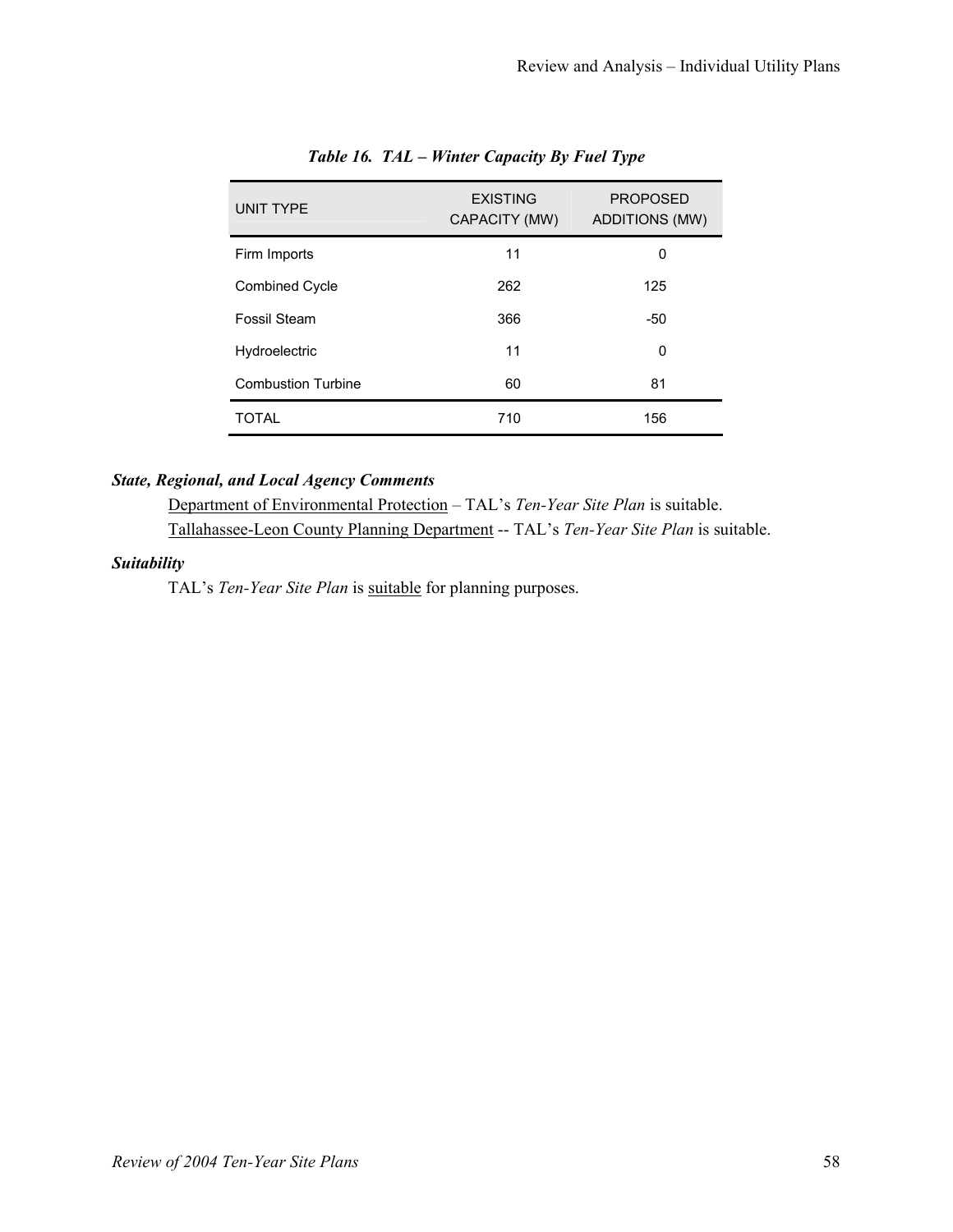# *SEMINOLE ELECTRIC COOPERATIVE (SEC)*

SEC is a wholesale cooperative that provides full requirements capacity and energy to ten distribution system members. SEC relies on owned and purchased capacity resources to serve its member systems. SEC is obligated to serve all load up to specified capacity levels and provide adequate reserves. Partial requirements providers (PEF, TECO, JEA, OUC, and GRU) serve all of SEC's load that exceeds specified capacity commitment levels.

# *Load and Energy Forecast*

SEC identifies and justifies its load forecast methodology with a thorough description of econometric and end-use models, variables, data sources, assumptions, and informed judgments. SEC analyzed each member cooperative's load forecast and combined them to yield the final forecast results. SEC provided detailed accounts of load forecasts which are based on economic, housing, appliance, weather and hourly load data. SEC also provided a high and low growth rate forecast.

SEC expects to continue to be a winter-peaking utility primarily due to continued prominence of electric space-heating appliance saturation. Under base case conditions, winter peak demand forecast is projected to increase at an average annual growth rate (AAGR) of 4.16% over the forecast period. While the winter peak demand forecast is lower than the 6.37% AAGR actually experienced during the 1994- 2003 period, it is still one of the highest winter peak growth rates in the state. SEC's base-case summer peak demand is forecast to grow at an AAGR of 4.06%, lower than the historical AAGR of 4.95%.

SEC's 1999-2003 retail sales forecasts have an absolute percent error of 1.71%, with an average forecast error of -0.72%. This result reflects SEC's history of slightly under-forecasting.

# *Demand-Side Management*

Neither SEC nor any of its member systems are subject to FEECA's requirement to meet Commission-prescribed numeric conservation goals. However, member systems individually manage and promote their own conservation programs with SEC's assistance. Some member systems have load management programs whose dispatch is coordinated by SEC. Given the power supply agreements that SEC has with its members, demand reduction resulting from conservation and load management programs does not affect the operation of SEC's generating units. However, conservation reduces the level of partial requirements purchases.

# *Reliability Criteria*

SEC's primary reliability criterion is reserve margin. SEC expects to continue to be a winterpeaking utility primarily due to a forecasted increase in electric space-heating appliance saturation. SEC's summer and winter peak reserve margin criteria is 15% summer and winter reserve margin. SEC also utilizes an EUE/NEL ratio of 1%. Forecasted reserve margins, as shown in SEC's *Ten-Year Site Plan*, are expected to meet or exceed the reliability criteria in each year of the planning horizon.

# *Fuel Forecast*

For the period 2004-2013, SEC provided price forecasts for coal, residual oil, distillate oil, natural gas, and nuclear energy. The Commission evaluated SEC's price forecasts against comparable EIA forecasts, SEC's 2003-2012 price forecasts, and comparable forecasts made by other reporting utilities.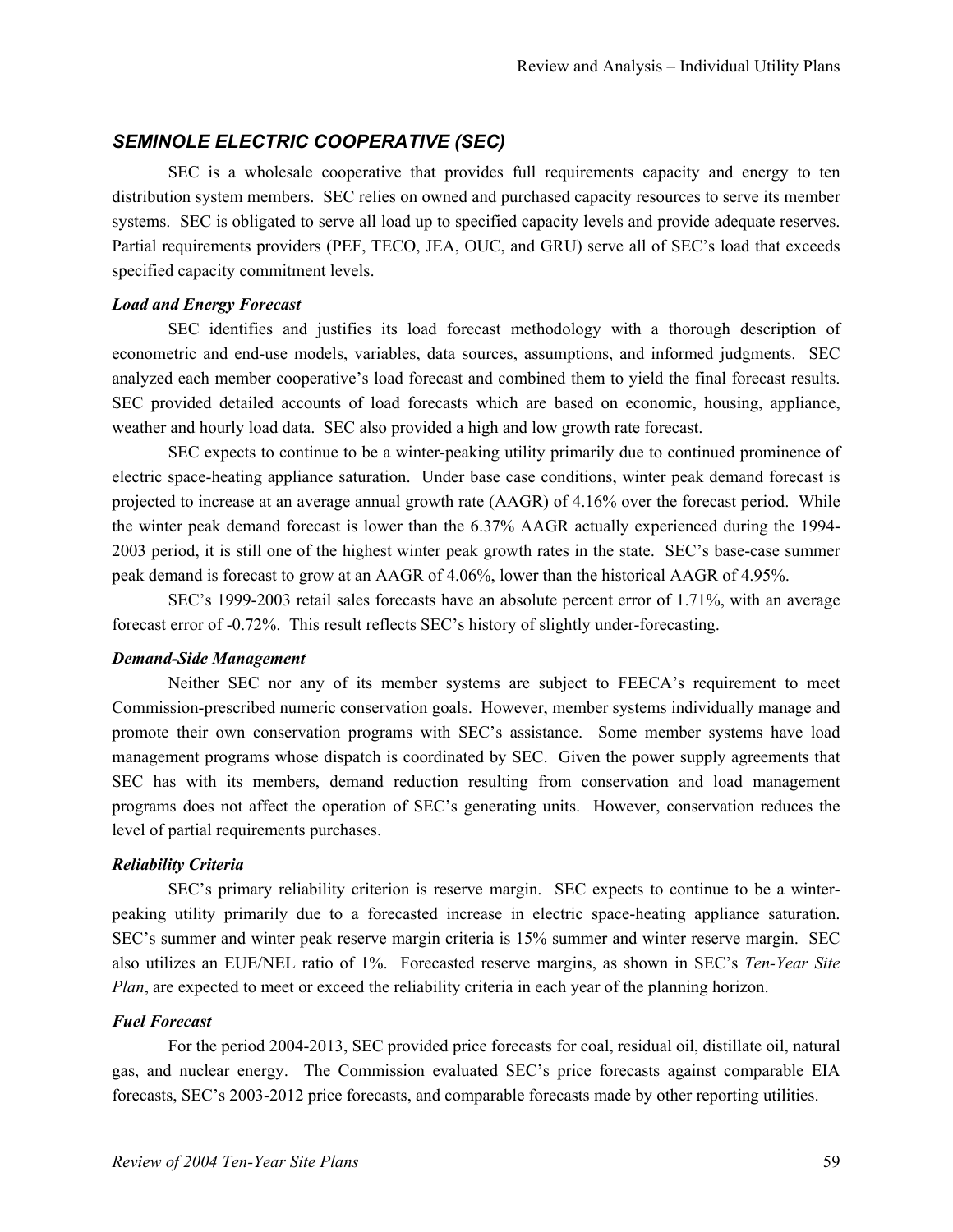SEC expects its coal price to increase by 1.2% annually until 2007, then increase by 1.2% annually for the remainder of the forecast horizon. SEC expects its coal price will be \$1.92 per MMBtu in 2013. EIA forecasted coal prices to increase by 2.4% annually until 2007, and increase by 2.6% annually for the remainder of the forecast horizon. EIA expects coal to be \$1.67 per MMBtu in 2013. Last year, SEC expected its coal prices to increase by 1.2% annually from 2003 through 2012. The reporting utilities forecast coal prices to remain flat until 2007, then increase by 1.8% annually for the remainder of the forecast horizon.

SEC expects its residual oil price to decrease by 3.1% annually until 2007, then increase by 3.5% annually for the remainder of the forecast horizon. SEC expects its residual oil price will be \$4.07 per MMBtu in 2013. EIA forecasted residual oil prices to increase by 2.7% until 2007, and increase by 3.2% for the remainder of the forecast horizon. EIA expects residual oil to be \$5.55 per MMBtu in 2013. Last year, SEC expected its residual oil prices to increase by 3.1% annually from 2003 through 2012. The reporting utilities forecast residual oil prices to decrease by an average of 1.8% annually until 2007, then increase by 2.5% annually for the remainder of the forecast horizon.

SEC expects its distillate oil price to increase by 4.4% annually until 2007, then increase by 3.4% annually for the remainder of the forecast horizon. SEC expects its distillate oil price will be \$6.73 per MMBtu in 2013. EIA forecasted distillate oil prices to increase by 1.3% until 2007, and increase by 2.5% for the remainder of the forecast horizon. EIA expects distillate oil to be \$6.88 per MMBtu in 2013. Last year, SEC expected its distillate oil prices to increase by 1.9% annually from 2003 through 2012. The reporting utilities forecast distillate oil prices to decrease by an average of 1.0% annually until 2007, then increase by 2.5% annually for the remainder of the forecast horizon.

SEC expects its natural gas price to decrease by 2.4% annually until 2007, then increase by 3.2% annually for the remainder of the forecast horizon. SEC expects its natural gas price will be \$6.00 per MMBtu in 2013. EIA forecasted natural gas prices to increase by 3.8% annually until 2007, and increase by 5.1% annually for the remainder of the forecast horizon. EIA expects natural gas to be \$6.14 per MMBtu in 2013. Last year, SEC expected its natural gas prices to increase by 1.8% annually from 2003 through 2012. The reporting utilities forecast natural gas prices to decrease by an average of 2.4% annually until 2007, then increase by 1.9% annually for the remainder of the forecast horizon.

SEC expects its nuclear energy price to decrease by 2.8% annually until 2007, then increase by 1.2% annually for the remainder of the forecast horizon. SEC expects its nuclear energy price will be \$0.48 per MMBtu in 2013. EIA does not provide a price forecast for nuclear energy. Last year, SEC expected its nuclear energy prices to increase by 0.9% annually from 2003 through 2012. The reporting utilities forecast nuclear energy prices to increase by an average of 0.3% until 2007, then increase by 1.8% for the remainder of the forecast horizon.

# *Generation Selection*

SEC has a total system winter capacity of 4,715 MW. However, SEC's generating capacity is 1,917 MW and, therefore, is insufficient to meet the aggregate load of SEC's members. To serve load that exceeds generation, SEC purchases 1,420 MW of winter firm capacity from other utilities, 362 MW from Hardee Power Station, and 35 MW of cogeneration. Partial requirements and full requirements purchases currently provide 981 MW. Table 17 shows SEC's winter capacity by fuel type.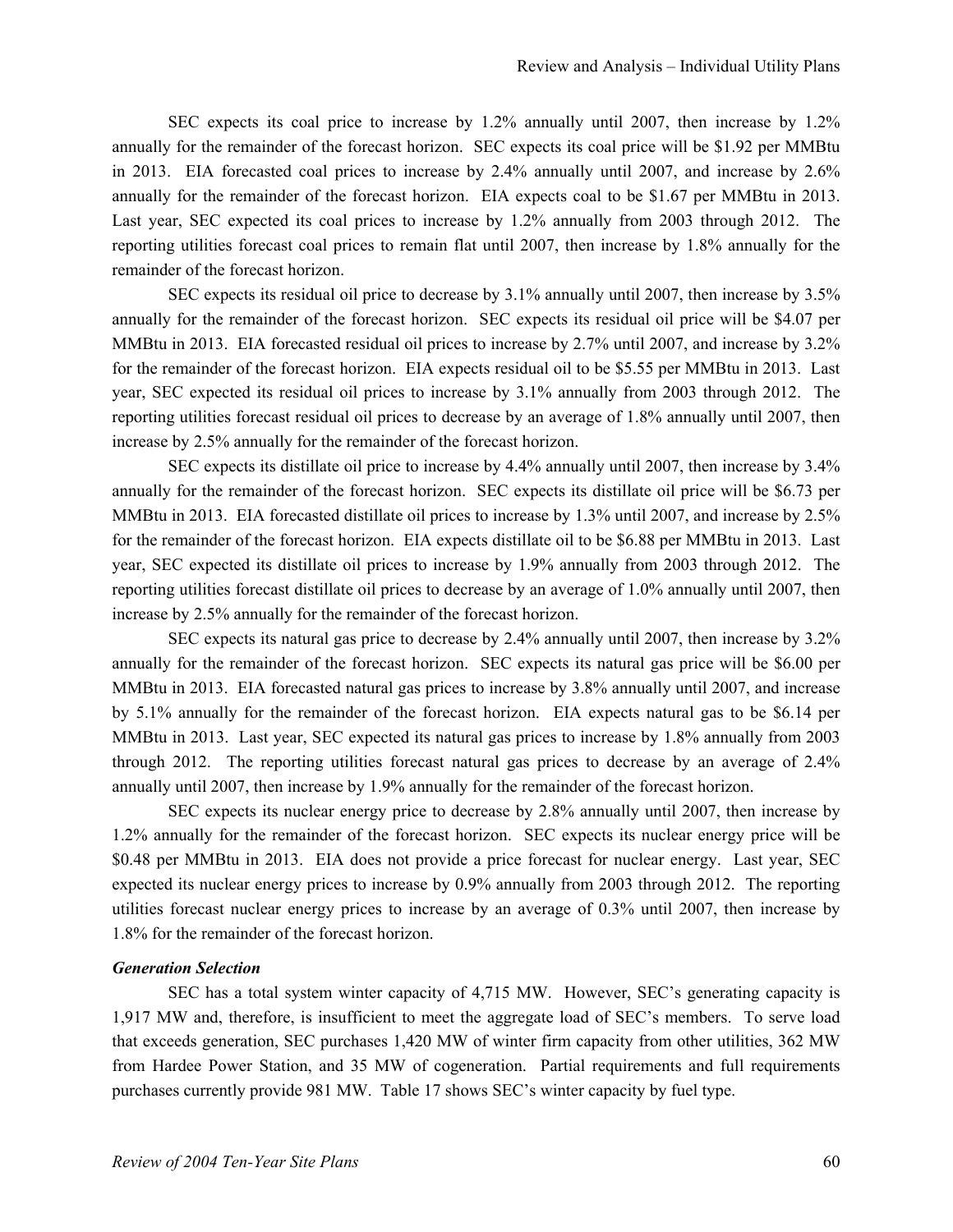Although SEC plans to add nearly 4,946 MW of new generating capacity during the planning horizon, net system capacity is expected to increase by only 2,199 MW. SEC expects its reliance on firm purchases, the Hardee Power Station Contract, and cogeneration to decrease to zero during the planning horizon, resulting in a combined decrease of 1,817 MW. The amount of partial requirements and full requirements capacity imports is forecasted to decrease by 930 MW by that time.

SEC plans to add 310 MW of CT capacity in 2006 from five units at the Payne Creek site. An additional 2,548 MW of CT capacity is planned from fourteen new units at yet-to-be-determined sites. These units are planned to be placed into service as follows: three in 2009, two in 2012, and nine in 2013. Also planned is 1,638 MW of CC capacity from nine new units at a yet-to-be determined site. These units are planned to be placed into service as follows: one in 2007, one in 2008, three in 2009, one in 2010, and three in 2013. Finally, SEC plans to add a total of 450 MW of coal capacity, 150 MW in 2012 and 300 MW in 2013.

| <b>UNIT TYPE</b>                      | <b>EXISTING</b><br>CAPACITY (MW) | <b>PROPOSED</b><br>ADDITIONS (MW) |
|---------------------------------------|----------------------------------|-----------------------------------|
| Nuclear                               | 15                               | 0                                 |
| Coal                                  | 1,330                            | 450                               |
| Firm Imports                          | 1,420                            | $-1,420$                          |
| <b>Partial Requirements Purchases</b> | 981                              | $-930$                            |
| <b>Non-Utility Generation</b>         | 397                              | -397                              |
| <b>Combined Cycle</b>                 | 572                              | 1,638                             |
| <b>Combustion Turbine</b>             | 0                                | 2,858                             |
| TOTAL                                 | 4,715                            | 2,199                             |

*Table 17. SEC – Winter Capacity By Fuel Type* 

#### *State, Regional, and Local Agency Comments*

Department of Environmental Protection – SEC's *Ten-Year Site Plan* is suitable.

Hardee County – Provides no comment.

St Johns River Water Management District – Provides no comment.

Southwest Florida Water Management District -- The additional gas turbine units at Payne Creek Generating Station fall within the Southern Water Use Caution Area, and ten additional unsited units are planned which may fall within the Caution Area as well. No information regarding potential additional water use, future demands or sources to meet those demands is provided. Use of sources other than groundwater and conservation of water needs to be addressed in planning and future reports.

#### *Suitability*

SEC's *Ten-Year Site Plan* is suitable for planning purposes.